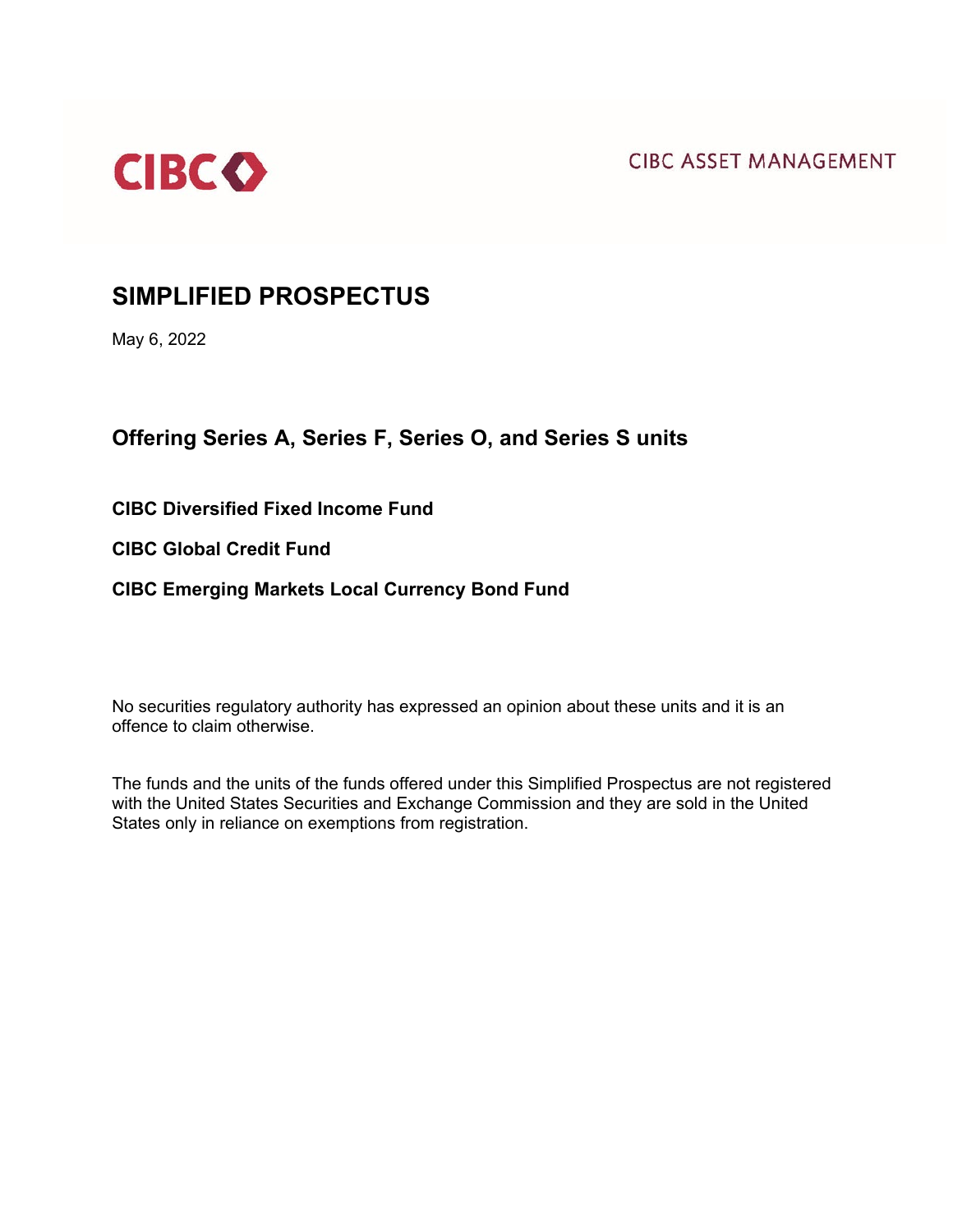# **Table of Contents**

| Specific Information about Each of the Mutual Funds Described in this Document40 |  |
|----------------------------------------------------------------------------------|--|
|                                                                                  |  |
|                                                                                  |  |
|                                                                                  |  |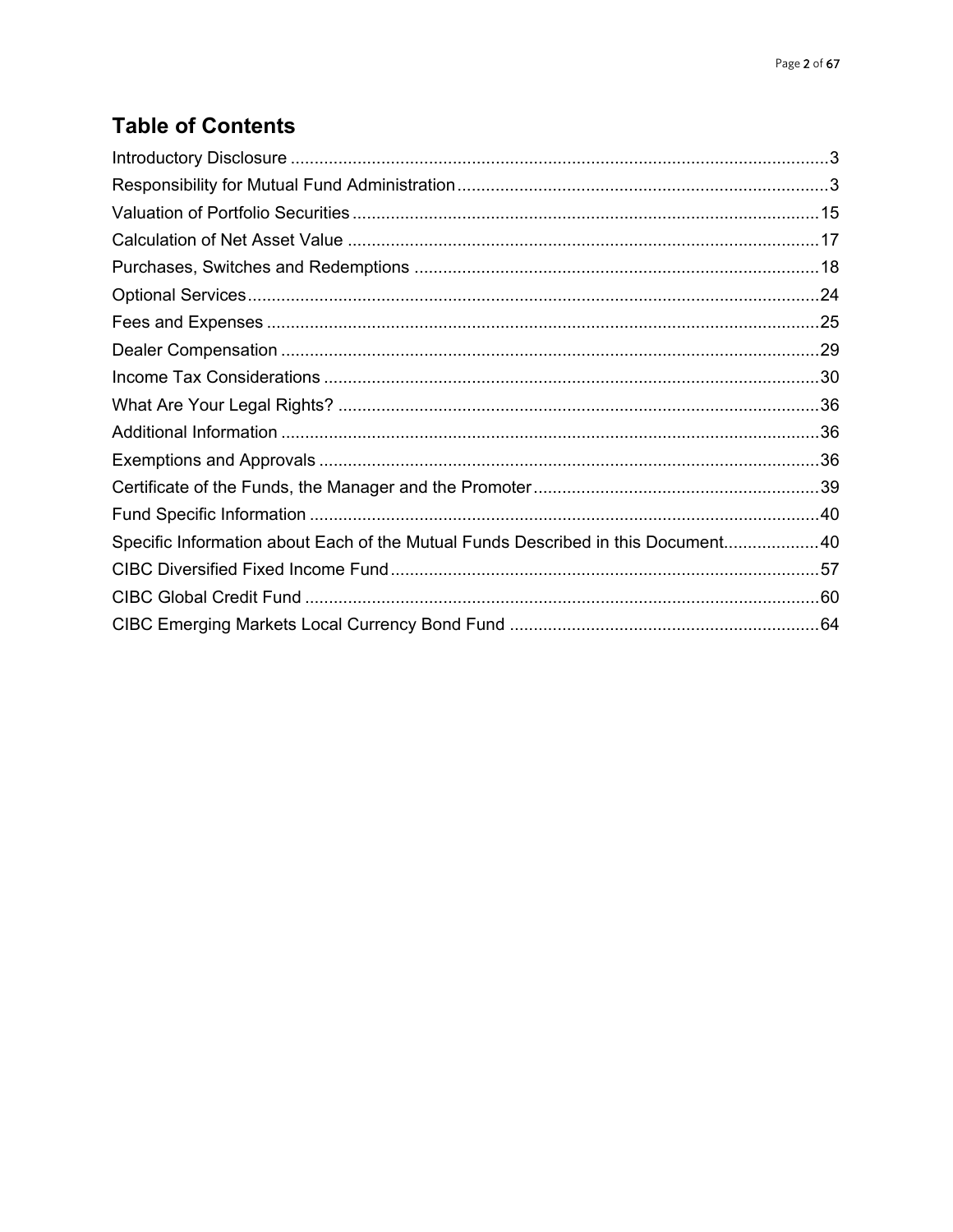# <span id="page-2-0"></span>**Introductory Disclosure**

In this document a *Fund or Funds* refers to any or all of the mutual funds listed on the front cover, and a *mutual fund* or *mutual funds* refers to mutual funds in general.

*We*, *us*, *our*, the *Manager*, the *Trustee* and the *Portfolio Advisor* refer to CIBC Asset Management Inc. (referred to as *CAMI*), which is a wholly-owned subsidiary of Canadian Imperial Bank of Commerce (referred to as *CIBC*).

We are also the manager of other mutual funds, including the Renaissance Investments family of funds, Axiom Portfolios, Renaissance Private Pools, CIBC Fixed Income Pools and CIBC Multi-Asset Absolute Return Strategy (an alternative investment fund) which, together with the Funds, are referred to collectively as the *CAMI Funds* or, each individually, as a *CAMI Fund*. CAMI is also the Manager of the CIBC Exchange-Traded Funds (referred to as *CIBC ETFs*). All CAMI Funds and CIBC ETFs are mutual funds which are subject to National instrument 81-102 – *Investment Funds* (referred to as *NI 81-102*).

Certain Funds may invest in units of other mutual funds, including exchange-traded funds, which may be managed by us or our affiliates, and are referred to individually as an *Underlying Fund*, and collectively, as *Underlying Funds*.

This document contains selected important information to help you make an informed investment decision and understand your rights as an investor in the Funds.

This document is divided into two parts. The first part (pages 3 to 39) contains general information applicable to all of the Funds. The second part (pages 40 to 65) contains specific information about each of the Funds described in this document.

Additional information about each Fund is available in the most recently filed Fund Facts document, the most recently filed audited annual financial statements and any subsequent interim financial reports filed after those annual financial statements, and the most recently filed annual management report of fund performance (referred to as *MRFP*) and any subsequent interim MRFP filed after that annual MRFP. These documents are incorporated by reference into this document, which means that they legally form part of it as if they were printed in this document.

These documents are available at no cost:

- from your dealer;
- by calling us toll-free at [1-888-888-3863;](tel:18888883863)
- by emailing us at [info@cibcassetmanagement.com;](file://tocs2001/wthmips_ds/CAM%20Regulatory/Point%20of%20Sale/_2010-/_2022/20220204_EMD_PIMCO_P_PRO1320NR/1_SP%20AIF/SP/info@cibcassetmanagement.com) or
- by visiting the Funds' designated website at [www.cibc.com/mutualfunds.](http://www.cibc.com/mutualfunds)

These documents and other information about the Funds are also available at [www.sedar.com.](file://tocs2001/wthmips_ds/CAM%20Regulatory/Point%20of%20Sale/_2010-/_2022/20220304_EMD_PIMCO_P_PRO1320NR/1_SP%20AIF/SP/www.sedar.com)

# <span id="page-2-1"></span>**Responsibility for Mutual Fund Administration**

## **Manager**

We are the Manager of the Funds pursuant to an amended and restated master management agreement between us and the Funds, dated September 1, 2021, as amended (referred to as the "*Master Management Agreement"*). Our registered office is at 81 Bay Street, 20th Floor, CIBC Square, Toronto, Ontario, M5J 0E7. We also have an office at 1500 Robert-Bourassa Boulevard, Suite 800, Montreal, Quebec, H3A 3S6. Our toll-free telephone number is [1-888-888-3863,](mailto:1-888-888-3863) our email address is info@cibcassetmanagement.com, and our designated website address is [www.cibc.com/mutualfunds.](http://www.cibc.com/mutualfunds)

As Manager, we are responsible for the Funds' day-to-day administration and operations, including the appointment of any portfolio sub-advisor(s) that may manage the Funds' portfolio investments;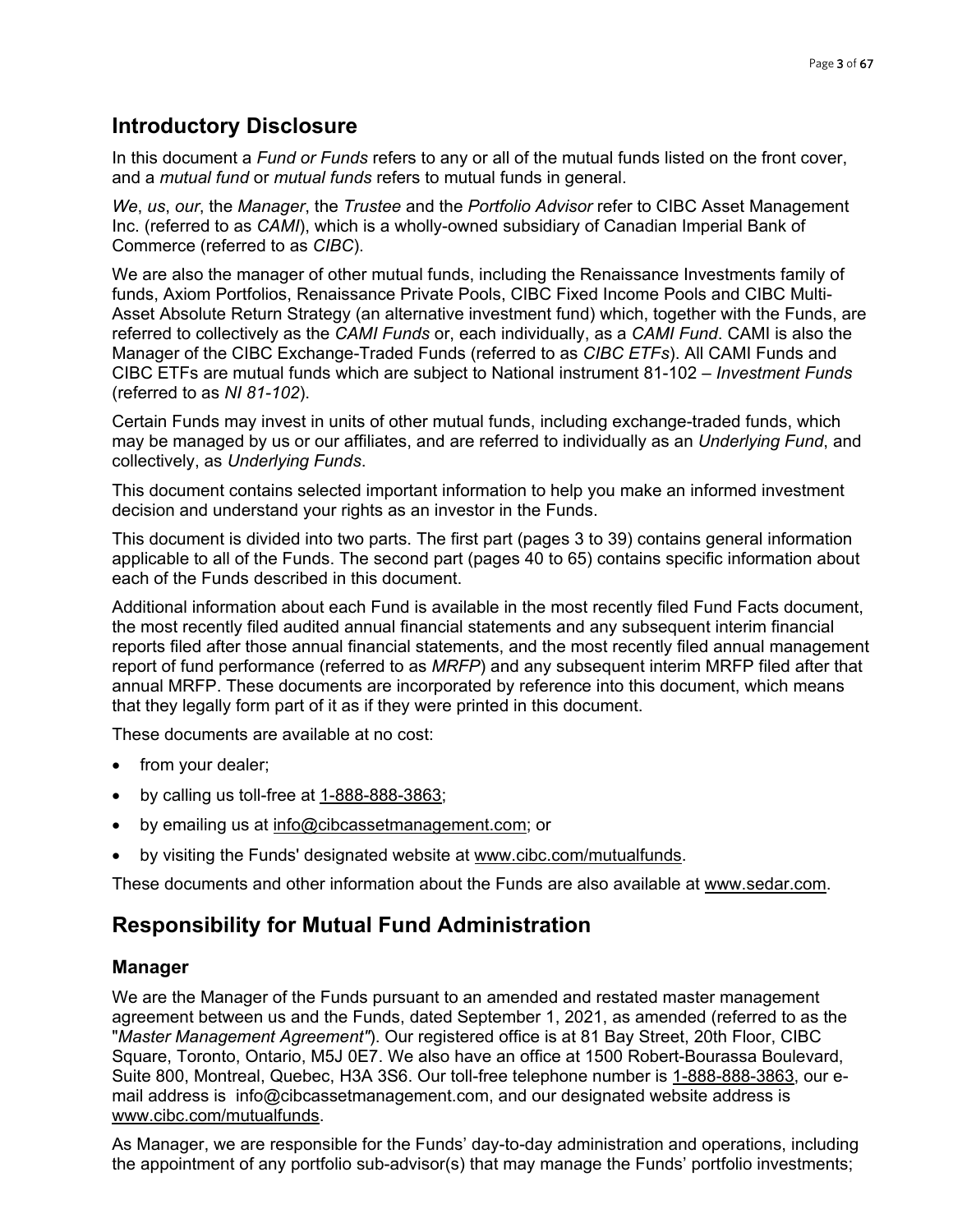calculating, or arranging for the calculation of, net asset values; processing purchases, redemptions, conversions and switches; supervising brokerage arrangements for the purchase and sale of portfolio securities; calculating and paying distributions; and providing, or arranging for the provision of, all other services required by the Funds.

We are also responsible for registrar and transfer agency for the Funds' units, unitholder servicing, and trust accounting functions, as well as oversight of, and establishing control procedures for, custodial and mutual fund accounting functions.

The management services provided by the Manager pursuant to the Master Management Agreement are not exclusive and nothing in the Master Management Agreement prevents the Manager from providing similar services to other investment funds and other clients (whether or not their investment objectives and policies are similar to those of the Funds) or from engaging in other activities. We also manage other mutual funds offered to the public.

The Master Management Agreement may be terminated by us with respect to any Fund on providing 90 days' written notice to a Fund. A Fund may terminate the Master Management Agreement with our consent and the approval of a specified majority of unitholders voting at a meeting called to consider the termination.

The Master Management Agreement permits us to delegate all or any part of our duties to be performed pursuant to the terms of this document, and further requires us, and any person retained by us, to discharge any of our responsibilities as Manager honestly, in good faith, and in the best interests of the Funds, and to exercise the degree of care, diligence, and skill that a reasonably prudent person would exercise in the circumstances. We will be liable to each Fund if we or any such person fails to so act, but we will not otherwise be liable to the Fund for any matter.

### **Directors of CAMI**

| Name and Municipality of<br>Residence | Position and Office                                                                |
|---------------------------------------|------------------------------------------------------------------------------------|
| Robert Cancelli, Toronto, Ontario     | Director                                                                           |
| Edward Dodig, Etobicoke, Ontario      | Managing Director and Head, Private Wealth Management, and Director                |
| Stephen Gittens, Oakville, Ontario    | Director                                                                           |
| Jon Hountalas, Toronto, Ontario       | Chairman of the Board, and Director                                                |
| Michael Leroux, Oakville, Ontario     | Director                                                                           |
| David Scandiffio, Toronto, Ontario    | President and Chief Executive Officer, Director, and Ultimate Designated<br>Person |
| Frank Vivacqua, Toronto, Ontario      | Director                                                                           |

The names and municipalities of residence, current position(s) and office held, of each of CAMI's directors are as follows:

## **Executive Officers of CAMI**

The names and municipalities of residence, current position(s) held of each of CAMI's executive officers are as follows:

| Name and Municipality of Residence  | Position(s) and Office                                         |
|-------------------------------------|----------------------------------------------------------------|
| Tracy Chénier, Beaconsfield, Québec | Managing Director, Product Development and Management          |
| Dominic B. Deane, Toronto, Ontario  | Executive Director, Finance and Chief Financial Officer, Funds |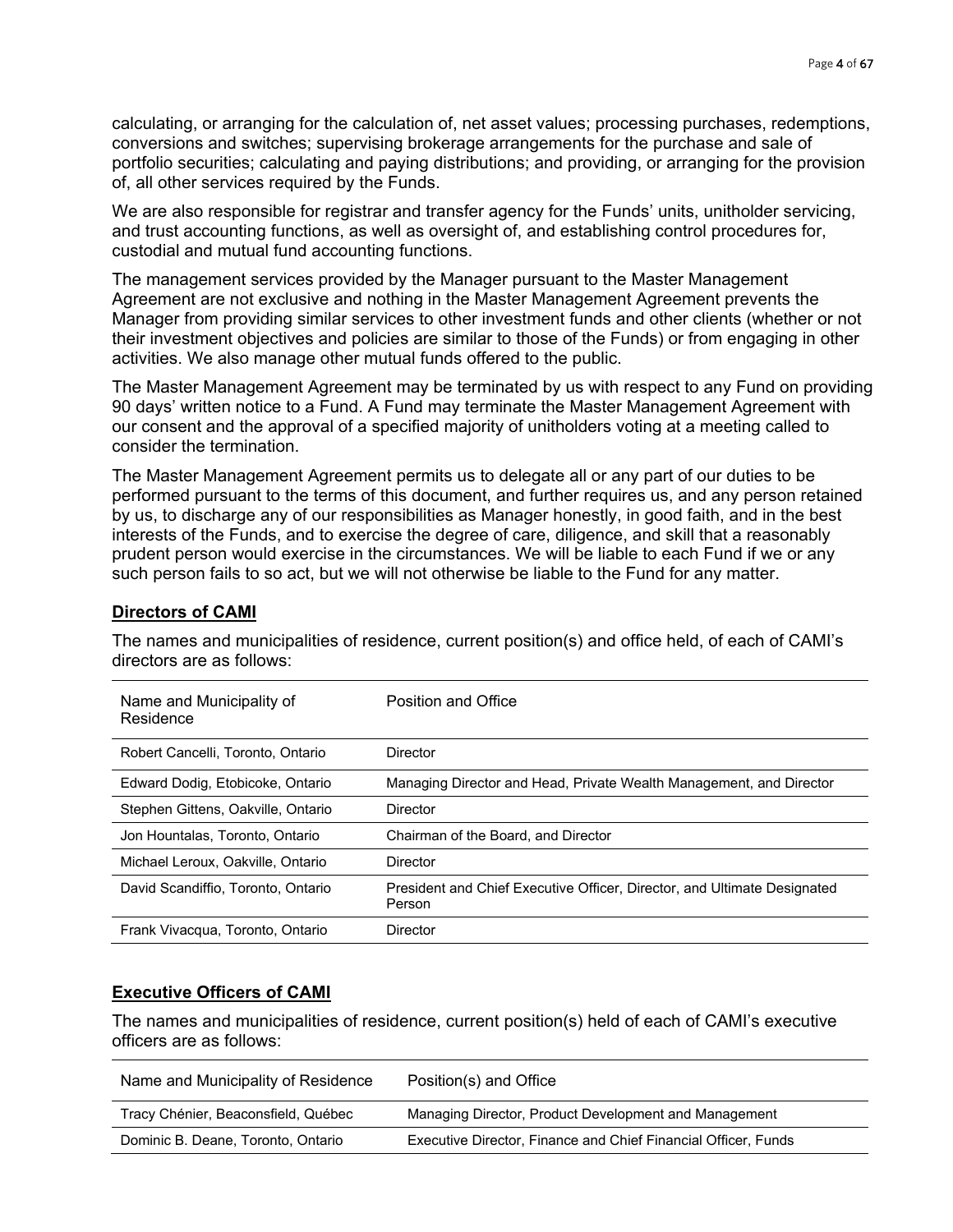| Name and Municipality of Residence      | Position(s) and Office                                                                            |
|-----------------------------------------|---------------------------------------------------------------------------------------------------|
| Nicholas Doulas, Laval, Québec          | Executive Director, Business & Investment Services                                                |
| Saher Kazmi, Oakville, Ontario          | <b>Chief Compliance Officer</b>                                                                   |
| Douglas MacDonald, Toronto, Ontario     | Managing Director and Global Head of Distribution                                                 |
| Elena Tomasone, Woodbridge, Ontario     | Vice-President, Business Support and Investment Services                                          |
| Winnie Wakayama, Richmond Hill, Ontario | <b>Chief Financial Officer</b>                                                                    |
| David Wong, Oakville, Ontario           | Managing Director and Head, CAM Portfolio Solutions, Manager<br>Research and Investment Oversight |

# **Fund-of-funds**

The Funds may invest in units of Underlying Fund(s) which may be managed by us, an affiliate, or a third party manufacturer. Unitholders of the Funds have no voting rights of ownership in the units of any Underlying Fund. Where the Underlying Fund is managed by us or an affiliate, if there is a unitholder meeting with respect to the Underlying Fund, we will not vote the proxies in connection with the Fund's holdings of the Underlying Fund. Under certain circumstances, we may arrange to send proxies to unitholders of the Fund so that they can direct the vote on the matters being presented.

# **Portfolio Advisor**

We are the Funds' Portfolio Advisor. We are responsible for providing, or arranging for the provision of, investment advice and portfolio management services to the Funds, pursuant to a Portfolio Advisory Agreement dated as of November 26, 2013, as amended (referred to as the *Portfolio Advisory Agreement*). As compensation for its services, the Portfolio Advisor receives a fee from the Manager. These fees are not charged as an operating expense to the Funds. The Portfolio Advisory Agreement provides that the Manager may require the Portfolio Advisor to resign upon 60 days' prior written notice.

The services of the Portfolio Advisor under the Portfolio Advisory Agreement are not exclusive and nothing in such agreement prevents the Portfolio Advisor from providing portfolio management services to other investment funds and other clients (whether or not their investment objectives and policies are similar to those of the Funds) or from engaging in other activities.

The Portfolio Advisor directly provides investment management services to CIBC Diversified Fixed Income Fund and CIBC Emerging Markets Local Currency Bond Fund.

The following table shows the names and titles of persons employed by CAMI who are principally responsible for the day-to-day management of the portfolio or component of the CIBC Diversified Fixed Income Fund and CIBC Emerging Markets Local Currency Bond Fund, or for implementing their respective investments strategies. Their decisions are subject to the oversight, approval or ratification of the Manager's Investment Controls, Portfolio Risk, Investment Advisory and Management Committees.

| Name of Individual  | Position and Office                                                                                      | Role                     |
|---------------------|----------------------------------------------------------------------------------------------------------|--------------------------|
| Luc de la Durantaye | Chief Investment Strategist & Chief<br>Investment Officer, Multi-Asset and<br><b>Currency Management</b> | Senior Portfolio Manager |
| José Saracut        | Vice-President, Emerging Market<br>Debt                                                                  | Portfolio Manager        |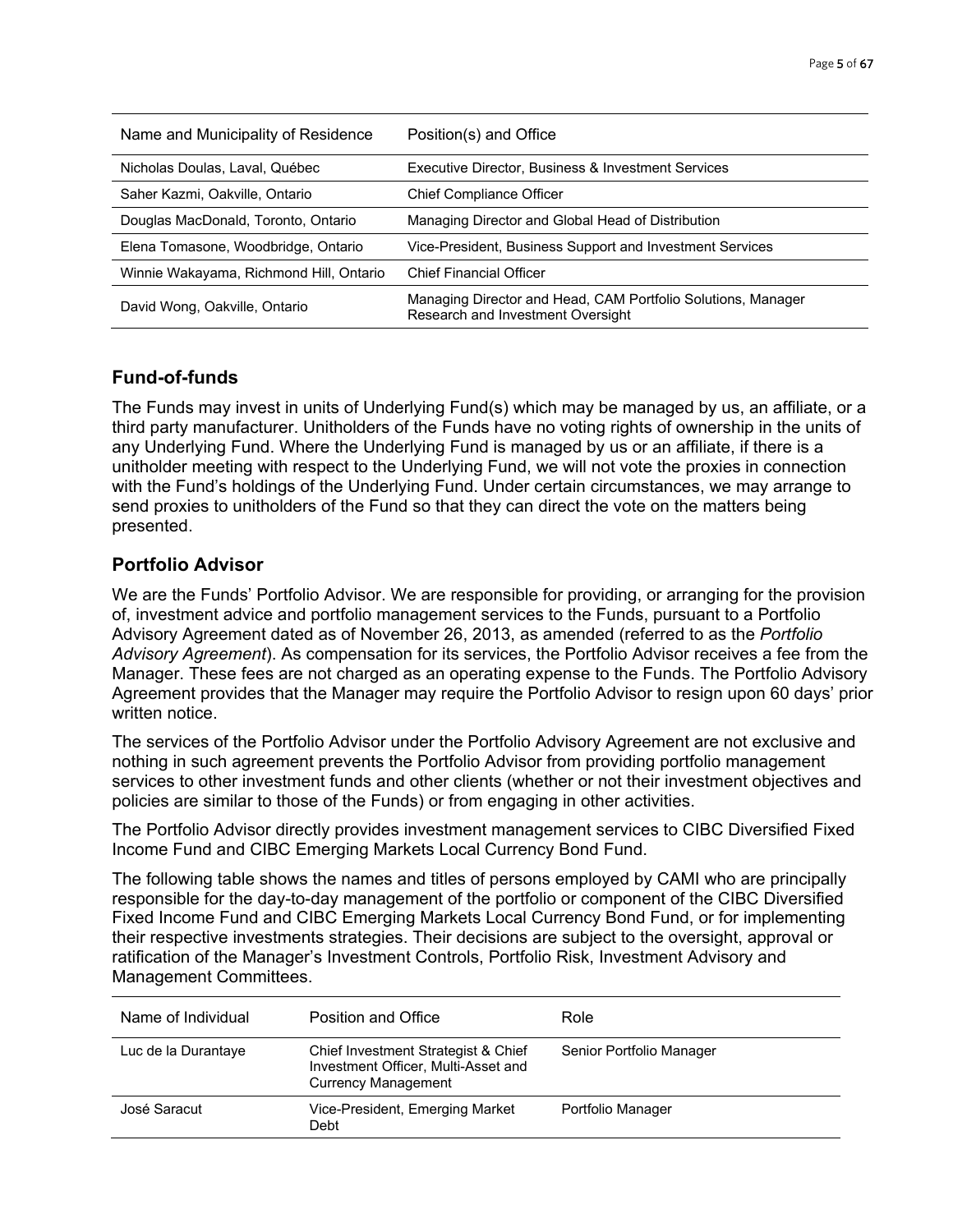### **Portfolio Sub-Advisor**

CAMI, in its capacity as Portfolio Advisor, may hire portfolio sub-advisors to provide investment advice and portfolio management services to the Funds. The portfolio sub-advisor manages a Fund's portfolio investments and supervises brokerage arrangements for the purchase and sale of portfolio securities. As compensation for their services, the portfolio sub-advisor receives a fee from us. These fees are not charged as an operating expense to the Funds.

The following table shows the portfolio sub-advisor's name, principal municipality, and country for CIBC Global Credit Fund:

### **PIMCO Canada Corp., Toronto, Canada and Pacific Investment Management Company LLC (Newport Beach, USA) ("PIMCO")**

| Name of Individual | ™itle                    | Role              |
|--------------------|--------------------------|-------------------|
| Sonali Pier        | <b>Managing Director</b> | Portfolio Manager |
| Alfred Murata      | <b>Managing Director</b> | Portfolio Manager |
| Eve Tournier       | <b>Managing Director</b> | Portfolio Manager |

Under the portfolio sub-advisory agreement, subject to the consent of CAMI, the portfolio subadvisor may delegate any or all of its responsibilities, obligations, and discretionary authority to any of its affiliates. PIMCO Canada Corp. will remain responsible for any investment advice or advisory related services provided by any of its affiliates. The portfolio sub-advisory agreement between CAMI and PIMCO Canada Corp. may be terminated by either party on 30 days' prior written notice to the other party.

# **Brokerage Arrangements**

The Portfolio Advisor and the portfolio sub-advisor make decisions as to the purchase and sale of portfolio securities and the execution of portfolio transactions for the Funds, including the selection of markets and dealers and the negotiation of commissions. Decisions are made based on elements such as price, speed of execution, certainty of execution, total transaction costs, and other relevant considerations.

Brokerage business may be allocated by the Portfolio Advisor or portfolio sub-advisors to CIBC World Markets Inc. and CIBC World Markets Corp., each a subsidiary of CIBC. Such purchases and sales will be executed at normal institutional brokerage rates.

In allocating mutual fund brokerage business to a dealer, consideration may be given by the Portfolio Advisor or portfolio sub-advisor to certain goods and services provided by the dealer or third party, other than order execution. These types of goods and services for which the Portfolio Advisor or portfolio sub-advisor may direct brokerage commissions are research goods and services (referred to as *research goods and services*) and order execution goods and services (referred to as *order execution goods and services*), and are referred to in the industry as "soft-dollar" arrangements. These arrangements include both transactions with dealers who will provide research goods and services and/or order execution goods and services, and transactions with dealers where a portion of the brokerage commissions will be used to pay for third party research goods and services and/or order execution goods and services.

The research goods and services that may be provided to the Portfolio Advisor or portfolio subadvisor under such arrangements may include: (i) advice relating to the value of a security or the advisability of effecting transactions in securities; (ii) analyses and reports concerning securities, issuers, industries, portfolio strategy, or economic or political factors and trends that may have an impact on the value of securities; (iii) company meeting facilitation; (iv) proxy voting advisory services; and (v) risk database or software including, but not limited to, quantitative analytical software.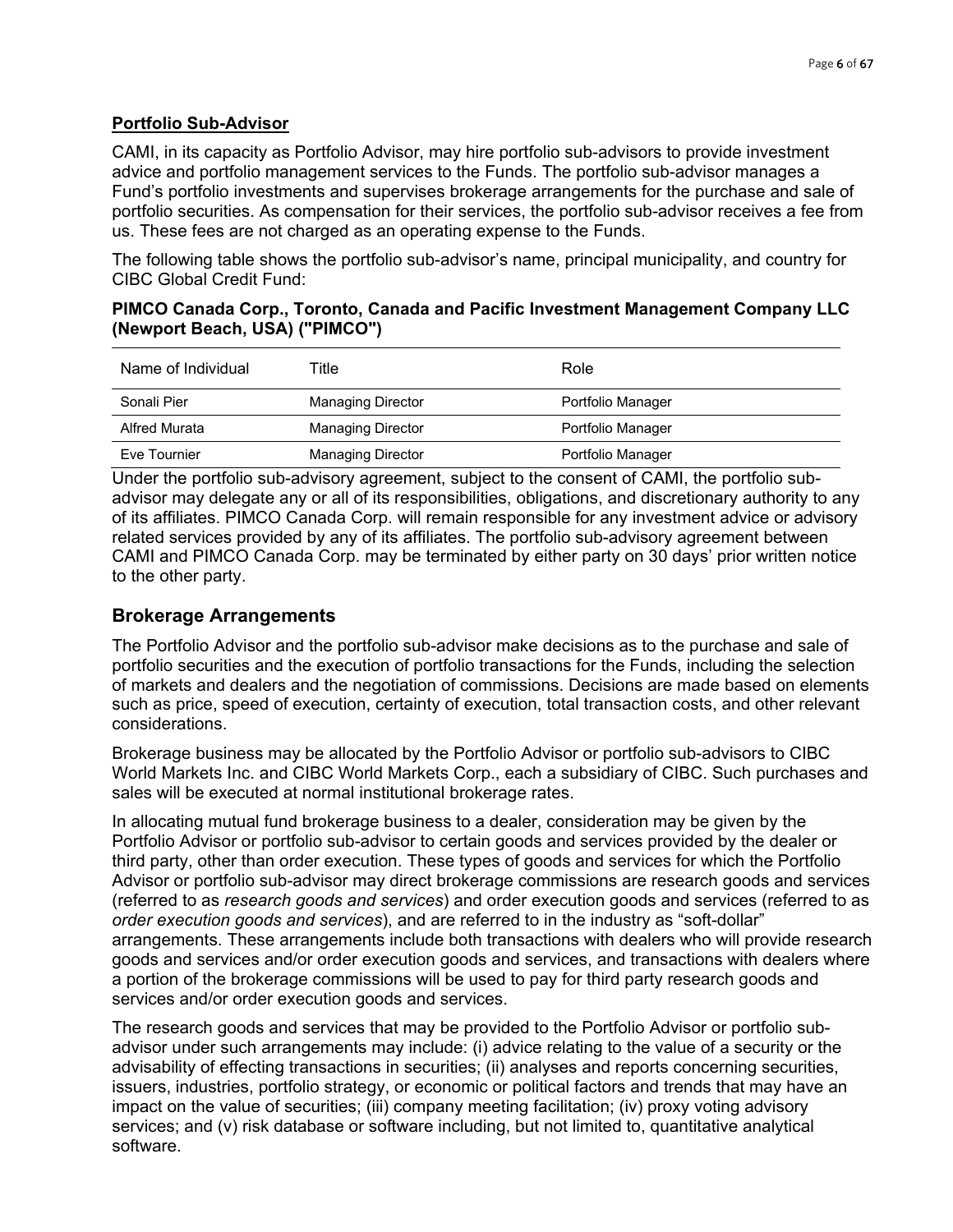The Portfolio Advisor or portfolio sub-advisor may also receive order execution goods and services including, but not limited to, data analysis, software applications, data feeds, and order management systems.

The goods and services received through soft dollar arrangements assist the Portfolio Advisor or portfolio sub-advisor with their investment decision-making services to the Funds, or relate directly to executing portfolio transactions on behalf of the Funds. In certain cases, such goods and services may contain elements that qualify as research goods and services and/or order execution goods and services, and other elements that do not qualify as either of such permitted goods and services. These types of goods and services are considered to be "mixed use" in nature, as certain functions do not assist the investment decision-making or trading process. In such cases, reasonable allocation is made by the Portfolio Advisor or portfolio sub-advisor based on a good faith estimate of how the good or service is used.

As per the terms of the Portfolio Advisory Agreement and portfolio sub-advisory agreement, such soft-dollar arrangements are in compliance with applicable laws. Each of the Portfolio Advisor and portfolio sub-advisor are required to make a good faith determination that the relevant Fund(s) receives reasonable benefit considering the use of the goods and services received and the amount of commissions paid. In making such determination, the Portfolio Advisor or portfolio sub-advisor may consider the benefit received by a Fund from a specific good or service paid for by commissions generated on behalf of the Fund, and/or the benefits a Fund receives over a reasonable period of time from all goods or services obtained through soft dollar arrangements. It is, however, possible that Funds or clients of the Portfolio Advisor or portfolio sub-advisor, other than those whose trades generated the soft dollar commissions, may benefit from the goods and services obtained through soft dollars.

The Portfolio Advisor purchases and sells units of the Underlying Fund(s) on behalf of certain Funds without incurring any sales charges with respect to the Underlying Fund(s).

The Manager may enter into commission recapture arrangements with certain dealers with respect to the Funds. Any commission recaptured will be paid to the relevant Fund.

The names of any other dealer or any third party that provided or paid for the provision of research goods and services or order execution goods or services, or furnished commission rebates to the Manager, the Portfolio Advisor, the portfolio sub-advisor, or the Funds in return for the allocation of portfolio transactions is available on request, at no cost, by calling us toll-free at [1-888-888-3863,](tel:1-888-888-3863) or by writing to 1500 Robert-Bourassa Boulevard, Suite 800, Montreal, QC, H3A 3S6. The Portfolio Advisor receives regular reports regarding the portfolio sub-advisor's compliance with their respective soft-dollar policies.

## **Directors, Executive Officers and Trustees**

We are the Trustee of each of the Funds pursuant to an amended and restated declaration of trust dated September 1, 2022, as more recently amended on May 6, 2022 to establish the Funds (referred to as the "*Declaration of Trust*"). The Declaration of Trust permits us to delegate all or any part of our duties to be performed pursuant to the terms of the Declaration of Trust, and further require us, and any person retained by us, to discharge any of our responsibilities as Trustee honestly, in good faith, and in the best interests of the Funds, and to exercise the degree of care, diligence, and skill that a reasonably prudent person would exercise in the circumstances. We will be liable to each Fund if we or any such person fails to so act, but we will not otherwise be liable to the Fund for any matter. The Declaration of Trust may be amended in the manner described under *Description of the Series of Units of the Funds*. We do not receive trustee fees.

A list of the CAMI directors and executive offers can be found under the sub-heading *Manager*, under the heading *Responsibility for Mutual Fund Administration* above.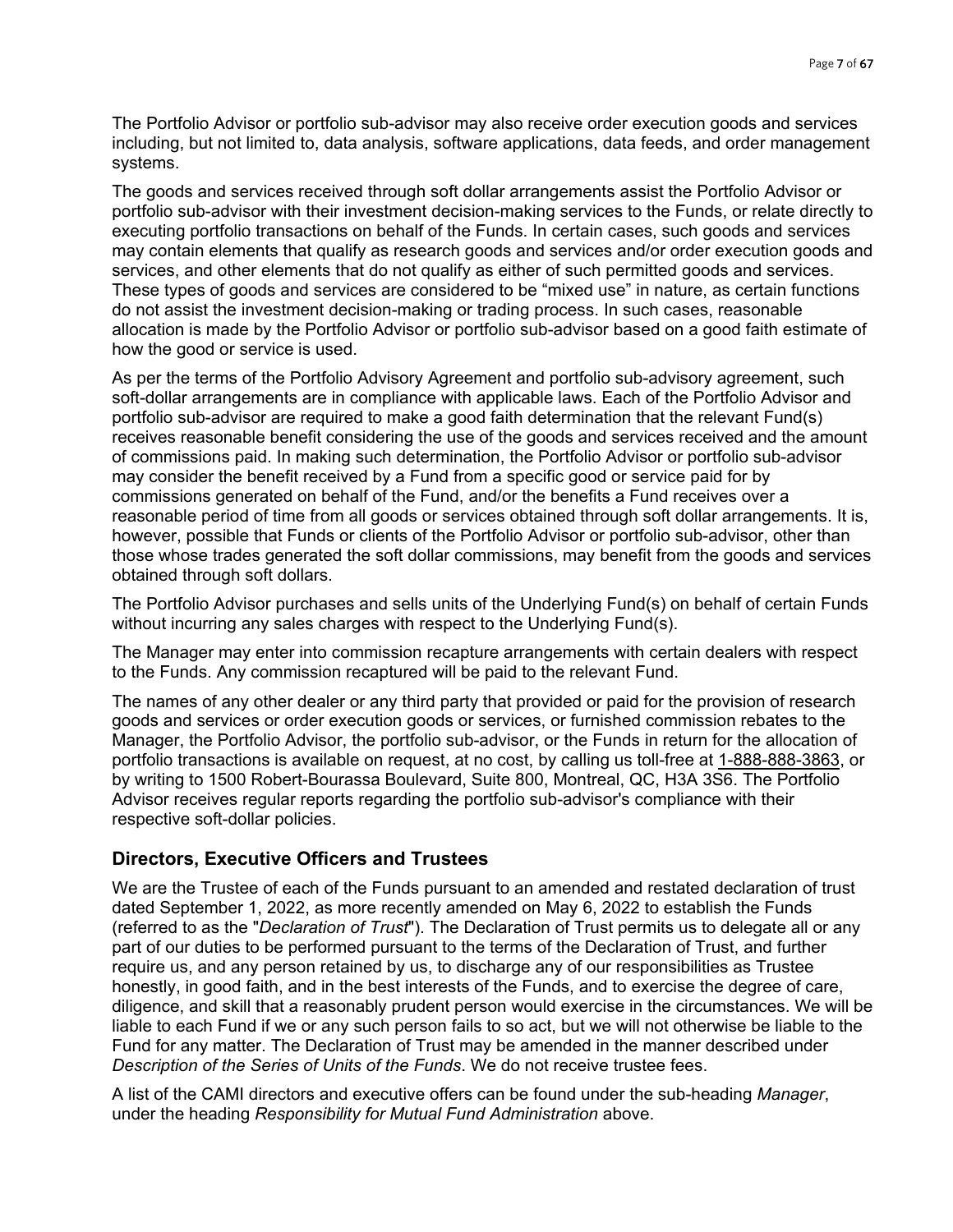# **Promoter**

We took the initiative in founding and organizing the Funds and, accordingly, are the Funds' promoter.

# **Custodian**

The Funds' portfolio assets are held under the custodianship of CIBC Mellon Trust Company (referred to as *CMT*) of Toronto, Ontario pursuant to an amended and restated custodial agreement (referred to as the *Custodian Agreement*) dated April 17, 2016, as amended. Under the Custodian Agreement, through CIBC Mellon Global Securities Services Company (referred to as *CIBC G*SS), CMT is responsible for the safekeeping of the Funds' property. The Custodian Agreement may be terminated by either us or CMT upon at least 90 days' written notice to the other, or immediately if:

- the other party becomes insolvent;
- the other party makes an assignment for the benefit of creditors;
- a petition in bankruptcy is filed by or against that party and is not discharged within 30 days; or
- proceedings for the appointment of a receiver for that party are commenced and not discontinued within 30 days.

The Funds' cash, securities, and other assets will be held by CMT at its principal office or at one or more of its branch offices, or at offices of sub-custodians appointed by CMT in other countries.

If a Fund makes use of clearing corporation options, options on futures, or futures contracts, the Fund may deposit portfolio securities or cash as margin in respect of such transactions with a dealer, or in the case of forward contracts, with the other party thereto, in any such case in accordance with the rules of the Canadian securities regulatory authorities and any exemptions therefrom. While not an affiliate, CIBC currently owns a 50% interest in CIBC Mellon Trust Company.

# **Auditor**

The Funds' auditor is Ernst & Young LLP, of Toronto, Ontario, who audits the Funds' annual financial statements and provides an opinion on whether they are fairly presented in accordance with International Financial Reporting Standards ("*IFRS*"). Ernst & Young LLP is independent with respect to the Funds in the context of the CPA Code of Professional Conduct of the Chartered Professional Accountants of Ontario.

# **Registrar**

Pursuant to the Master Management Agreement, we are the Funds' registrar and transfer agent. We keep a record of all the Funds' unitholders, process orders, and issue tax slips to unitholders. The register of each Series of units of the Funds is kept at our office in Montreal, Quebec.

# **Securities Lending Agent**

Pursuant to an amended and restated lending authorization, dated October 1, 2007, as amended (referred to as the *Lending Authorization*), the Funds have appointed The Bank of New York Mellon as lending agent (referred to as the *Lending Agent*). The Lending Agent's head office is in New York City, New York. The Lending Authorization provides for the appointment of CIBC GSS as the Funds' agent to facilitate the lending of securities by the Lending Agent. CIBC indirectly owns a 50% interest in CIBC GSS. The Lending Agent is independent of CAMI.

The Lending Authorization requires the provision of collateral that is equal to at least 102% of the market value of the loaned securities. The Lending Authorization includes reciprocal indemnities by (i) each of the Funds and their related parties, and (ii) the Lending Agent, CIBC GSS, and parties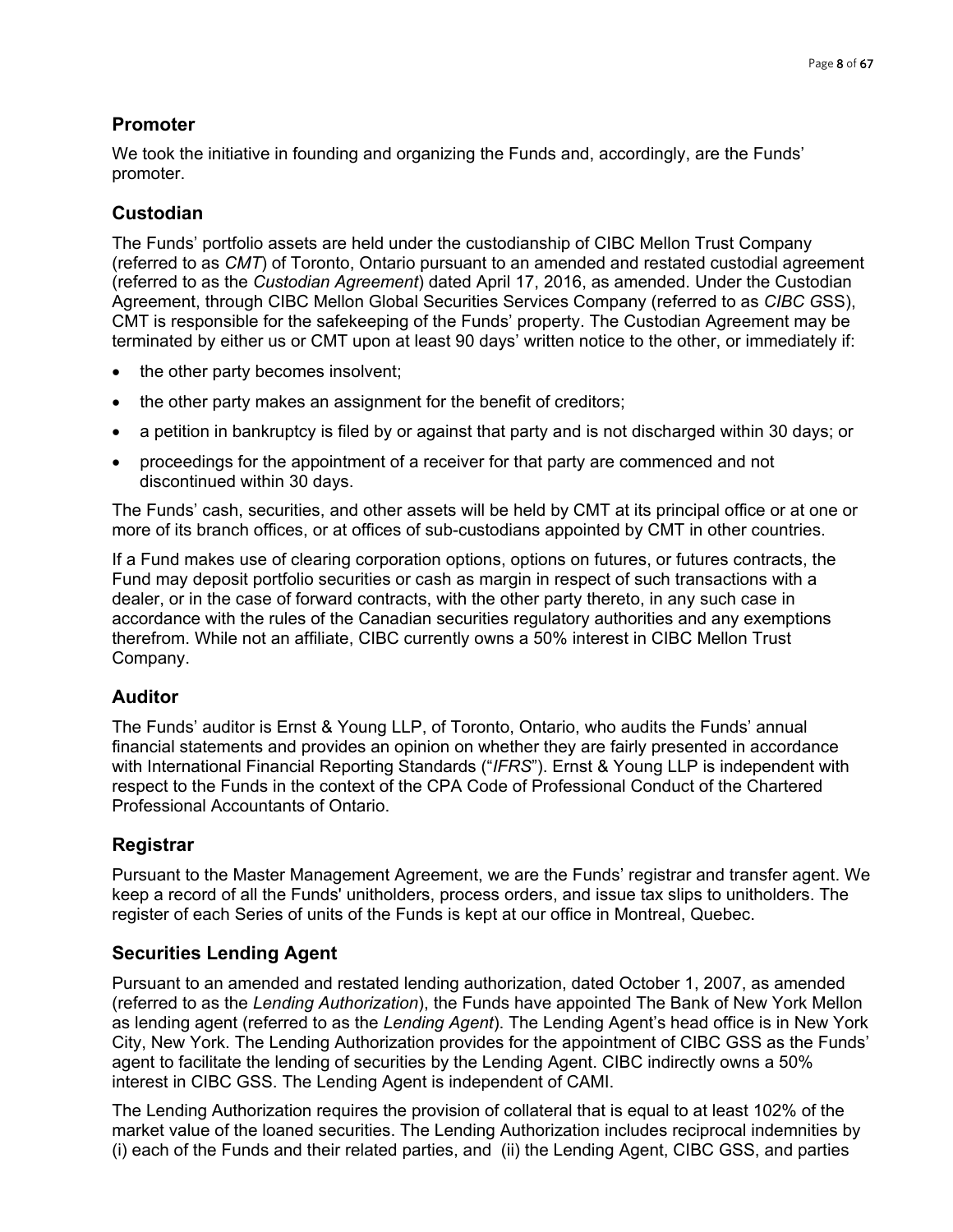related to the Lending Agent, for failure to perform the obligations under the Lending Authorization, inaccuracy of representations in the Lending Authorization or fraud, bad faith, willful misconduct or disregard of duties. The Lending Authorization may be terminated by any party upon at least 30 days' written notice and will terminate automatically upon termination of the Custodian Agreement.

# **Other Service Providers**

As trustee, we have entered into an amended and restated fund administration services agreement dated May 6, 2005, as amended (referred to as the *Fund Administration Services Agreement*), with CIBC GSS, pursuant to which CIBC GSS has agreed to provide certain services to the Funds, including mutual fund accounting and reporting, and portfolio valuation. The Fund Administration Services Agreement may be terminated without any penalty by us or CIBC GSS upon at least 90 days' written notice to the other party. The registered address of CIBC GSS is 320 Bay Street, P.O. Box 1, Ground Floor, Toronto, Ontario M5H 4A6. CIBC indirectly owns a 50% interest in CIBC GSS.

# **Independent Review Committee and Fund Governance**

### **Independent Review Committee**

The Manager established the Independent Review Committee (IRC) as required by NI 81-107. The IRC charter sets out its mandate, responsibilities, and functions (referred to as the *Charter*), and is posted on our designated website at [cibc.com/mutualfunds](http://www.cibc.com/mutualfunds) under *Reporting and Governance*. Under the Charter, the IRC reviews conflict of interest matters referred by the Manager and provides a recommendation or, where required under NI 81-107 or elsewhere in securities legislation, an approval relating to these matters. Approvals and recommendations by the IRC may also be given in the form of standing instructions. The Charter provides that the IRC has no obligation to identify conflict of interest matters that the Manager brings before it.

The IRC and the Manager may agree that the IRC will perform additional functions.

As at the date of this document, the IRC is comprised of the following members: Marcia Lewis Brown (Chair), David Forster, Bryan Houston, Deborah Leckman, and Barry Pollock. The composition of the IRC may change from time to time.

None of the IRC members are an employee, director, or officer of the Manager, or an associate or affiliate of the Manager.

The IRC prepares, at least annually, a report of its activities for unitholders and makes such reports available on the Funds' designated website at [www.cibc.com/mutualfunds](http://www.cibc.com/mutualfunds) or at the request of a unitholder and at no cost, by contacting us toll-free at [1-888-888-3863.](tel:1-888-888-3863) You may also request the reports by sending an e-mail to info@cibcassetmanagement.com.

#### **Fund Governance**

We have established policies and procedures to ensure compliance with all applicable regulatory requirements and proper management of the Funds, including those relating to conflicts of interest as required by NI 81-107.

We are responsible for the Funds' day-to-day management, administration, operation, and governance. We are assisted by members of the CIBC's Legal, Compliance, Finance, Taxation, Internal Audit, and Risk Management departments. CIBC's Legal and Compliance departments support regulatory compliance, sales practices, and marketing review, as well as other legal and regulatory matters concerning the Funds.

CAMI's employees are required to adhere to a Code of Ethics and Global Code of Conduct that address potential internal conflicts of interest.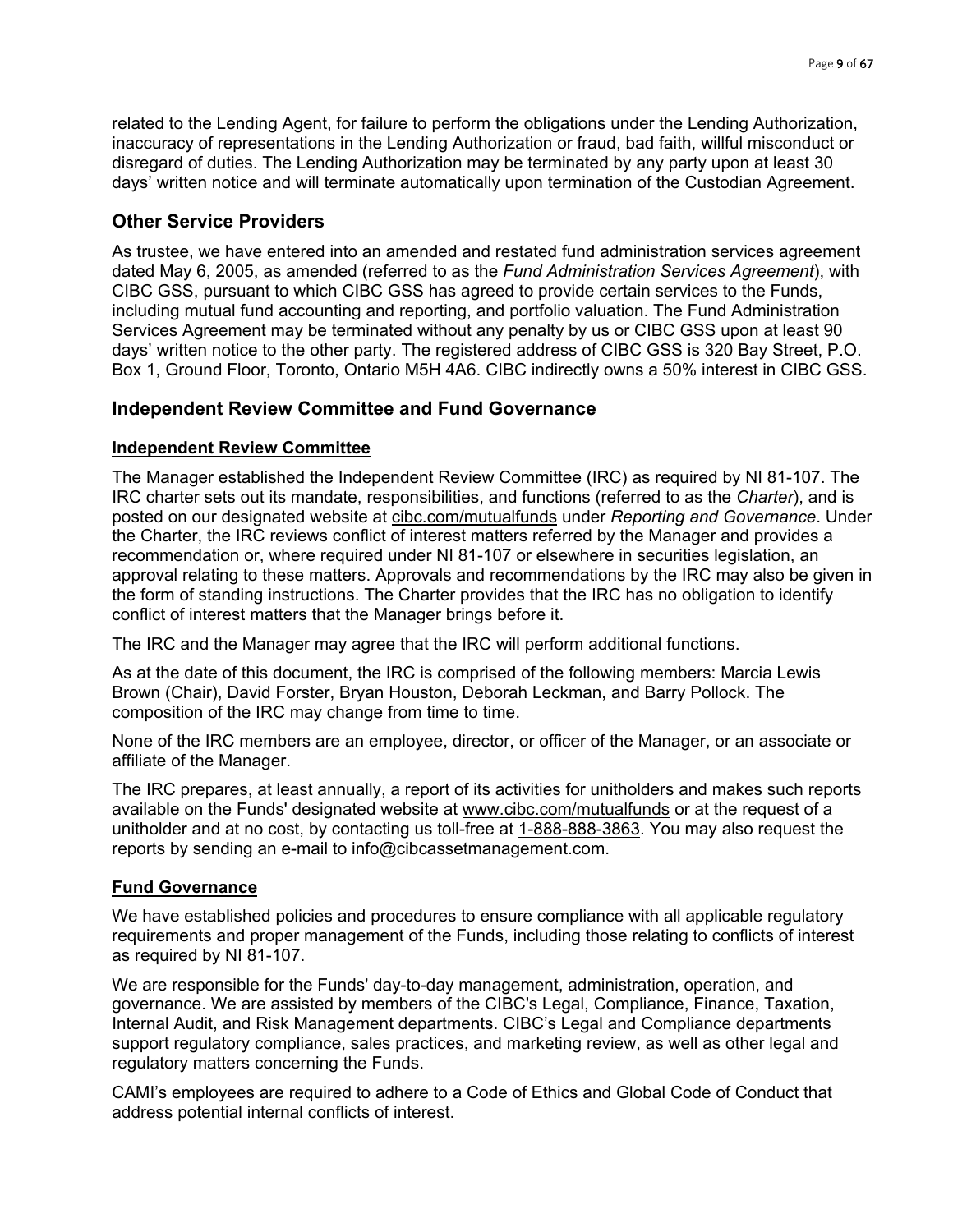# *Personal Trading Policies*

The Manager has implemented personal trading policies that address potential internal conflicts of interest and require certain employees to have certain trades pre-cleared against portfolio transactions.

## *Public Disclosure Documents*

The Manager has implemented procedures for the preparation, review, and approval of all disclosure documents, including simplified prospectuses, fund facts, financial statements, and management reports of fund performance.

# *Sales Communications and Sales Practices*

The Manager has implemented policies and procedures with respect to mutual fund marketing and sales practices.

# **Risk Management**

We may hire portfolio sub-advisors to provide investment advisory and portfolio management services to the Funds. In the case of a portfolio sub-advisory relationship, we will rely on the portfolio sub-advisor's covenants in the portfolio sub-advisory agreement, perform our own testing, and obtain reports from the portfolio sub-advisor certifying compliance with legislative requirements, the relevant Fund's investment guidelines, and fiduciary obligations. We may retain a third party to measure and monitor the execution quality of a portfolio sub-advisor and their dealers, to assist in monitoring compliance with, and evaluating, a portfolio sub-advisor's policies and practices to ensure "best execution" of equity securities transactions, and to evaluate the overall execution efficiency of certain portfolio sub-advisors, as determined appropriate. We provide regular compliance reports to CIBC Compliance as to the Funds' and portfolio sub-advisors', if any, adherence to the foregoing.

We have established various policies and procedures, which include, notably, a compliance manual, a code of ethics for personal trading, and policies and procedures for investment, portfolio risk management, derivatives review, and policies and procedures for monitoring the trading activities of the Portfolio Advisor and any portfolio sub-advisors. Our Fund and Distribution Governance group monitors each Fund's adherence to regulatory requirements, fiduciary obligations, and investment policy guidelines, and reports to our Investment Controls Committee. The Investment Controls Committee reports to our board of directors and is supported by CIBC's Legal and Compliance departments. Various measures to assess risk are used, including comparison with benchmarks, portfolio analysis, monitoring against various investment guidelines, and other risk measures. Monitoring of the Funds' portfolios is ongoing. The Funds are priced daily to ensure that performance accurately reflects market movements.

## **Transactions with Related Companies**

From time to time, the Portfolio Advisor may, on the Funds' behalf, enter into transactions with, or invest in securities of, companies related to the Manager. Applicable securities legislation contains mutual fund conflict of interest and self-dealing restrictions and provides the circumstances in which the Funds may enter into transactions with related companies. Companies related to the Manager include CIBC, CIBC Trust, CMT, CIBC World Markets Inc., CIBC World Markets Corp., CIBC Private Wealth Advisors, Inc., and any other affiliate or associate of CIBC.

These transactions may involve the purchase and holding of securities of issuers related to the Manager, the purchase or sale of portfolio securities or foreign currencies through or from a related dealer to the Manager or through the Funds' Custodian, the purchase of securities underwritten by a related dealer or related dealers to the Manager, the entering into of derivatives with a related entity to the Manager acting as counterparty, and the purchase or sale of other investment funds managed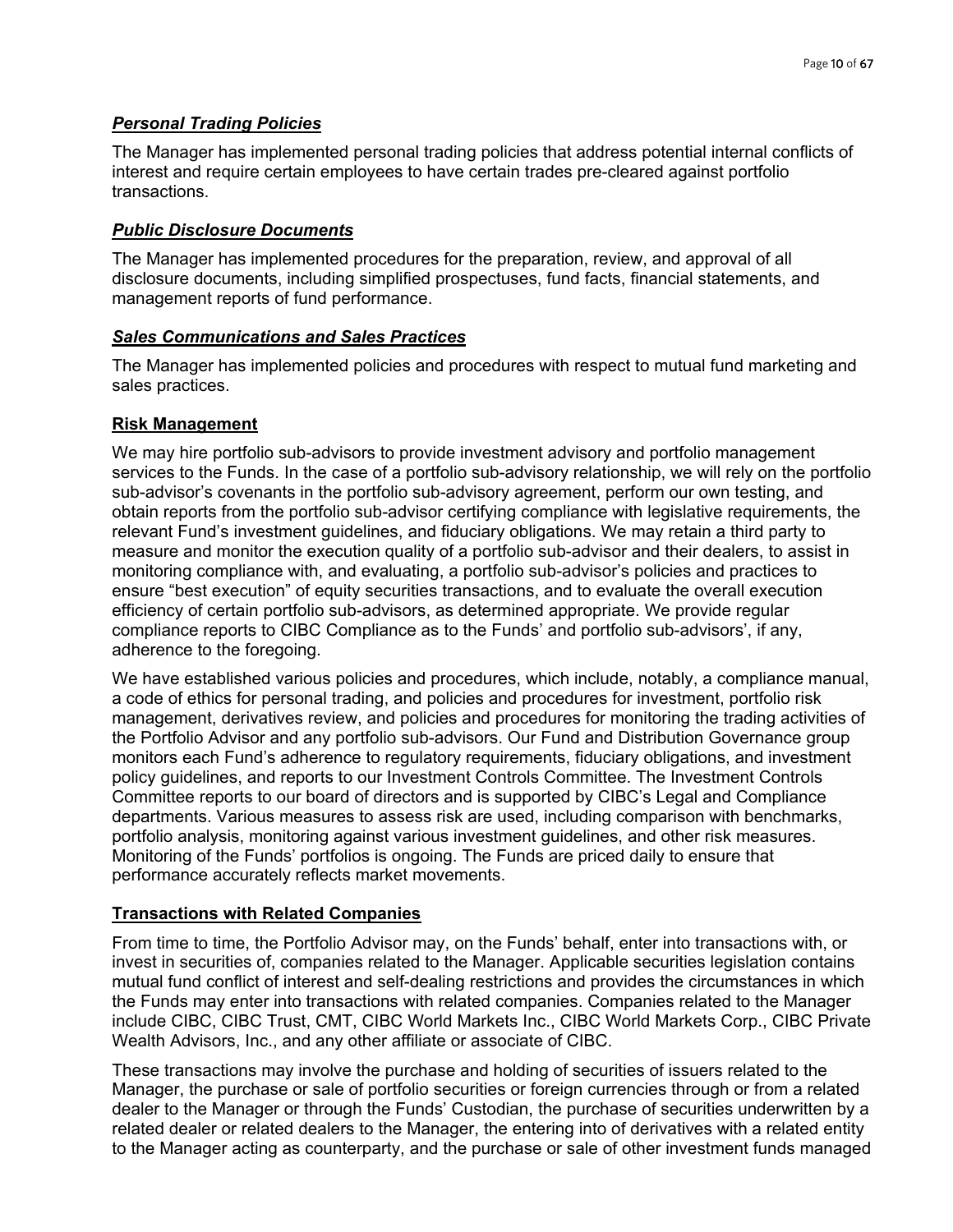by the Manager or an affiliate. However, these transactions will only be entered into in accordance with the requirements and conditions set out in applicable securities legislation and in accordance with any exemptive relief granted to the Funds by the Canadian securities regulatory authorities.

The Manager has developed policies and procedures to ensure these transactions are entered into in accordance with applicable legislation and, as the case may be, in accordance with the standing instructions issued by the IRC.

The Portfolio Advisor also has policies and procedures in place to mitigate potential conflicts of interest with any related parties.

The CAMI Business Controls group monitors transactions with related parties and provides details of any breaches to the Manager. The Manager will report on these transactions and any breaches of standing instructions to the IRC at least annually.

Employees, including Directors and Officers of the Manager must obtain prior approval from Wealth Management Compliance in order to engage in any outside business activities, including acting as a director or officer of another company.

# **Affiliated Entities**

The following table shows the companies that provide services to the Funds or to us in relation to the Funds, and which are affiliated with us. CIBC's ownership percentage of each affiliate is also shown.

| <b>Affiliated Entity</b>                                | Service provided to Funds and/or Manager                                                             |
|---------------------------------------------------------|------------------------------------------------------------------------------------------------------|
| Canadian Imperial Bank of Commerce                      | Counterparty in transactions involving currencies,<br>currency forwards, and other commodity futures |
| CIBC Asset Management Inc.                              | Manager, Portfolio Advisor, Trustee, and Registrar and<br>Transfer Agent (100% owned by CIBC)        |
| CIBC World Markets Inc. and CIBC World Markets<br>Corp. | Brokerage Services (100% owned by CIBC)                                                              |

The fees, if any, received from the Funds by each company listed above (other than the Portfolio Advisor) will be presented in the Funds' audited annual financial statements.

While not an affiliate, CIBC currently owns a 50% interest in CMT and indirectly owns a 50% interest in CIBC GSS. CMT and certain of its affiliates are entitled to receive fees from the Manager or the Funds for providing custodial and other services, including currency conversions, to the Funds.

## **Dealer Manager Disclosure**

A mutual fund is a dealer-managed mutual fund if a dealer, or a principal shareholder of a dealer, owns more than 10% of the voting rights of the Portfolio Advisor of the mutual fund.

The Funds are dealer-managed mutual funds because CIBC, the principal shareholder of the dealers CIBC World Markets Inc. and CIBC World Markets Corp. (referred to collectively as CIBC WM), owns more than 10% of the voting rights of CAMI.

Pursuant to the provisions prescribed by NI 81-102, the Funds shall not knowingly make an investment in securities of an issuer where a partner, director, officer or employee of CAMI or their affiliates or associates is a partner, director or officer of the issuer of the securities. In addition, the Funds shall not knowingly make an investment in securities of an issuer during, or for 60 calendar days after, the period in which CAMI and their associates or affiliates acts as an underwriter in the distribution of securities of such issuer.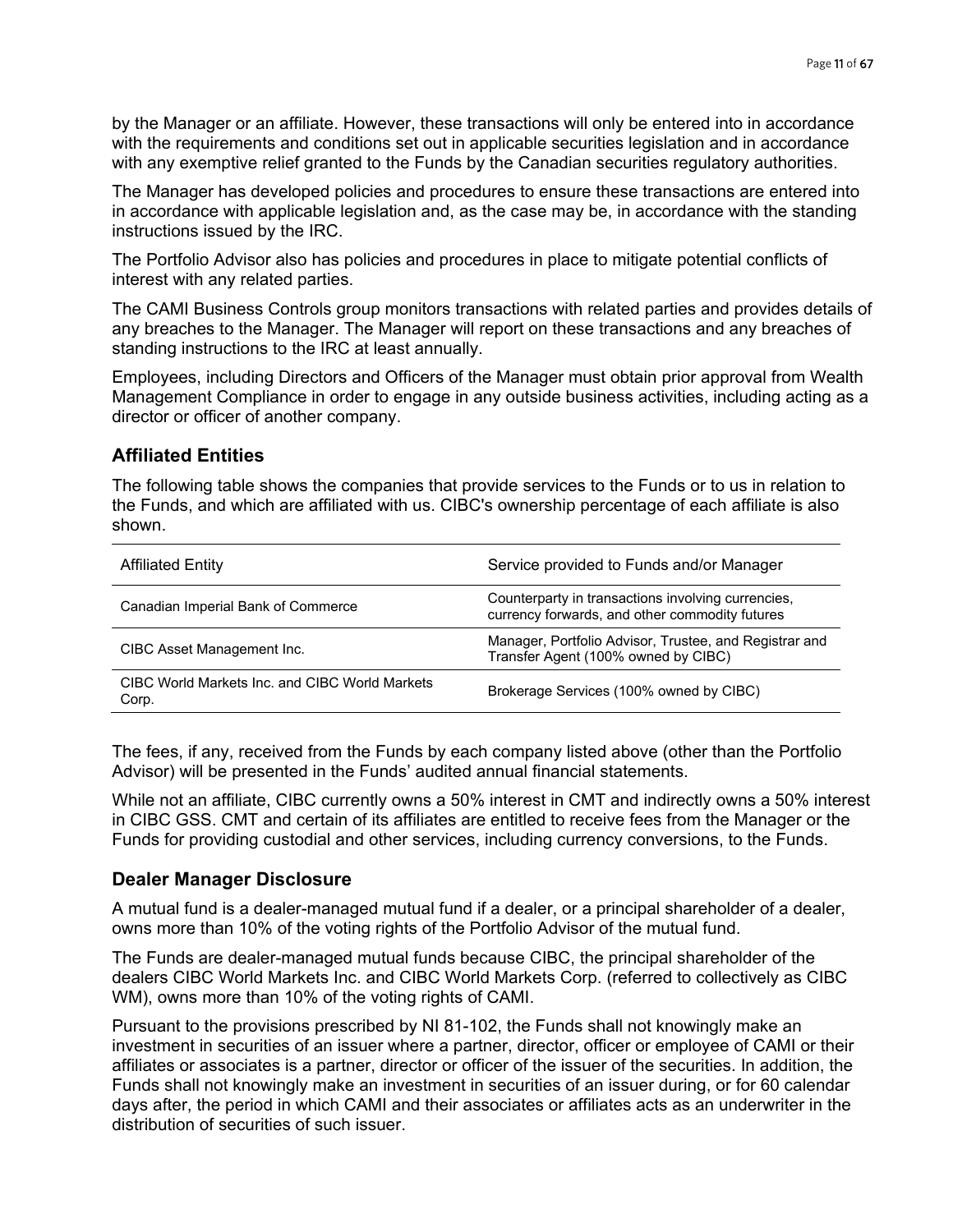The Funds have obtained standing instructions from the IRC to allow purchases of securities during the distribution of an offering and the 60 days following the close of the distribution where a Related Dealer is acting or has acted as an underwriter.

The Manager has implemented policies and procedures relating to these transactions including the distribution of a list of offerings where a Related Dealer is acting as an underwriter, a requirement for CAMI to notify the Manager of any intention to purchase a security where a Related Dealer is acting as an underwriter and a certification from CAMI that each such purchase met the criteria set out in the regulations or by the IRC.

# **Policies and Practices**

### **Policies and Procedures Related to Derivatives**

The derivative contracts the Portfolio Advisor or portfolio sub-advisor enter into on behalf of the Funds must be undertaken in accordance with the standard investment restrictions and practices and each Fund's investment objectives and strategies.

The Portfolio Advisor and any portfolio sub-advisors are responsible for managing the risks associated with the use of derivatives. The Portfolio Advisor has adopted written derivatives review procedures that set out the objectives and goals for derivatives trading of the Funds, as well as the risk management procedures applicable to such derivatives trading, to which the Portfolio Advisor is required to adhere. The Portfolio Advisor's Investment Controls Committee is responsible for reviewing adherence to these procedures. In particular, these risk management procedures involve the measuring, monitoring, and reporting of portfolio leverage, third party credit quality, and cash cover requirements, which are all measured, monitored, and reported on a monthly basis to ensure compliance with the standard restrictions and practices and a Fund's investment objectives and strategies. The policies and procedures are reviewed on an as-needed basis and, at a minimum, annually.

The Funds cannot use derivatives to create leverage. As a result, the value of the Funds' derivative positions will closely resemble and experience similar fluctuations in value as the portfolio securities held by the Funds. Therefore, no stress testing is conducted specifically with respect to the Funds' derivative positions; however, the Portfolio Advisor does perform a review of risk exposure on all of the Funds' managed portfolios.

### **Policies and Procedures Related to Securities Lending, Repurchase, or Reverse Repurchase Transactions**

In a securities lending transaction, a Fund will loan securities it holds in its portfolio to a borrower for a fee. In a repurchase transaction, a Fund sells securities it holds in its portfolio at one price, and agrees to buy them back later from the same party with the expectation of a profit. In a reverse repurchase transaction, a Fund buys securities for cash at one price and agrees to sell them back to the same party with the expectation of a profit.

Written procedures have been developed with respect to securities lending monitoring and reporting. Risk management procedures or simulations are generally not used to test the Funds' portfolio under stress conditions.

Pursuant to the Lending Authorization, CAMI has appointed the custodian or sub-custodian as the Funds' Lending Agent to enter into securities lending, repurchase, and reverse repurchase transactions on the Funds' behalf. The Lending Authorization provides, and the Lending Agent has developed policies and procedures that provide, that securities lending transactions, repurchase agreements, and reverse repurchase agreements will be entered into in accordance with the standard practices and restrictions and the following requirements:

• must maintain non-cash collateral and cash collateral with a value equal to a minimum of 102% of the value of the securities;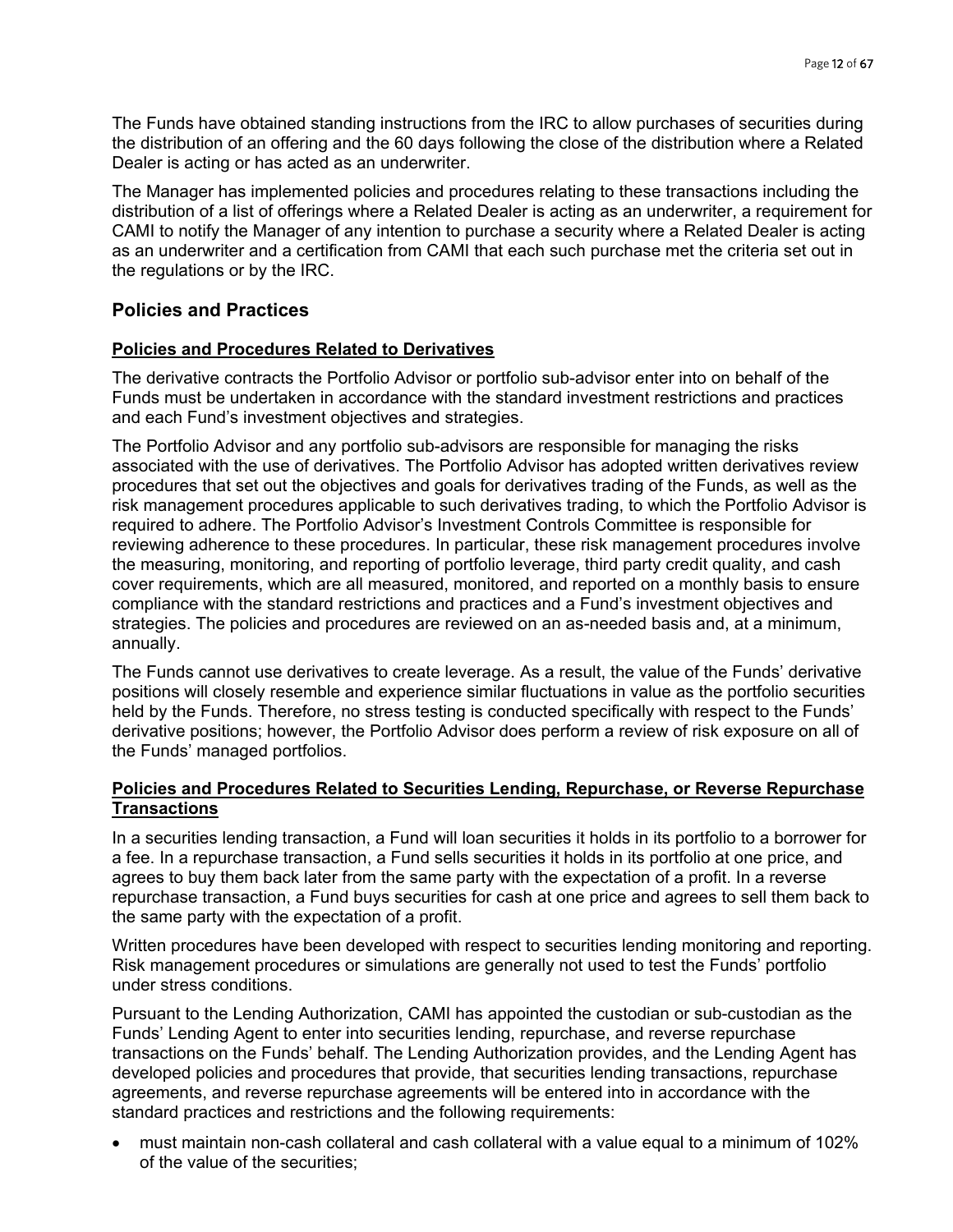- no more than 50% of a Fund's assets may be invested in securities lending or repurchase transactions at any one time;
- investments in any cash collateral must be in accordance with the investment restrictions specified in the Lending Authorization;
- the value of the securities and collateral will be monitored daily;
- transactions will be subject to collateral requirements, limits on transaction sizes, and a list of approved third parties based on factors such as creditworthiness; and
- securities lending may be terminated at any time and repurchase and reverse repurchase agreements must be completed within 30 days.

Pursuant to the Lending Authorization, the Funds have retained CIBC GSS as agent to provide certain administrative and reporting services in connection with the securities lending and repurchase program. The agent provides to our Fund and Distribution Governance group regular, comprehensive, and timely reports that summarize the transactions involving securities lending, repurchase, and reverse repurchase transactions, as applicable. At least annually, the agent will also confirm that the internal controls, procedures, records, creditworthiness, and collateral diversification standards for borrowers have been followed and will provide the Manager with such information in order to satisfy the Manager's obligations under applicable laws. The Manager will be primarily responsible for reviewing the agency agreement, internal controls, procedures, and records and ensuring compliance with applicable laws.

Each securities lending transaction, repurchase agreement, and reverse repurchase agreement must qualify as a "securities lending arrangement" under section 260 of the Income Tax Act (Canada) (referred to as the *Tax Act*).

## **Policies Related to Proxy Voting**

As Portfolio Advisor, CAMI is responsible for providing investment management services to the Funds, including the exercise of voting rights attached to the Funds' securities or other property.

We have adopted written policies and procedures aimed to ensure all votes in respect of the Funds' securities or other property are made to maximize returns and are in the best interests of the Funds' unitholders.

Pursuant to the proxy-voting policies and procedures, CAMI is responsible for directing how votes in respect of the Funds' securities or other property are to be voted, and has:

- a standing policy for dealing with routine matters on which they may vote;
- a policy that indicates the circumstances under which it will deviate from the standing policy for routine matters;
- a policy and procedures by which it will determine how to vote or refrain from voting on nonroutine matters;
- procedures to ensure that the Funds' portfolio securities are voted in accordance with its instructions; and
- procedures for voting proxies in situations where there may be a conflict of interest between the Portfolio Advisor and a Fund's unitholders.

CAMI always aims to act in the best interests of unitholders when voting proxies. To address perceived potential conflicts of interest, CAMI relies exclusively on an outside independent proxy advisor when dealing with proxy voting for CIBC and CIBC-related companies. However, CAMI will exercise its judgment to vote proxies in the best interests of unitholders with respect to a company where CIBC or CIBC related companies are providing advice, funding, or underwriting services. In this case, there will be "ethical walls" designed to prevent undue influence between CAMI and CIBC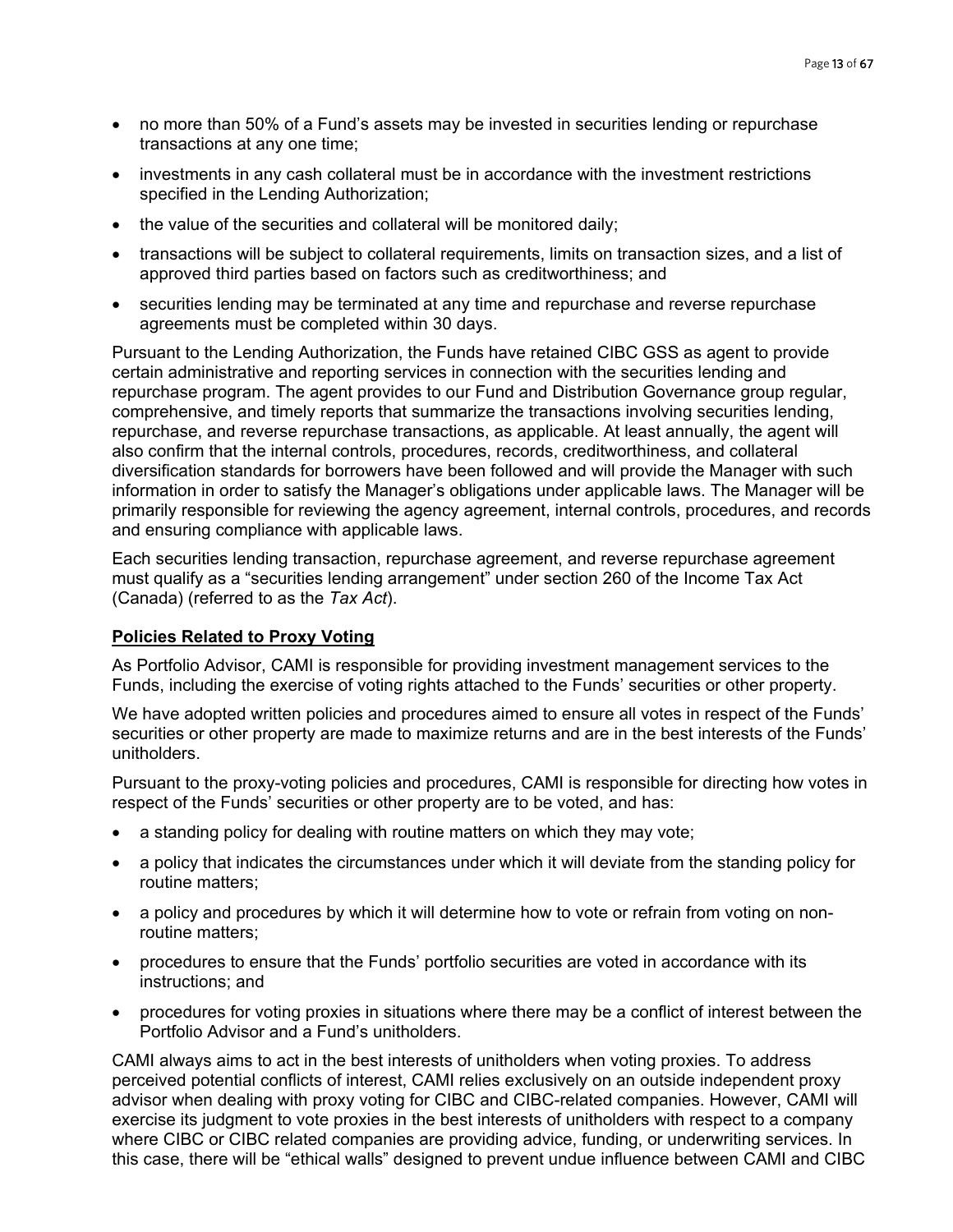and its CIBC-related companies. Moreover, CAMI will assess annually whether its outside independent proxy advisor remains independent and able to make recommendations for voting proxies in an impartial manner and in the best interest of CAMI's unitholders. Further, CAMI will not vote the units of an Underlying Fund in which the Funds are invested, as discussed under *Fund-offunds* under *Responsibility for Mutual Fund Administration*.

The Funds' policies and procedures related to voting rights are available on request, and at no cost, by calling us toll-free at [1-888-888-3863,](tel:1-888-888-3863) or by writing to us at 81 Bay Street, 20th Floor, CIBC Square, Toronto, Ontario, M5J 0E7.

Each Fund's proxy voting record for the most recent annual period ended June 30 is available on request, and at no cost, after August 31 of each year by calling us toll-free at [1-888-888-3863,](tel:1-888-888-3863) or by visiting our website at [www.cibc.com/mutualfunds.](http://www.cibc.com/mutualfunds)

# **Policies and Procedures Related to Net Asset Value Errors**

We have policies and procedures in place with respect to correcting any material errors in the calculation of each Fund's NAV, or any errors in the processing of related transactions. Such policies and procedures were developed with consideration given to industry standards. Generally, material errors are considered errors of 0.50% or greater of a Fund's NAV. A unitholder will typically receive compensation only for material errors where the unitholder's loss is \$25 or more. If a single error is protracted over a number of successive days, these thresholds will be considered for each day and not accumulated.

# **Remuneration of Directors, Officers and Trustees**

The Funds do not have directors or officers. The Funds pay fees to members of the IRC. Refer to *Independent Review Committee* under *Independent Review Committee and Fund Governance* for more information on the IRC. The Funds' Trustee is not entitled to any remuneration.

As at the date of this document, each IRC member receives an annual retainer of \$60,000 (\$85,000 for the Chair) and \$1,500 plus expenses for each IRC meeting that a member attends. The annual retainer is pro-rated based on an individual's length of tenure if he or she has not been in their position for the full period. IRC remuneration is allocated among CIBC's families of investment funds, including the Funds, managed by us (or an affiliate), in a manner that is considered by us to be fair and reasonable. The IRC compensation may change from time to time.

Since the Funds are new, no compensation has been paid to members of the IRC in respect of the Funds.

# **Material Contracts**

Except for the contracts set out below, no Fund has entered into any material contract. Contracts entered into the ordinary course of business are not considered material. The Funds' material contracts are as follows:

- Declaration of Trust referred to under *Directors, Executive Officers and Trustees*
- Master Management Agreement referred to under *Manager*
- Portfolio Advisory Agreement referred to under *Portfolio Advisor*
- Custodian Agreement referred to under *Custodian*

Copies of the material contracts are available at [www.sedar.com](file://tocs2001/wthmips_ds/CAM%20Regulatory/Point%20of%20Sale/_2010-/_2022/20220204_EMD_PIMCO_P_PRO1320NR/1_SP%20AIF/SP/www.sedar.com) or can be obtained by contacting us toll-free at [1-888-888-3863.](tel:1-888-888-3863)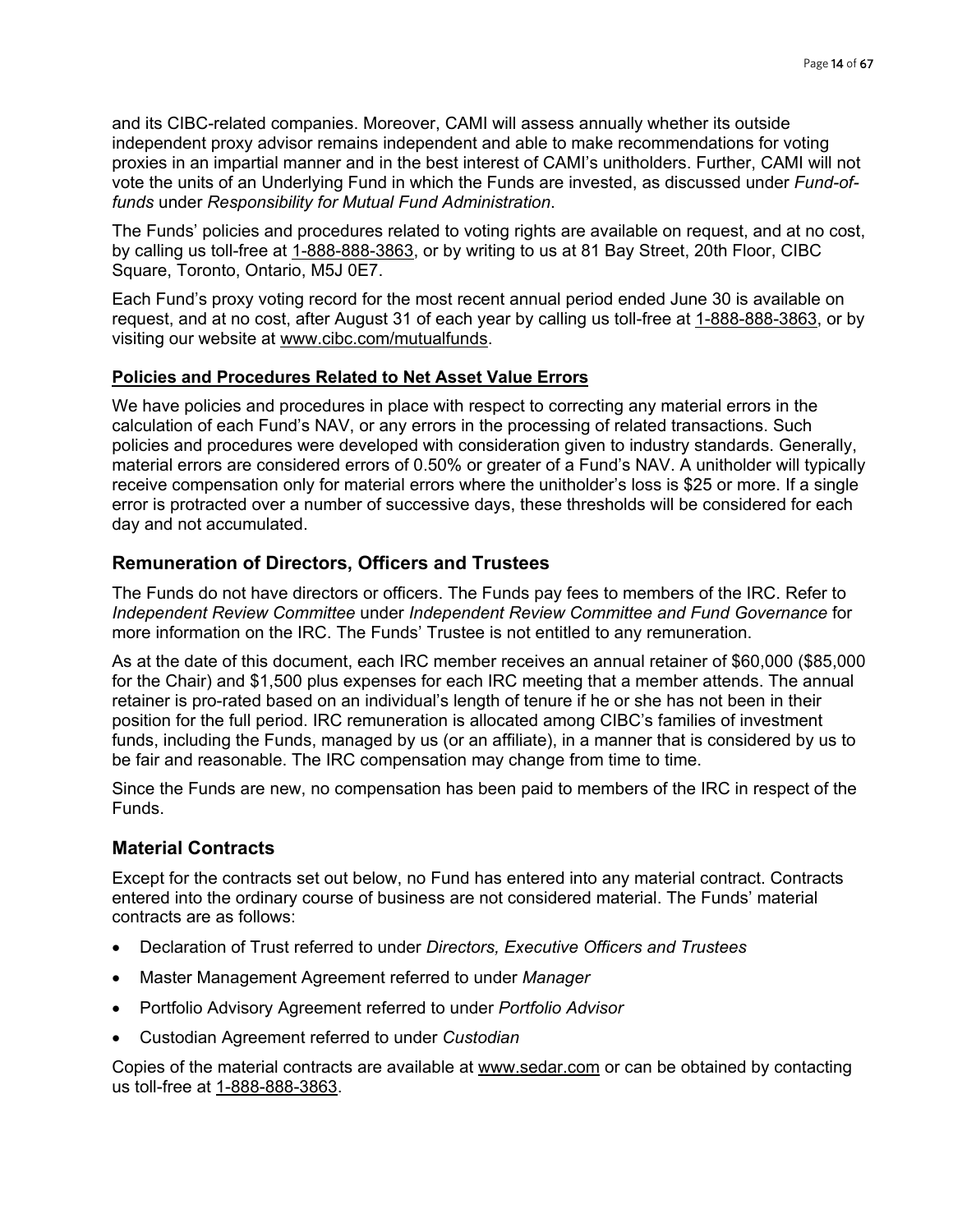# **Legal Proceedings**

In August 2020, a proposed series action was commenced in the Supreme Court of British Columbia against CIBC, CIBC Trust Corporation and CIBC Asset Management Inc. A contested certification hearing was held on August 3-6, 2021.

## **Class Actions**

The Manager pursues applicable series actions on behalf of the Funds. However, no distribution of proceeds arising as a result of a series action will be made directly to the Funds' unitholders as series action settlement proceeds are considered the Funds' assets. Unitholders who redeem units prior to the receipt of settlement proceeds will not derive a benefit from any series action settlement, as proceeds are only considered as a Fund's asset once they are actually received.

# **Designated Website**

A mutual fund is required to post certain regulatory disclosure documents on a designated website. The Funds' designated website is [www.cibc.com/mutualfunds.](http://www.cibc.com/mutualfunds)

# <span id="page-14-0"></span>**Valuation of Portfolio Securities**

The Series NAV per Unit (as defined below under Calculation of Net Asset Value) of a Fund, for all purposes other than financial statements, is calculated using the valuation principles below. For financial reporting purposes, the Funds apply IFRS as issued by the International Accounting Standards Board to prepare their annual and interim financial statements. The valuation principles used to determine the NAV for purchases and redemptions by unitholders may differ in some respects from the requirements of IFRS. As a result, the Series NAV per Unit presented in the financial statements may differ from the Series NAV per Unit for the purpose of purchases and redemptions of units of the Funds.

The following principles are applied in the valuation of the Funds' assets:

- the value of any cash or its equivalent on hand or on deposit or on call, bills and notes, accounts receivable, prepaid expenses, cash dividends declared or distributions received (or to be received and declared to each unitholder of record on a date before the date as of which the NAV of a Fund is determined), and interest accrued and not yet received shall be deemed to be the full face amount thereof unless the Manager determines that any such asset is not worth the face amount thereof, in which case the value shall be as the Manager shall deem to be the fair value thereof;
- short-term investments, including money market instruments, shall be valued at fair value;
- the value of any bonds, debentures, and other debt obligations shall be valued by taking the average of the bid and ask prices provided by a recognized vendor upon the close of trading on a valuation date;
- the value of any security that is listed or dealt with on a securities exchange shall be the closing sale price (unless it is determined by the Manager that this is inappropriate as a basis for valuation) or, if there is no closing sale price on the exchange, and in the case of securities traded on the over-the-counter (referred to as *OTC*) market, at the average of the closing ask price and the closing bid price as determined by the Manager. If there are no bid or ask quotations in respect of securities listed on the securities exchange or traded on the OTC market, then a fair valuation will be made;
- units of each Underlying Fund will be valued at their most recent NAV quoted by the trustee or manager of each Underlying Fund on the valuation date;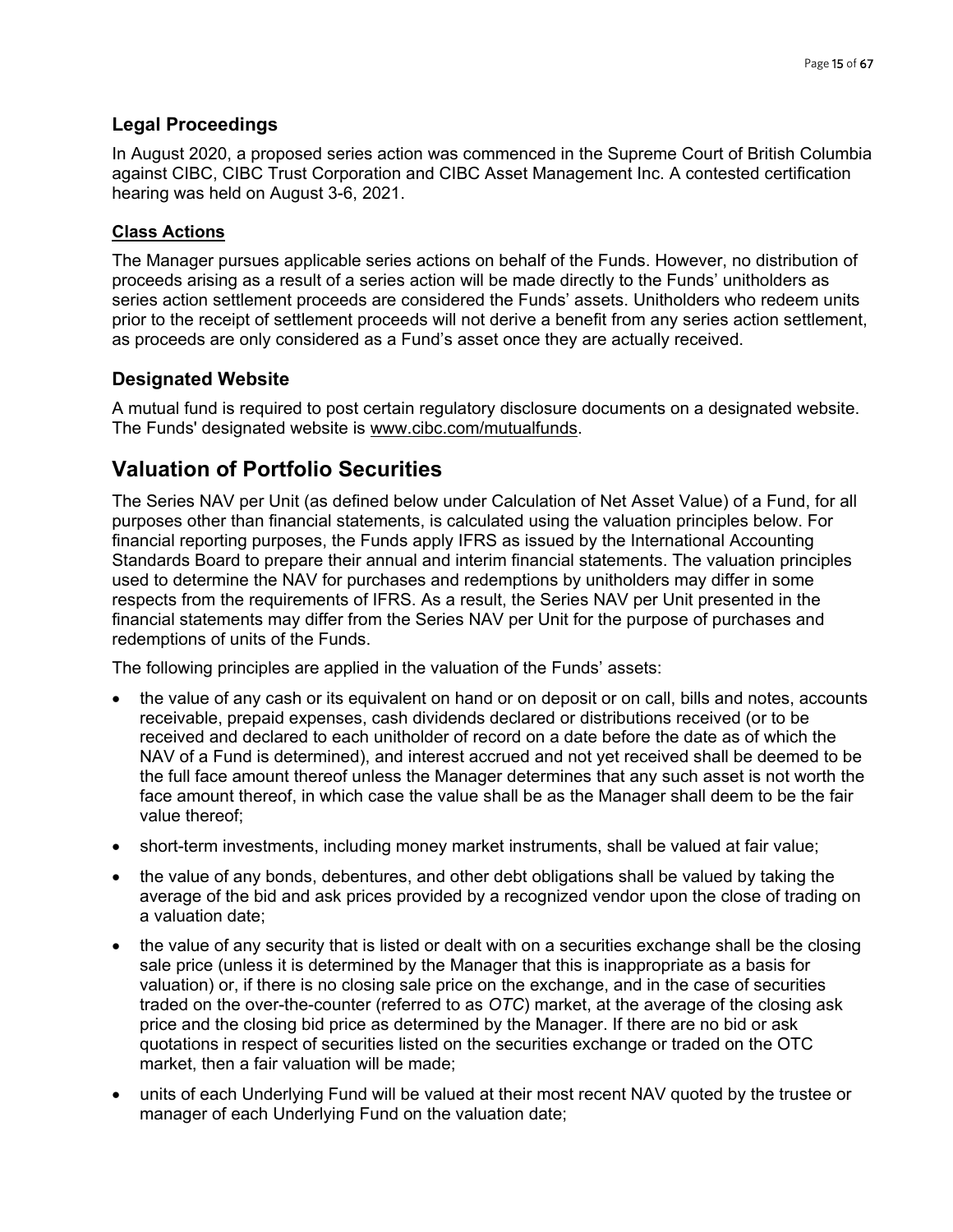- unlisted securities are valued at the average of the most recent bid and ask quotations by recognized dealers in such unlisted securities or such price as the Manager may, from time to time, determine more accurately reflects the fair value of these securities;
- restricted securities purchased by a Fund shall be valued in a manner that the Manager reasonably determines to represent their fair value;
- long positions in clearing corporation options, options on futures, OTC options, debt like securities, and listed warrants shall be at the current market value thereof;
- where a covered clearing corporation option, option on futures, or OTC option is written by a Fund, the premium received by the Fund will be reflected as a liability that will be valued at an amount equal to the current market value of the clearing corporation option, option on futures, or OTC option that would have the effect of closing the position. Any difference resulting from revaluation shall be treated as an unrealized gain or loss on investment; the liability shall be deducted in arriving at the Fund's NAV or any Series NAV per Unit. The securities, if any, that are the subject of a written covered clearing corporation option or OTC option will be valued in the manner described above for listed securities;
- the value of a futures contract, forward contract, or swap will be the gain or loss, if any, that would be realized if, on the valuation date, the position in the futures contract, forward contract, or swap, as the case may be, were to be closed out, unless daily limits are in effect, in which case fair value, based on the current market value of the underlying interest, will be determined by the Manager;
- notwithstanding the foregoing, if securities are inter-listed or traded on more than one exchange or market, the Manager shall use the last sale price or the closing bid price, as the case may be, reported on the exchange or market determined by the Manager to be the principal exchange or market for such securities;
- margin paid or deposited in respect of futures contracts and forward contracts will be reflected as an account receivable and margin consisting of assets other than cash will be noted as held as margin;
- other derivatives and margin shall be valued in a manner that the Manager reasonably determines to represent their fair market value;
- all other assets of the Funds will be valued in accordance with the laws of the Canadian securities regulatory authorities and in a manner that, in the opinion of the Manager, most accurately reflects their fair value;
- for the purpose of all necessary conversion of Funds from another currency to Canadian currency, the customary sources of information for currency conversion rates used from time to time by the Funds will be applied on a consistent basis; and
- the value of any security or other property of a Fund for which a market quotation is not readily available or to which, in the opinion of the Manager, the above principles cannot be applied or the market quotations do not properly reflect the fair value of such securities, will be determined by the Manager by valuing the securities at such prices as appear to the Manager to most closely reflect the fair value of the securities.

The Manager may fair value securities in the following circumstances:

- when there is a halt trade on a security that is normally traded on an exchange;
- when a significant decrease in value is experienced on exchanges globally;
- on securities that trade on markets that have closed or where trading has been suspended prior to the time of calculation of the Fund's NAV and for which there is sufficient evidence that the closing price on that market is not the most appropriate value at the time of valuation; and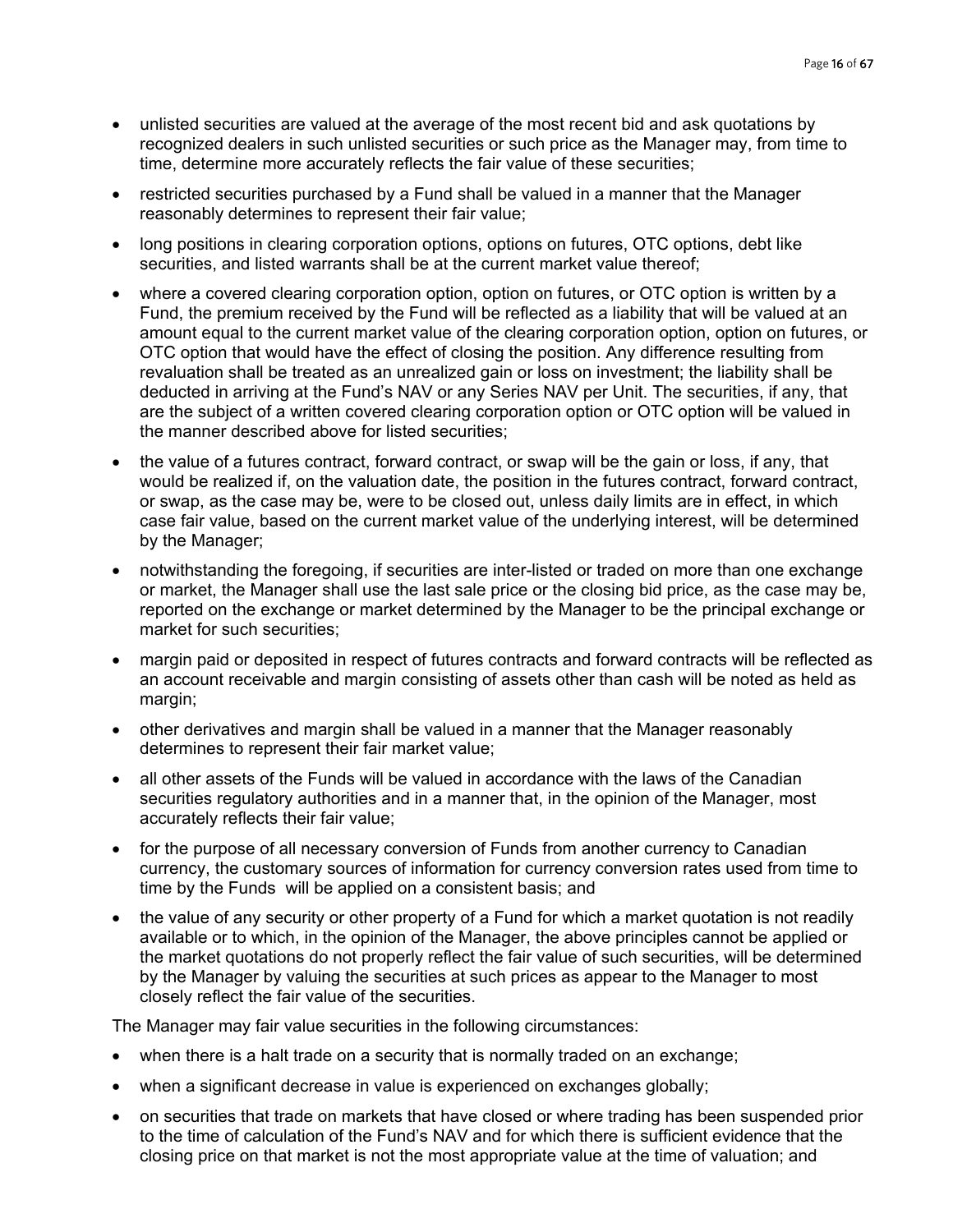• when there are investment or currency restrictions imposed by a country that affect a Fund's ability to liquidate the assets held in that market.

An example of when the closing market price of a security may not be appropriate would be when exchanges are closed by a local government or regulator and the securities involved are a relatively small portion of a Fund's total portfolio. In such cases, the Manager may look at the available evidence of value of these securities in North American markets and make an adjustment where appropriate.

Fair value pricing is designed to avoid stale prices and to provide a more accurate NAV, and may assist in the deterrence of harmful short-term or excessive trading in the Funds. When securities listed or traded on markets or exchanges that close prior to North American markets or exchanges are valued by a Fund at their fair market value, instead of using quoted or published prices, the prices of such securities used to calculate the Fund's NAV may differ from quoted or published prices of such securities.

Fair value pricing may be used to value assets of any of the Funds, as determined to be appropriate from time to time, where practical, to value certain foreign securities after the close of their primary markets or exchanges. An independent third party valuation agent provides fair value prices of foreign securities in the Funds, where applicable.

A Fund's liabilities can include:

- all bills and accounts payable;
- all fees and administrative expenses payable and/or accrued;
- all contractual obligations for the payment of money or property, including the amount of any declared but unpaid distribution, and all other amounts recorded or credited to unitholders on or before the day as of which a Fund's NAV, or Series NAV per Unit, are being determined;
- all allowances authorized or approved by the Manager for taxes or contingencies; and
- all other liabilities of a Fund, of whatever kind and nature, except liabilities represented by outstanding units of a Fund;

provided that any Fund expenses payable by a unitholder, as determined by the Manager, shall not be included as expenses of a Fund.

For more information, including significant accounting policies for financial reporting purposes, see the Funds' financial statements.

Each transaction of purchase or sale of a portfolio asset effected by a Fund shall be reflected in a computation of NAV made no later than the first computation of NAV made after the date on which the transaction becomes binding upon the Fund.

The issuance or redemption of units of a Fund shall be reflected in the next computation of the Series NAV that is made after the time when the Series NAV per Unit is determined for the purpose of issuance or redemption of units of such Fund.

# <span id="page-16-0"></span>**Calculation of Net Asset Value**

The NAV per unit of each series (referred to as Series NAV per Unit) is calculated by taking the total series' proportionate share of the value of the Fund's assets less the series' liabilities and its proportionate share of the common Fund liabilities. This gives the NAV for the Series. We divide this amount by the total number of outstanding units of the series to determine the Series NAV per Unit.

The Series NAV per Unit for each Fund is determined in Canadian dollars on each valuation date after the TSX closes, usually 4:00 p.m. Eastern Time (referred to as ET), or such other time that we determine (referred to as the Valuation Time).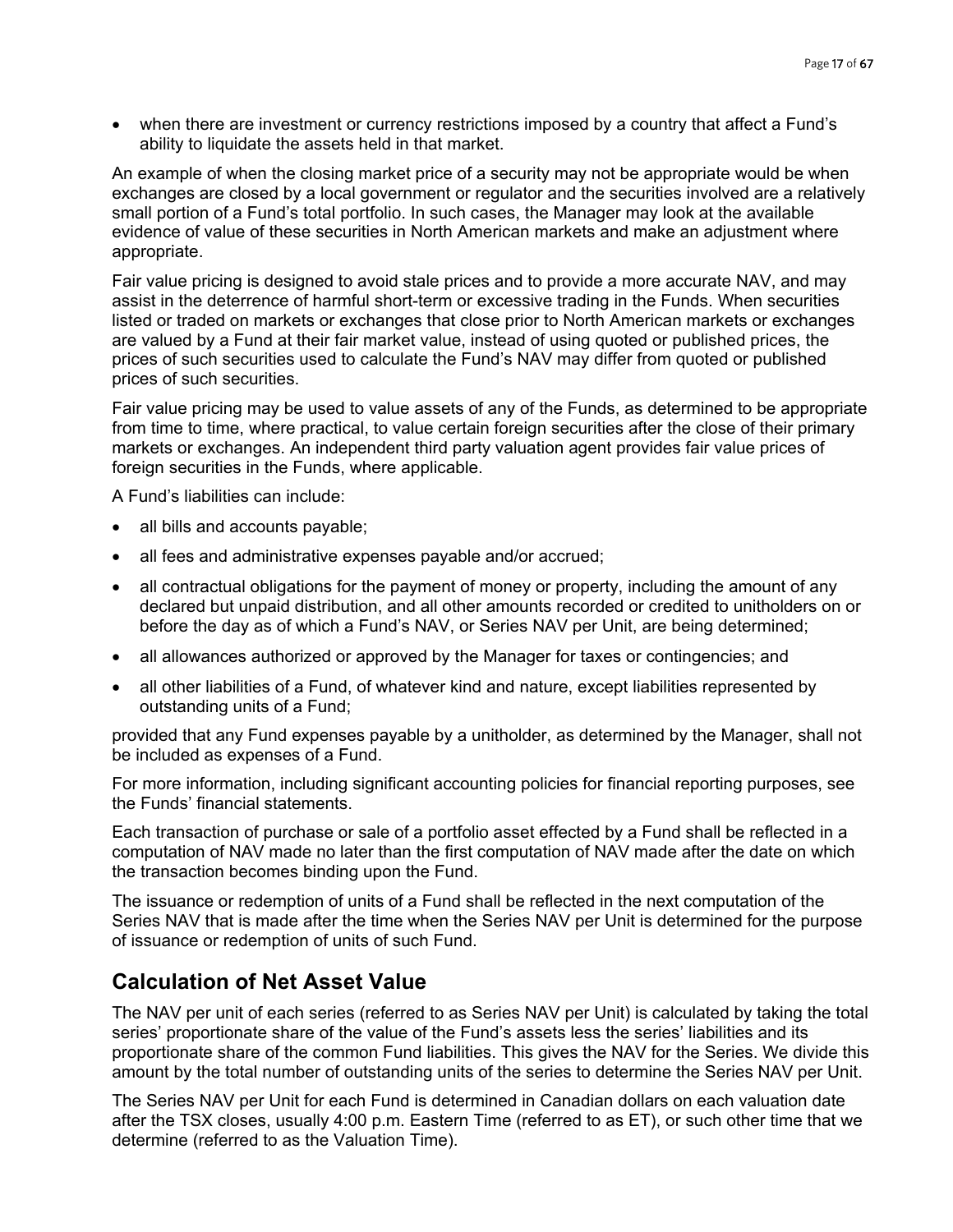To determine what your investment in a Fund is worth, for each series invested in, multiply the applicable Series NAV per Unit by the number of units you own of that series.

In the case of Series O units, we pay the operating expenses that are allocated to Series O units (other than Fund Costs, as defined under Fees and Expenses under Fees and Expenses Payable by the Funds). As a result, such expenses will not reduce the Series O NAV per unit.

Although the purchase, switch, conversion, and redemption of units are recorded on a Series NAV per Unit basis, the assets attributable to all of the units of a Fund are aggregated to create one portfolio for investment purposes.

The NAV and the Series NAV per Unit of the Funds are available on request, and at no cost, by calling us toll-free at [1-888-888-3863,](tel:1-888-888-3863) or by writing to us at 1500 Robert-Bourassa Boulevard, Suite 800, Montreal, Quebec H3A 3S6.

# <span id="page-17-0"></span>**Purchases, Switches and Redemptions**

The Fund's valuation date is any day when our head office in Toronto is open for business or any other day on which the Manager determines the NAV is required to be calculated (referred to as a Valuation Date). The Series NAV per Unit can change daily. The Series NAV per Unit of a Fund is the price used for all purchases (including those made on the reinvestment of distributions), switches, conversions and redemptions of units. The price at which units of a series are purchased, switched, converted, or redeemed is based on the next NAV per unit determined after the receipt of the purchase, switch, conversion, or redemption order. All transactions are based on the NAV per unit of each series of a Fund.

### **How to Purchase, Switch, Convert or Redeem Units**

Your investment advisor is the person from whom you usually purchase units of the Funds. Your dealer is the firm for which your investment advisor works. You may purchase, switch, convert or redeem units of the Funds (except as described below) through your dealer. Your dealer is retained by you and is not our agent or an agent of the Funds. On the same day your dealer receives your order from you, your dealer must send your order to our office in Montreal. If we receive your order from your dealer by 4:00 p.m. ET, you will pay or receive that day's NAV per unit of the relevant series. If we receive your order from your dealer after 4:00 p.m. ET, you will pay or receive the NAV per unit of the relevant series calculated on the next business day. If we determine that the NAV per unit will be calculated at a time other than after the usual valuation time, the NAV per unit paid or received will be determined relative to that time. Your dealer may establish an earlier cut-off time for receiving orders so they can transmit orders to us by 4:00 p.m. ET; check with your dealer for details.

All orders settle by the second business day after the day the purchase price for the series of units is determined. If we do not receive payment in full, we will cancel your order and redeem the units. If we redeem the units for more than the value for which they were issued, the difference will go to the Fund. If we redeem the units for less than the value for which they were issued, we will pay the difference to the Fund and collect this amount, plus the cost of doing so, from your dealer. Your dealer may require you to reimburse the amount paid if your dealer suffers a loss as a result.

We have the right to refuse, in whole or in part, any order to purchase units of the Funds. We must do so within one (1) business day from the time we receive the order. If we do so, we will return all money received to you or your dealer, without interest, once the payment clears.

We may, at our discretion and without notice, vary or waive any minimum investment or account balance criteria that applies to purchases, redemptions and certain optional services currently offered by us.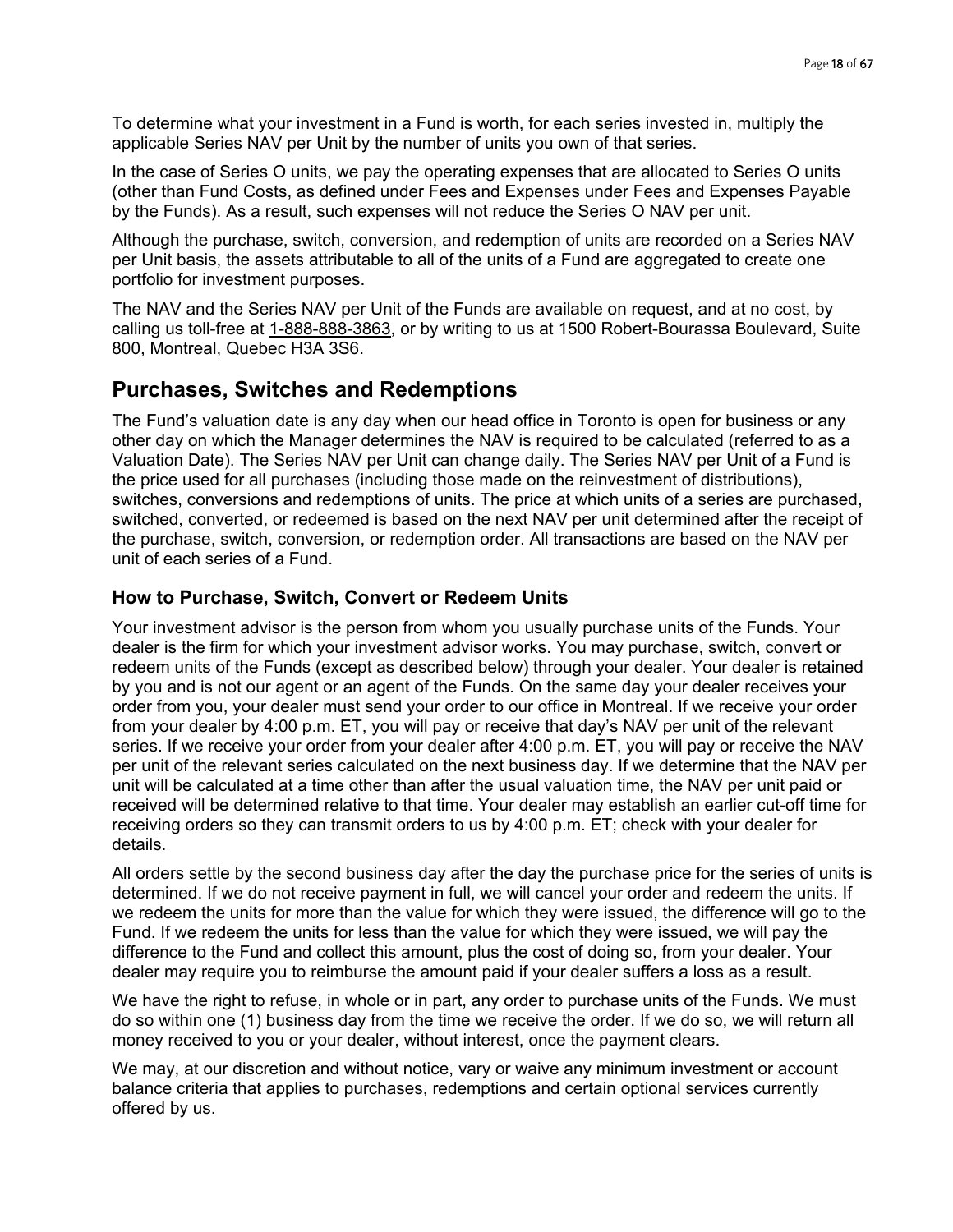# **Purchases**

The Funds may be purchased in Canadian dollars; however, certain series of units of certain Funds may be purchased in both Canadian and U.S. dollars.

# *U.S. Dollar Purchase Option*

The U.S. dollar purchase option is a way to use U.S. dollars to purchase Series A, F, and O units of the Funds that have a base currency in Canadian dollars.

If you purchase units of the Funds using the U.S. dollar purchase option:

- we will process your trade based on the U.S. dollar NAV by taking the Canadian dollar NAV and converting it to a U.S. dollar amount using the prevailing exchange rate on the day your order is received.
- any cash distributions that are paid to you will be paid in U.S. dollars. We will calculate the amount of each of these payments by taking the Canadian dollar amount that you would have received (had you not chosen the U.S. dollar purchase option) and converting it to a U.S. dollar amount using the prevailing exchange rate on the day the distribution is paid.
- if you choose to redeem units, you will receive your redemption proceeds in U.S. dollars. We will calculate these proceeds based on the U.S. dollar NAV, by taking the Canadian dollar NAV and converting it to a U.S. dollar amount using the prevailing exchange rate on the redemption trade date.

The U.S. dollar purchase option is offered as a convenience only to allow investors to purchase units of the Funds in U.S. dollars. A Fund's overall performance will be the same regardless of whether you purchase units in Canadian or U.S. dollars; however, the performance of your investment in the series purchased in U.S. dollars may differ from that of the same series of units purchased in Canadian dollars due to fluctuations in the Canadian dollar and U.S. dollar exchange rate.

Purchasing a series of units of a Fund in U.S. dollars does not hedge or protect against losses caused by fluctuations in the exchange rate between the Canadian dollar and U.S. dollar.

Each series is intended for different types of investors. When considering which series of units to purchase, you should consider the eligibility factors pertaining to each series of units (including the minimum investment amount, as applicable) and any other factors.

| Series of Units | Sales Charge                                                                                                                                                                                                                                                                                                                                                                     |
|-----------------|----------------------------------------------------------------------------------------------------------------------------------------------------------------------------------------------------------------------------------------------------------------------------------------------------------------------------------------------------------------------------------|
| Series A units  | Series A units are available for purchase under the front-end load option, under<br>which you pay an upfront sales charge of between 0% to 5% that you negotiate<br>with your dealer when you purchase units. The charge is calculated as a<br>percentage of the amount invested, and is deducted from the amount you invest<br>and remitted by us to the dealer on your behalf. |
| Series F units  | You do not pay a sales charge when you purchase Series F units. Instead, you<br>may pay fees to your dealer or discount broker for their services.                                                                                                                                                                                                                               |
| Series O units  | You do not pay a sales charge when you purchase Series O units. Instead, a<br>negotiated management fee is charged by us directly to, or as directed by, Series<br>O unitholders or dealers or discretionary managers on behalf of unitholders.                                                                                                                                  |
| Series S units  | There is no sales charge payable on, respectively, the purchase or redemption of<br>Series S units.                                                                                                                                                                                                                                                                              |

## *Minimum Investments*

The table below shows the minimum initial and additional investment amounts, and the minimum regular investment amount under a Pre-Authorized Chequing Plan (referred to as a *PAC Plan*), for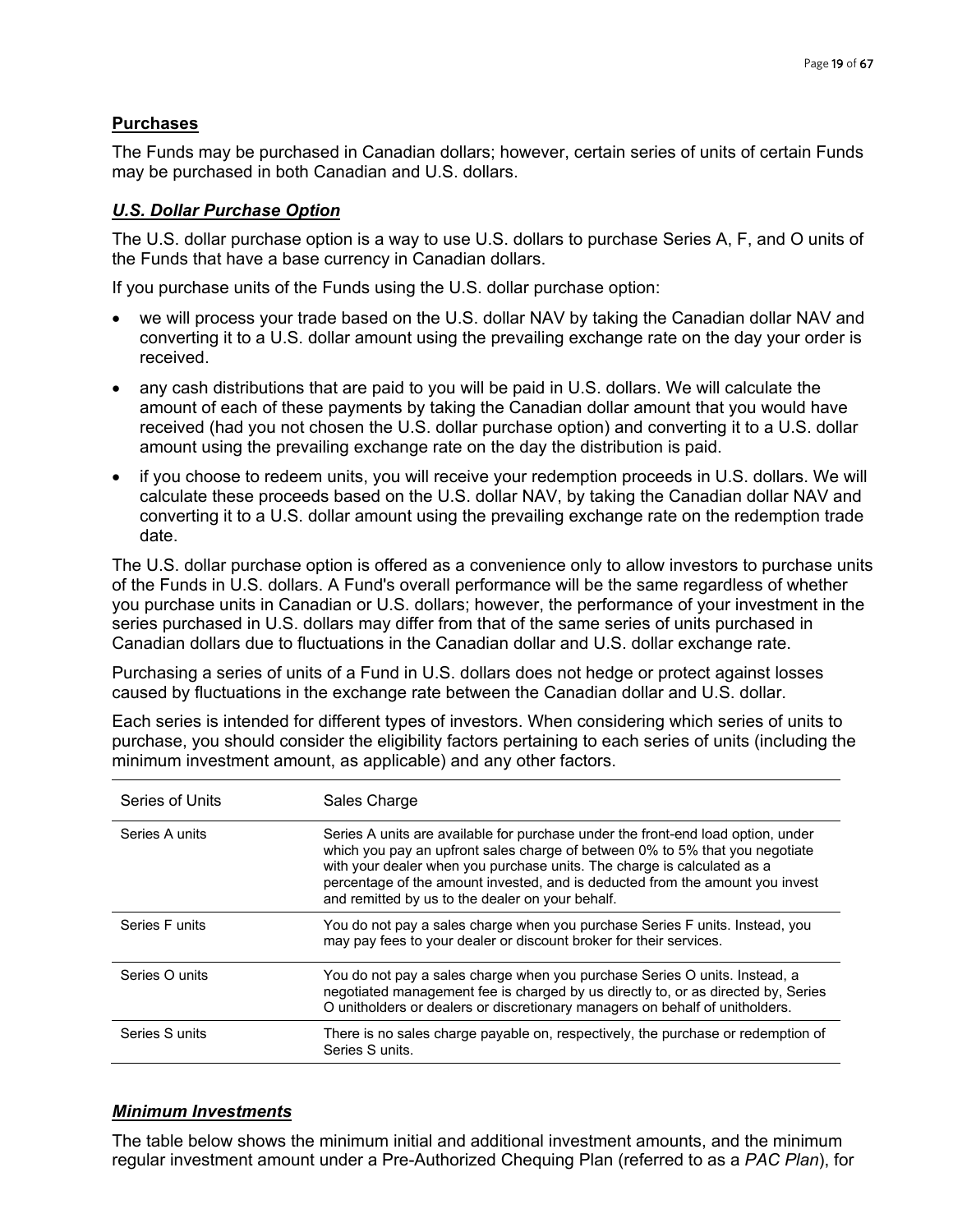each series. For units purchased under the U.S. dollar purchase option, amounts below are in U.S. dollars.

|                             | Minimum Initial<br>Investment | Minimum<br>Additional<br>Investment | Minimum<br>Regular<br>Investment<br>for a<br><b>PAC Plan</b> |
|-----------------------------|-------------------------------|-------------------------------------|--------------------------------------------------------------|
| Series A and Series F units | \$500                         | \$100                               | \$50                                                         |

For Series S and Series O units, we reserve the right to fix a minimum amount for initial investments and additional purchases at any time and, from time to time, as part of the criteria for approval.

#### **Switches**

*Before proceeding with any switch, it is important that you discuss the proposed switch with your dealer as well as your tax advisor so that you are fully aware of all the implications of making the switch.*

Except as outlined below, you may redeem units of a Fund to purchase certain classes or series of units of another CAMI Fund. This is referred to as a *switch*. We may allow switches from a Fund to other mutual funds managed by us or our affiliates.

Switches are subject to the minimum initial investment requirement governing each series of units.

You cannot switch directly from units of the Fund purchased in one currency to units of another CAMI Fund purchased in a different currency.

Units of a Fund cannot be switched during any period when redemptions have been suspended – refer to *When You May Not Be Allowed to Redeem Your Units* under *Redemptions* for more information.

You may place an order to switch through your dealer. When we receive your order to switch, we will redeem your units in the original Fund and use the proceeds to purchase units of the other CAMI Fund to which you are switching. You may have to pay your dealer a switch fee of up to 2% of the value of your units. If you switch units of a Fund within 30 days of purchasing them, a short-term trading fee may also be payable – refer to *Switch Fee and Short-Term Trading Fees* under *Fees and Expenses* for more information.

If, as a result of a switch, you fail to maintain the required minimum balance amount per series of a Fund, we may require you to increase your investment in that series to the minimum balance amount, or to redeem your remaining investment in the series after giving you 30 days' prior written notice to that effect.

A switch into Series O units of a Fund from another CAMI Fund is only allowed if you already have a Series O unit account agreement in place with us, as previously described.

A switch results in a disposition for tax purposes and may result in a capital gain or capital loss, which will be taxable if the units are held outside of a registered plan. Refer to *Income Tax Considerations* for more information.

#### **Conversions**

*Before proceeding with any conversion, it is important that you discuss the proposed conversion with your dealer as well as your tax advisor so that you are fully aware of all the implications of making the conversion.*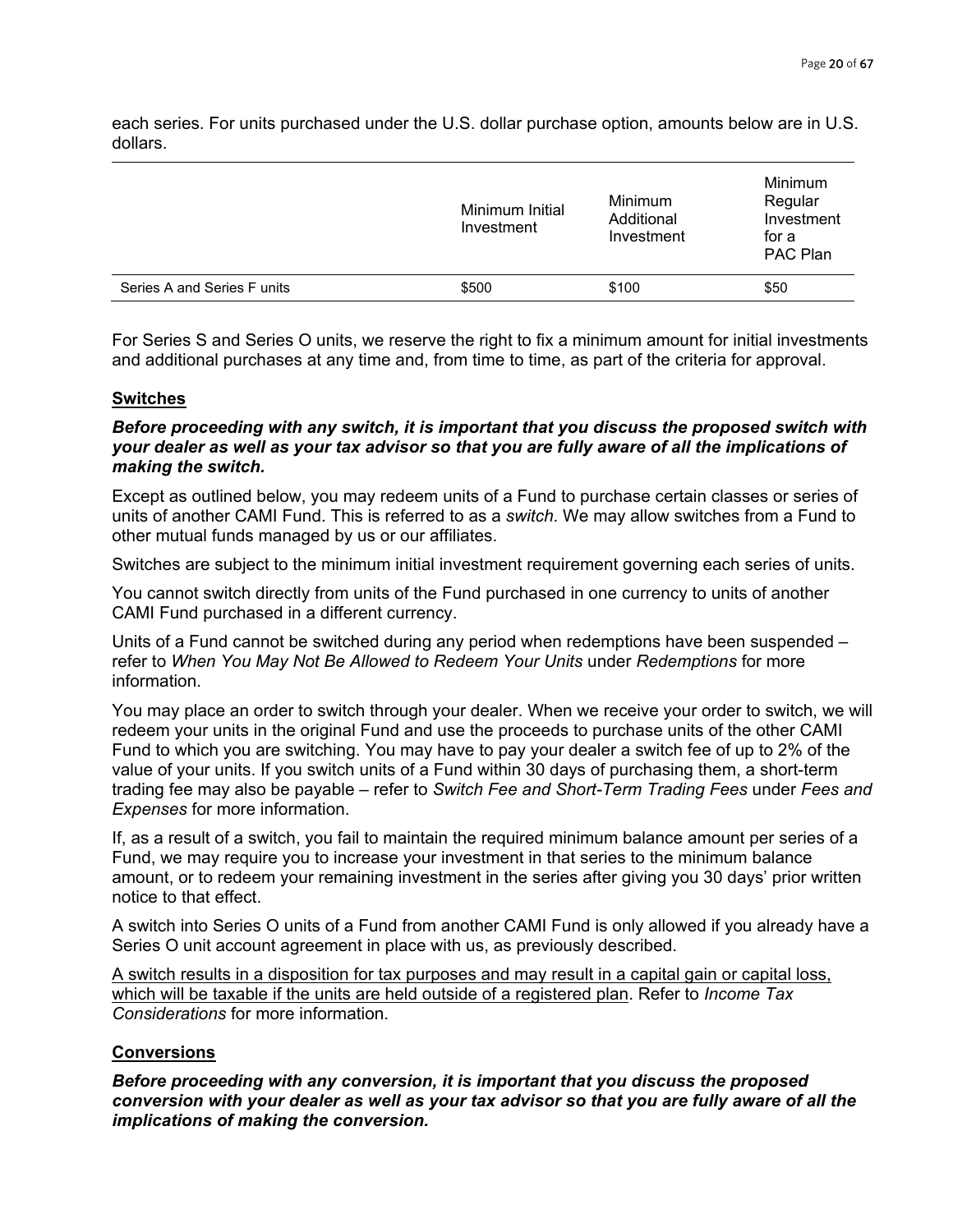Except as outlined below, you may convert from one series to another series of the same Fund if you are an eligible investor for such other series of units. This is referred to as a *conversion*. Refer to *Description of the Series of Units of the Funds* for more information about eligibility factors.

Conversions are subject to the minimum initial investment requirement governing each Fund.

Units of a Fund cannot be converted during any period when redemptions have been suspended – refer to *When You May Not Be Allowed to Redeem Your Units* under *Redemptions* for more information.

You may have to pay your dealer a conversion fee of up to 2% of the value of your units. Refer to *Conversion Fee* under *Fees and Expenses* for more information.

You cannot convert directly from a series of units purchased in one currency to another series of units purchased in a different currency.

Based, in part, on the administrative practice of the Canada Revenue Agency (referred to as the "*CRA*"), a conversion from one series of units to another series of units of the same Fund does not generally result in a disposition for tax purposes and, consequently, does not result in a capital gain or capital loss to a converting unitholder. However, any redemption of units to pay any applicable conversion fee will result in a disposition for tax purposes and may result in a capital gain or loss, which will be taxable if the units are held outside of a registered plan. Refer to *Income Tax Considerations* for more information.

You can convert from Series O units of a Fund to Series A and Series F units of the same Fund if you are an eligible investor for such other series of units. You may convert to Series O units from Series A and Series F units of the same Fund, if you have a Series O unit account agreement with us, as previously described.

If you no longer meet the requirements to hold Series O units, or if the amount of the investment you hold in Series O units is too small relative to the administrative costs of your participation in Series O units, we may, at our sole discretion and after giving you 30 days' prior notice of our intention to do so, require that you redeem or convert your Series O units to Series A or Series F units of the same Fund. If you no longer meet the requirements to hold Series O units, within the 30-day notice period described above, you may also request that your Series O units be converted to Series A or Series F units of the same Fund, provided we consent to the conversion and you meet the minimum investment requirements for the other series of units. You may have to pay a conversion fee to your dealer.

#### **Redemptions**

#### *Before proceeding with any redemption, it is important that you discuss the proposed redemption with your dealer as well as your tax advisor so that you are fully aware of all the implications of making the redemption.*

You may sell all or a portion of your units at any time, other than during a period of suspension of redemptions (refer to *When You May Not Be Allowed to Redeem Your Units* below), subject to any applicable minimum balance requirements. This is referred to as a *redemption*.

With the exception of Series O units, redemptions under our Systematic Withdrawal Plan must be for units of at least \$50 in value – and are subject to the minimum balance requirement per series. Minimum balance requirements are based on the currency in which the series was purchased. Refer to *U.S. Dollar Purchase Option* and *Systematic Withdrawal Plan* for more information.

For Series A and Series F units, if, as a result of a redemption, you fail to maintain the minimum balance requirement of \$500 for each series, we may ask you to increase your investment in the series to the minimum balance amount or to redeem your remaining investment in the series.

For Series O units, we reserve the right to fix a minimum balance amount at any time and, from time to time, as part of the criteria for approval. If, as a result of a redemption, the amount of the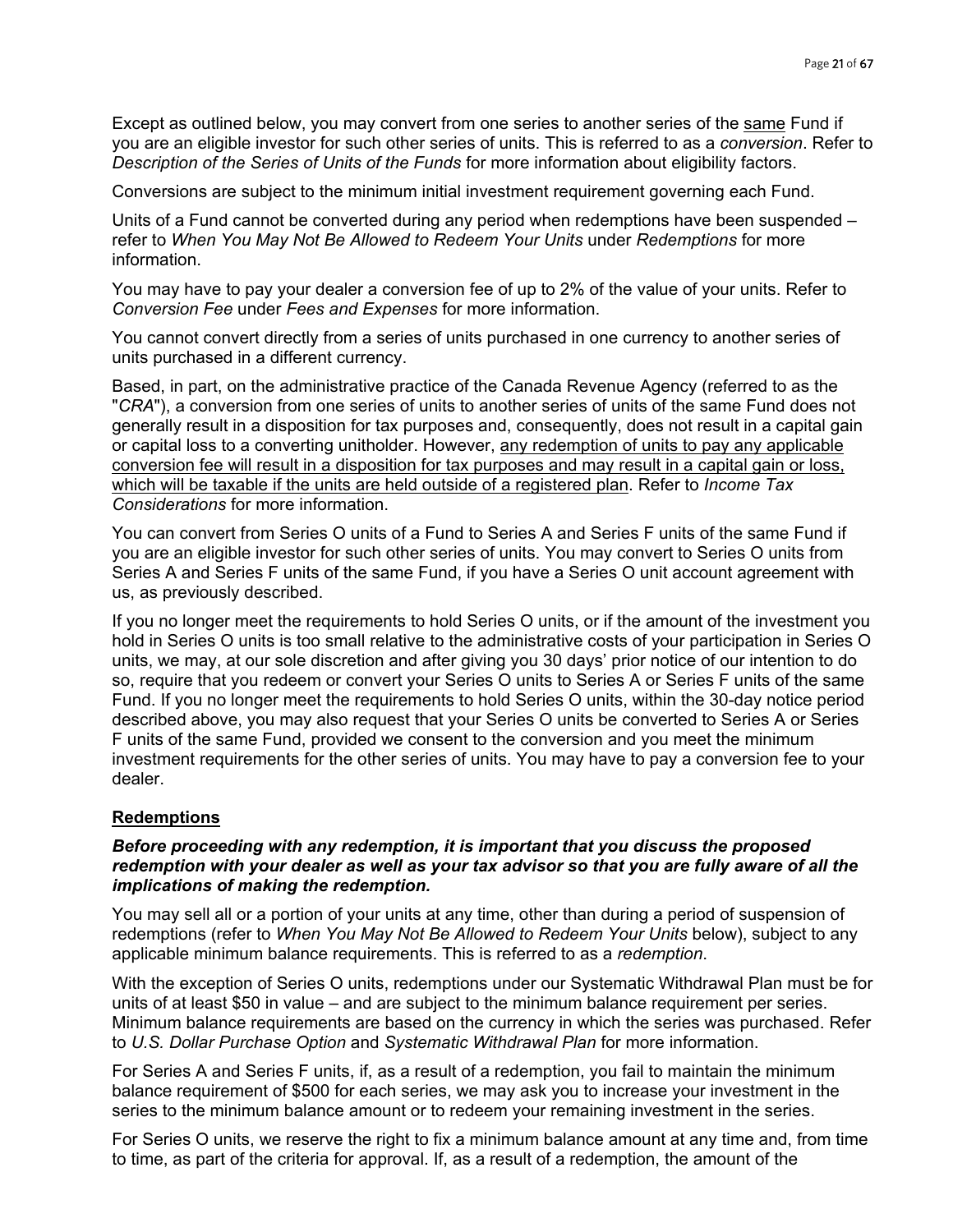investment you hold in Series O units is too small relative to the administrative costs of your participation in Series O units, we may at our sole discretion, and after giving you 30 days' prior notice of our intention to do so, require that you redeem or convert your Series O units to Series A or Series F units of the same Fund. You may have to pay a conversion fee to your dealer.

Investors who hold more than 10% of a Fund's NAV are considered "large investors" and may be subject to additional redemption notification requirements to minimize the potential impact their trading activities may have on a Fund's other unitholders. Refer to *Large Investor Risk* under *What is a Mutual Fund and What are the Risks of Investing in a Mutual Fund?* for more information.

We will transfer or mail the redemption proceeds to you or your dealer within two (2) business days of receiving a complete redemption request. If we have not received all of the documentation necessary to settle your redemption request within 10 business days, we are required under securities legislation to repurchase your units. If the redemption proceeds are less than the repurchase amount, we will pay the Fund the difference and seek reimbursement from you or your dealer, together with any banking cost charged to the Fund. Your dealer may be entitled to recover any losses from you in connection with a failed settlement of a purchase caused by you or if you fail to satisfy the Fund's requirements or securities legislation for the redemption. If the redemption proceeds are greater than the repurchase amount, the Fund will keep the difference.

If you purchase units of a Fund using the U.S. dollar purchase option, you will receive your redemption proceeds in U.S. dollars. We will take the Canadian dollar NAV and convert it to a U.S. dollar amount using the prevailing exchange rate on the redemption trade date. We will calculate your proceeds based on this amount.

A short-term trading fee may be payable. Refer to *Short-Term Trading Fee* under *Fees and Expenses* for more information.

At any time, we may redeem all units that you own in a Fund if we determine, at our discretion, that:

- you engage in short-term or excessive trading;
- it has negative effects on the Fund to have units continue to be held by you, including for legal, regulatory or tax reasons, upon providing five (5) business days' prior notice to you;
- the criteria we establish for eligibility to hold units, either specified in the Fund's relevant disclosure documents, or in respect of which notice has been given to you, are not met; or
- it would be in the Fund's best interest to do so.

You will be responsible for all the tax consequences, costs, and losses, if any, associated with the redemption of units of a Fund in the event that we exercise our right to redeem.

A redemption of units is a disposition for tax purposes and may result in a capital gain or capital loss, which will be taxable if units are held outside a registered plan. Refer to *Income Tax Considerations*  for more information.

#### *When You May Not be Allowed to Redeem Your Units*

The Manager may suspend your right to redeem units in any of the following circumstances:

- if normal trading is suspended on a stock, options, or futures exchange within or outside Canada on which securities are listed or posted for trading, or on which specified derivatives are traded that represent more than 50% by value of, or by underlying market exposure to, the total assets of that Fund, not including the Fund's liabilities, and if those securities or specified derivatives are not traded on any other exchange that represents a reasonably practical alternative for the Fund;
- if, in the case of CIBC Diversified Fixed Income Fund, the Underlying Fund whose performance it tracks has suspended redemptions; or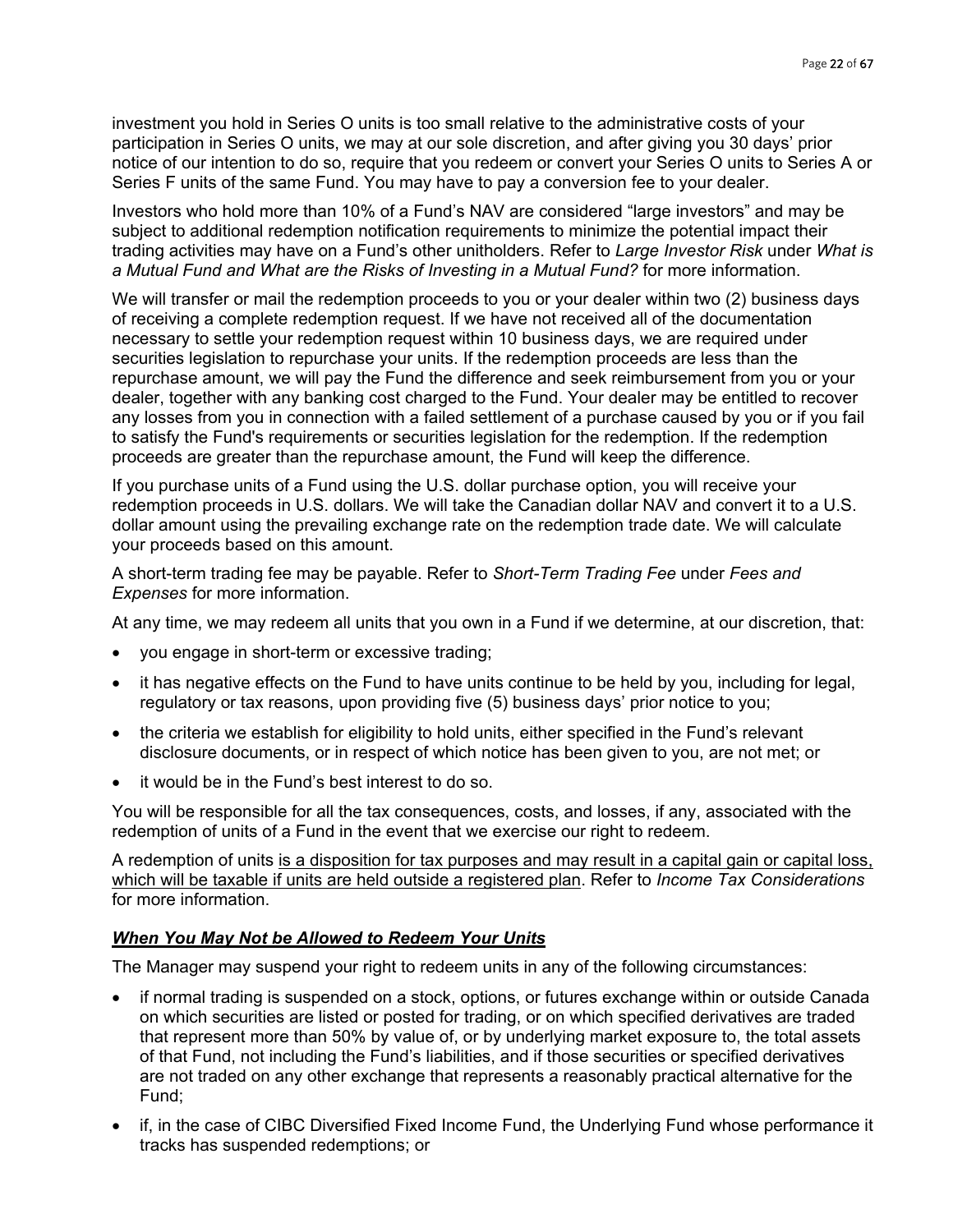• with the consent of the Canadian securities regulatory authorities.

During any period of suspension, no calculation of a Fund's NAV per unit will be made, and the Funds will not be permitted to issue further units, redeem, exchange, switch, or convert any previously issued units. If your right to redeem units is suspended, and you do not withdraw your request for redemption of units, we will redeem your units at their Series NAV per Unit determined after the suspension ends.

#### **Short-Term Trading**

The Funds have policies and procedures to monitor, detect, and deter short-term or excessive trading, and to mitigate undue administrative costs for the Funds. Short-term or excessive trading can increase administrative costs to all investors. Mutual funds are typically intended as long-term investments. Trading activities in the Funds are monitored by us (or an affiliate). If you redeem or switch units of the Funds within 30 days of purchasing them, you may be charged a short-term trading fee of up to 2% of the value of your units. This fee is paid to the Fund and not to us. Where a Fund invests in units of an Underlying Fund, this fee may be passed on by the Fund to its Underlying Fund unless the Fund also invests in other securities. Refer to *Short-Term Trading Fee* under *Fees and Expenses* for more information.

We have the right to refuse purchase or switch orders for any reason, including as a result of shortterm or excessive trading. In addition, we may at any time redeem all units that a unitholder owns in a Fund if we determine, at our discretion, that such unitholder engages in short-term or excessive trading.

The Manager reviews its policies and procedures related to short-term or excessive trading periodically and may establish criteria for the determination of short-term transactions at any time at its discretion. If appropriate, changes to the policy and procedures may be brought to CIBC Compliance, CIBC Legal, or the IRC prior to implementation.

The short-term trading fee does not apply to units you may receive from reinvested distributions or Management Fee Distributions, or at the time of conversion, to units converted to different units of the same Fund.

In some cases, an investment vehicle can be used as a conduit for investors to get exposure to the investments of one or more mutual funds (e.g. fund-of-funds), asset allocation services or discretionary managed accounts (e.g. portfolio rebalancing services), insurance products (e.g. segregated funds), or notes issued by financial institutions (including CIBC or CAMI) or governmental agencies (e.g. structured notes). These investment vehicles may purchase and redeem units of a Fund on a short-term basis, but as they are typically acting on behalf of numerous investors, the investment vehicle itself is generally considered to not be engaging in harmful shortterm trading for the purposes of the Fund's policies and procedures.

Other investment vehicles may also be used as a conduit for investors to get exposure to one or more of the Funds. Such investment vehicles may include Series O unit investors who have entered into a Series O unit account agreement with us and pay us a negotiated management fee, such as segregated funds, fund-of-funds managed by CAMI or its affiliates, or CIBC or CAMI funds-linked deposit notes and Series S unit investors. Although these investment vehicles may purchase and redeem units of a Fund on a short-term basis, they are typically acting on behalf of numerous investors, such that the investment vehicle itself is not generally considered to be engaged in harmful short-term or excessive trading for the purposes of the Underlying Funds, or the Funds' policies and procedures.

If the investment vehicle is managed by CAMI or an affiliate, short-term or excessive trading in securities of the investment vehicle will be monitored by CAMI or an affiliate, as the case may be, and may be subject to policies and procedures similar to those noted above, including the imposition of fees if determined appropriate. In such circumstances, the investment vehicle may pass the fees to the Funds. To the extent practicable, we will monitor trades in the Funds by investment vehicles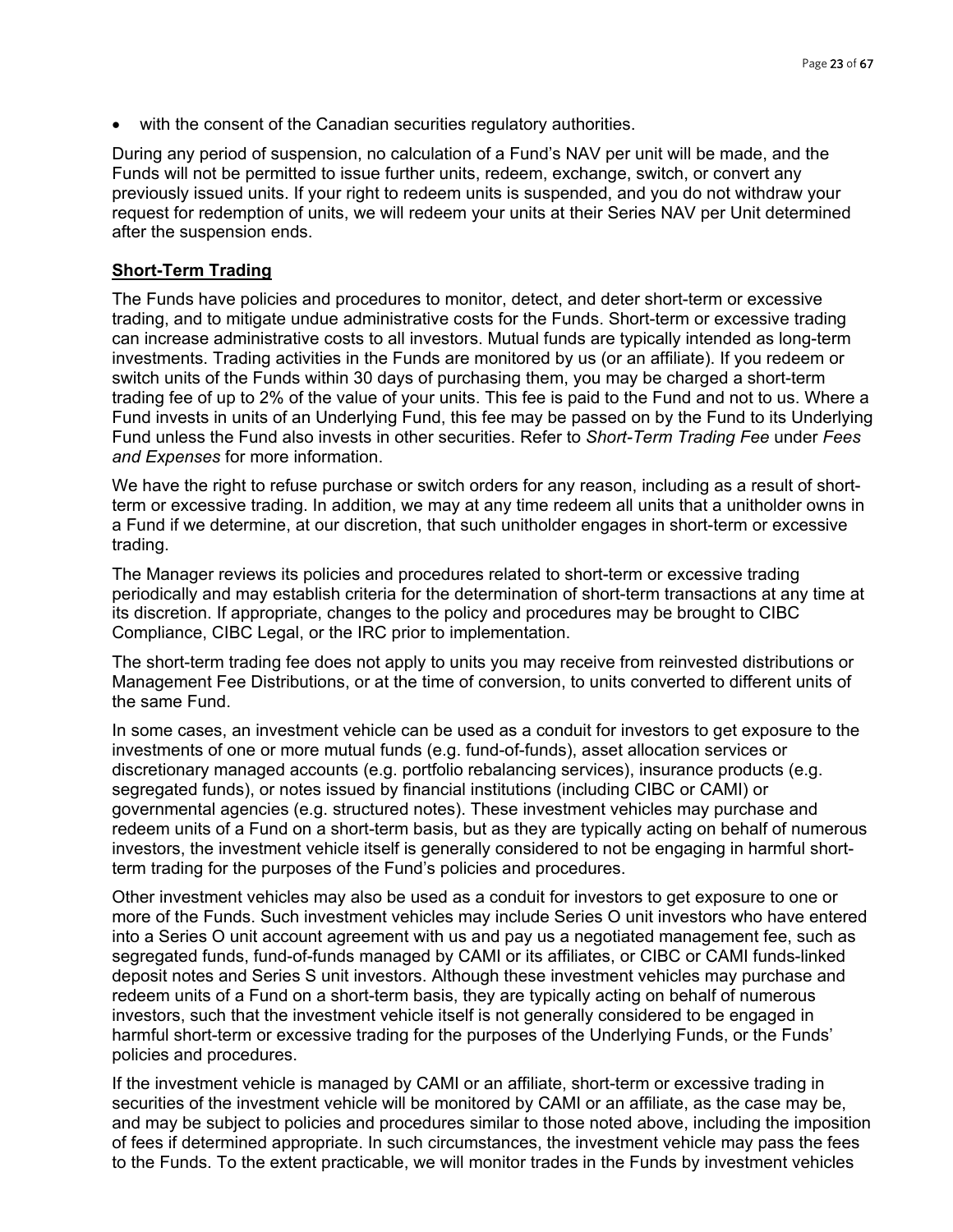managed by third parties to detect and prevent trading activities that are harmful to the Funds. As new investment vehicles are developed, we will monitor their impact on the Funds and apply the policies and procedures noted above, as determined appropriate.

# <span id="page-23-0"></span>**Optional Services**

This section tells you about the optional services we offer to investors in units of the Funds.

# **Pre-Authorized Chequing Plan**

If you want to invest in units of the Funds on a regular basis, you can open a Pre-Authorized Chequing Plan (referred to as a *PAC Plan*) by completing an application that is available from your dealer. You must meet the minimum investment requirements for the series of units you are investing in before you are eligible to start a PAC Plan. Refer to *Minimum Investments* under *Purchases, Switches and Redemptions* for more information.

A PAC Plan may not be opened with a U.S. dollar bank account; therefore, you cannot make purchases under a PAC Plan in respect of units of a Fund offered under the U.S. dollar purchase option.

A PAC Plan works as follows:

- for Series A and Series F units, the regular minimum investment amount is \$50;
- for Series O units we reserve the right to fix a regular minimum investment amount;
- you can choose to invest weekly, bi-weekly, semi-monthly, monthly, bi-monthly, quarterly, semiannually, or annually;
- we will automatically transfer money from your bank account and purchase units of the Fund(s) you choose;
- you can change the dollar amount or frequency, suspend, or cancel a PAC Plan at any time by contacting your dealer. We require 10 days' written notice before making the change. We may also accept and act upon such instructions to suspend or cancel a PAC Plan placed by telephone from your dealer provided that you have signed a limited trading authorization form, or power of attorney in favour of your dealer, and that no change is made to your current banking information. Nonetheless, there is no obligation on us to accept or act upon instructions given by telephone, including if there is doubt that the instructions are accurate, or if they are not understood. To change the dollar amount or frequency of a PAC Plan, we require written instructions;
- we may cancel your PAC Plan if your payment is returned because there are insufficient funds in your bank account; and
- we may change the terms of, or cancel, a PAC Plan at any time.

If you purchase units of a Fund through a PAC Plan, you will receive the current Fund Facts of each applicable units of the Fund from your dealer when you establish a PAC Plan; however, you will not receive the Fund Facts when you subsequently purchase the same units of the same Fund under a PAC Plan unless you requested the Fund Facts at the time you initially invested in a PAC Plan, or if you subsequently requested the Fund Facts by calling your dealer or by calling us toll-free at [1-888-](tel:18888883863) [888-3863.](tel:18888883863) Fund Facts are also available on SEDAR at [www.sedar.com](file://tocs2001/wthmips_ds/CAM%20Regulatory/Point%20of%20Sale/_2010-/_2022/20220204_EMD_PIMCO_P_PRO1320NR/1_SP%20AIF/SP/www.sedar.com) and on our website at [www.cibc.com/mutualfunds.](http://www.cibc.com/mutualfunds)

If you do not request to subsequently receive the Fund Facts under the PAC Plan, you will:

• not have a right of withdrawal under securities legislation for subsequent purchases of units of a Fund under a PAC Plan (other than in respect of your initial purchase); and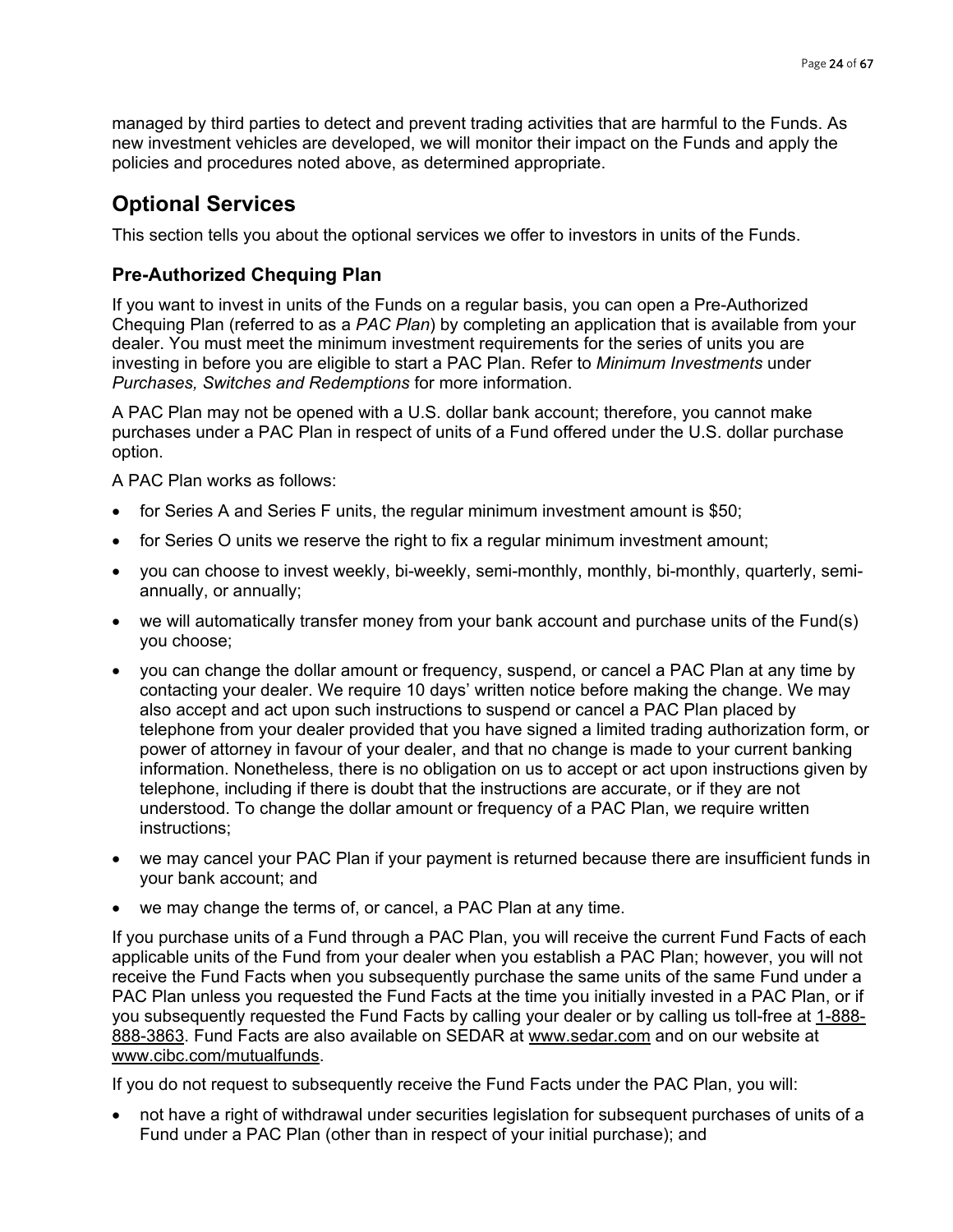• continue to have a right of action if there is a misrepresentation in the Simplified Prospectus or any documents incorporated by reference into the Simplified Prospectus.

# **Systematic Withdrawal Plan**

If you want to make regular withdrawals from your investment in a Fund held in a non-registered account, you can open a Systematic Withdrawal Plan (referred to as a *SW Plan*) by completing an application that is available from your dealer. A SW Plan may not be opened with a U.S. dollar bank account nor applied to any Fund purchased under the U.S. dollar purchase option.

It is important to remember that if you withdraw more than your investment is earning, you will reduce and eventually use up your original investment. A systematic withdrawal is considered a redemption. You are responsible for tracking and reporting any capital gains or capital losses you incur on redeemed units.

A SW Plan works as follows:

- you can choose to withdraw weekly, bi-weekly, semi-monthly, monthly, bi-monthly, quarterly, semi-annually, or annually.
- the proceeds will be sent directly to your dealer, or we will deposit the money directly to your Canadian dollar bank account or send you a cheque;
- you can change the dollar amount or frequency, suspend or cancel a SW Plan at any time by contacting your dealer. We require 10 days' written notice before making the change. We may also accept and act upon such instructions to suspend or cancel a SW Plan placed by telephone from your dealer provided that you have signed a limited trading authorization form or a power of attorney in favour of your dealer, and that no change is made to your current banking information. Nonetheless, there is no obligation to accept or act upon instructions given by telephone, including if there is doubt that the instructions are accurate, or if they are not understood. To change the dollar amount or frequency of a SW Plan, we require written instructions; and
- we may change the terms of, or cancel, a SW Plan at any time.

#### **Series A and Series F Units**

- you must hold a minimum balance amount of \$500 per series per Fund to set-up and maintain a SW Plan; and
- the minimum regular withdrawal amount is \$50;

#### **Series O Units**

We reserve the right to fix a minimum balance amount at any time and, from time-to-time, as part of the criteria for approval.

# <span id="page-24-0"></span>**Fees and Expenses**

The Funds are required to pay goods and services tax ("*GST*") and harmonized sales tax ("*HST*") on management fees, the fixed administration fee, and most operating expenses. The applicable GST/HST rate for each series of a Fund is calculated as a weighted average based on the value of units held by all unitholders residing in each Canadian province and territory.

For the fees and expenses payable directly by unitholders, the rate of GST or HST, as applicable, is determined based on the unitholder's province or territory of residence. Management fees paid directly by a unitholder are generally not deductible for tax purposes. You should consult your tax advisor regarding the deductibility of any fees paid directly by you in your particular circumstances.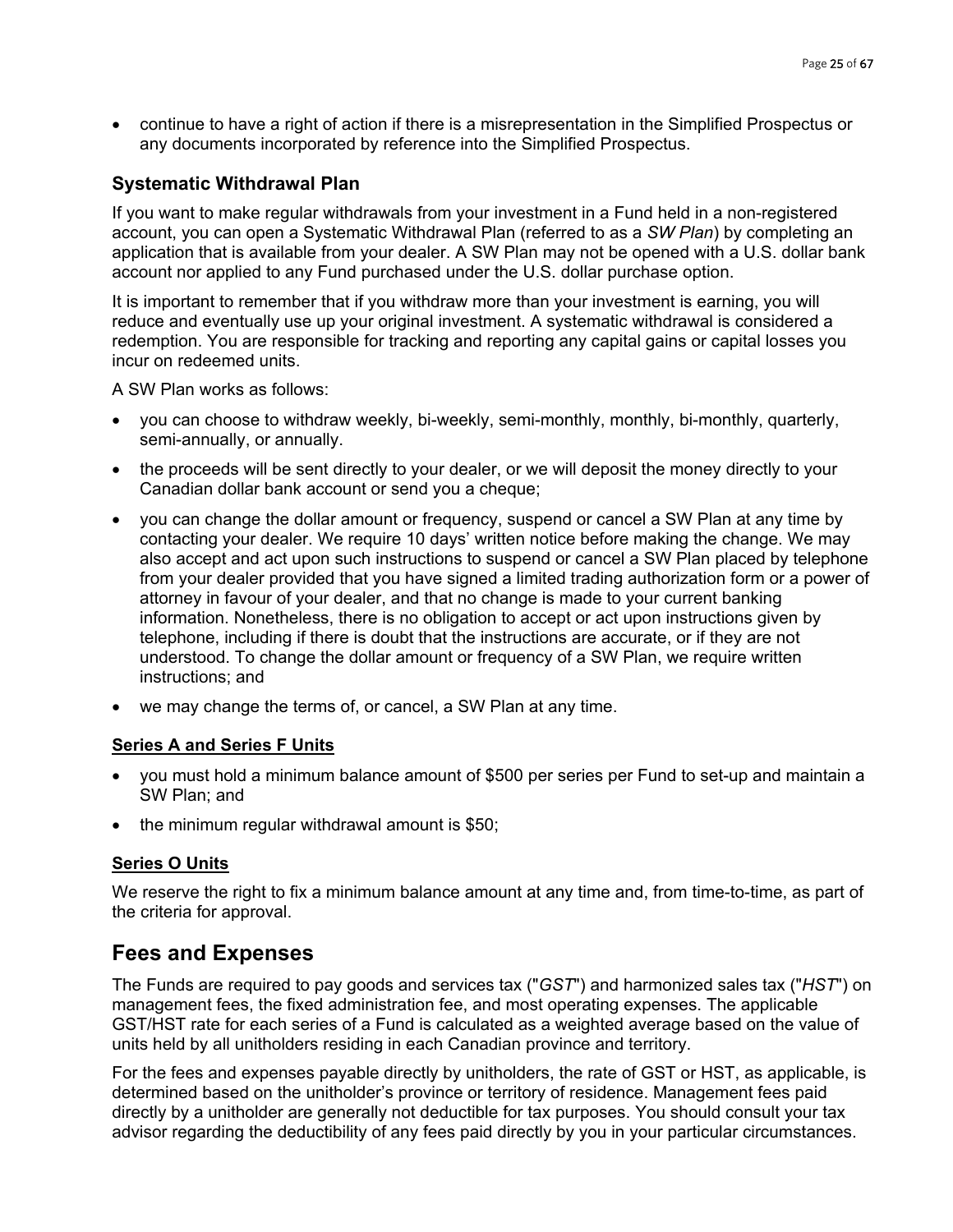Although your prior approval will not be sought, you will be given at least sixty (60) days' written notice before the introduction, or any changes made to the basis of the calculation, of a fee or expense that could result in an increase in charges to a Fund or to its unitholders by a party at arm's length to the Fund.

Also, since no sales charges and no redemption fees apply to Series F, Series O, and Series S units of the Funds, a meeting of unitholders of these series is not required to be held to approve the introduction, or any changes made to the basis of the calculation, of a fee or expense that could result in an increase in charges to those series or their unitholders. Any such changes will only be made if notice is mailed to the applicable unitholders at least sixty days prior to the valuation date on which the increase is to take effect.

When a Fund invests in an Underlying Fund, there are fees and expenses payable by the Underlying Fund in addition to the fees and expenses payable by the Fund. The fees and expenses of the Underlying Fund will have an impact on the Fund's MER because the Fund is required to take into account the fees and expenses it has incurred that are attributable to its investment in the Underlying Fund. However, a Fund will not pay any management fees or incentive fees on the portion of its assets that it invests in the Underlying Fund that, to a reasonable person, would duplicate a fee payable by the Underlying Fund for the same service. In addition, a Fund will not pay any sales charges or redemption fees with respect to the purchase or redemption by it of units of the Underlying Fund if we (or our affiliates) are also the Manager of the Underlying Fund, or that, to a reasonable person, would duplicate a fee payable by an investor in the Underlying Fund.

The table below lists the fees and expenses that you may have to pay if you invest in the units of the Funds. You may have to pay some of these fees and expenses directly. The Funds may have to pay some of these fees and expenses, which will reduce the value of your investment in the Funds.

| Type of Fees<br>and Expenses        | Description                                                                                                                                                                                                                                                                                                                                                                                                                                                                                                                                   |  |
|-------------------------------------|-----------------------------------------------------------------------------------------------------------------------------------------------------------------------------------------------------------------------------------------------------------------------------------------------------------------------------------------------------------------------------------------------------------------------------------------------------------------------------------------------------------------------------------------------|--|
| <b>Management</b><br><b>Fees</b>    | Each Fund pays an annual management fee to us in respect of Series A, Series F, and Series<br>S units. Management fees, plus applicable GST/HST, are based on a Fund's NAV, and are<br>calculated daily and paid monthly, and are paid to us for providing, or arranging for the<br>provision of, management, distribution, and portfolio advisory services. Advertising, promotional<br>and office overhead expenses related to our activities, and trailing commissions are paid by us<br>out of the management fee received from the Fund. |  |
|                                     | Refer to the <i>Fund Details</i> table for each Fund in Part B of this document for the annual<br>management fee rate for Series A, Series F, and Series S units of each Fund.                                                                                                                                                                                                                                                                                                                                                                |  |
|                                     | We may, in some cases, waive all or a portion of a Fund's management fee. The decision to<br>waive management fees is at our discretion and may continue indefinitely or be terminated at<br>any time without notice to unitholders.                                                                                                                                                                                                                                                                                                          |  |
|                                     | Refer to Series O Management Fee under Fees and Expenses Payable Directly by You for<br>more information on the management fee payable for Series O units.                                                                                                                                                                                                                                                                                                                                                                                    |  |
| <b>Operating</b><br><b>Expenses</b> | Each Fund pays the Fund Costs (referred to as Fund Costs) and Transaction Costs (referred to<br>as Transaction Costs), as defined below, allocated to each series of units they offer.                                                                                                                                                                                                                                                                                                                                                        |  |
|                                     | <b>Fund Costs</b><br>Fund Costs means:                                                                                                                                                                                                                                                                                                                                                                                                                                                                                                        |  |
|                                     | any fees, costs and expenses associated with borrowing and interest;                                                                                                                                                                                                                                                                                                                                                                                                                                                                          |  |
|                                     | any fees, costs and expenses associated with litigation or brought to pursue rights on<br>behalf of the Funds;                                                                                                                                                                                                                                                                                                                                                                                                                                |  |
|                                     | all taxes (including but not limited to, GST/HST);<br>$\bullet$                                                                                                                                                                                                                                                                                                                                                                                                                                                                               |  |
|                                     | any new types of costs, expenses or fees, including those arising from new government or<br>regulatory reguirements relating to the operating expenses or related to external services                                                                                                                                                                                                                                                                                                                                                        |  |

# **Fees and Expenses Payable by the Funds**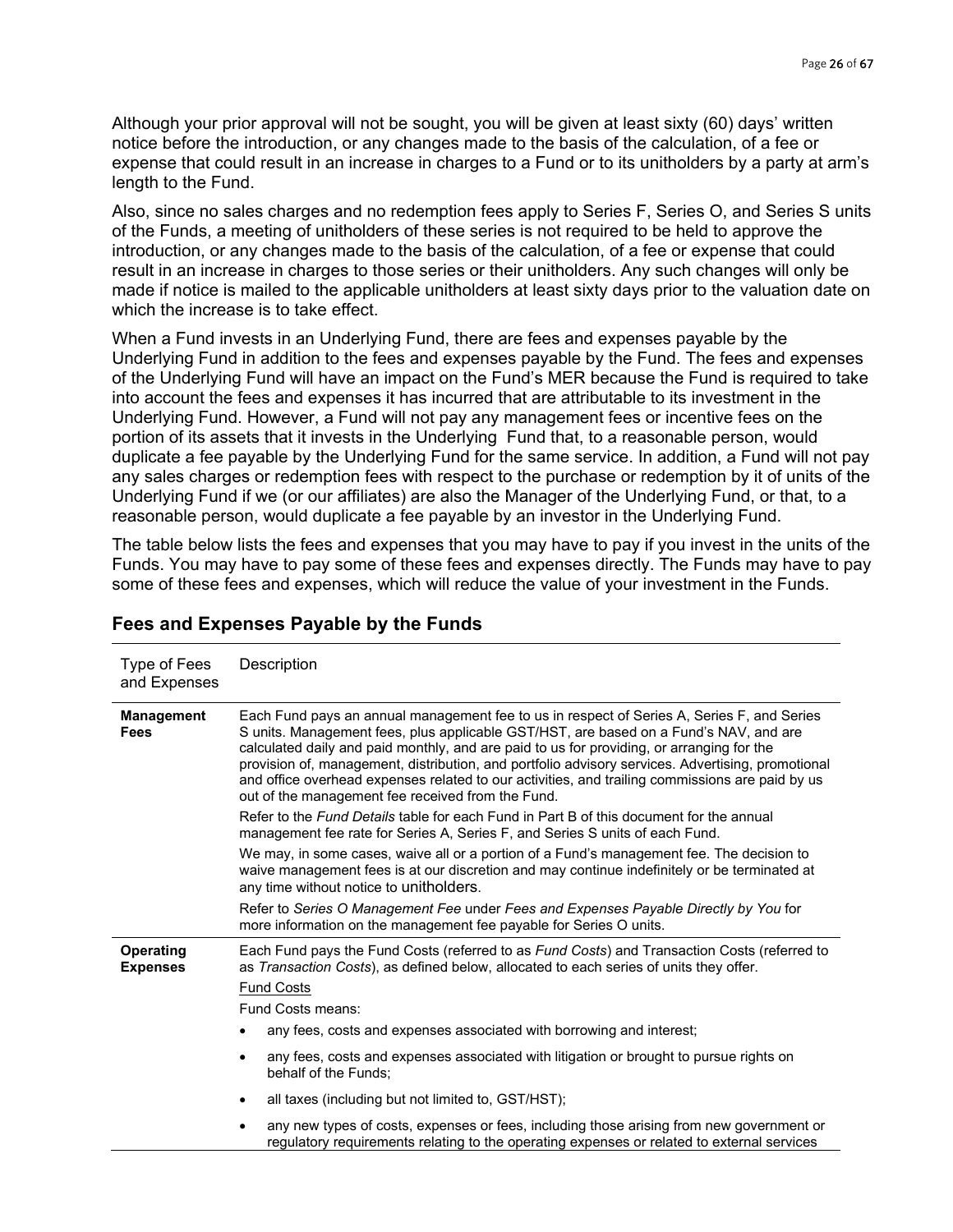| Type of Fees Description<br>and Expenses |  |  |
|------------------------------------------|--|--|
|------------------------------------------|--|--|

that were not commonly charged in the Canadian mutual fund industry as of the Funds' inception;

- any material changes to existing costs, expenses or fees, including arising from government or regulatory requirements relating to the operating expenses imposed on or after the Funds' inception; and
- fees and expenses of the IRC or IRC members.

As at the date of this document, each IRC member receives an annual retainer of \$60,000 (\$85,000 for the Chair) and \$1,500 plus expenses for each IRC meeting that a member attends. The annual retainer is pro-rated based on an individual's length of tenure if he or she has not been in their position for the full period. IRC remuneration is allocated among CIBC's families of investment funds, including the Funds, managed by us (or an affiliate), in a manner that is considered by us to be fair and reasonable. The IRC compensation may change from time to time.

#### Transaction Costs

Transaction Costs include brokerage fees, spreads, commissions and all other securities transaction fees, as well as the costs of derivatives and foreign exchange transactions, as applicable. Transaction Costs are not considered to be operating expenses and are not part of the MER of a series of a Fund. We may, in some cases, absorb all or a portion of the Fund Costs paid by a Fund in respect of Series A, Series F, Series O, or Series S units. The decision to absorb some or all of the Fund Costs is at our discretion and may continue indefinitely or may be terminated at any time without notice to unitholders. Operating expenses payable by the Manager or by a Fund as part of the Fund Costs may include services provided by the Manager or its affiliates.

#### **Series A, Series F,** and **Series S**

#### Fixed Administration Fee

We pay the Funds' operating expenses that are not Fund Costs, as defined above, allocated to Series A, Series F, and Series S units of the Funds in exchange for each of the Funds paying a fixed administration fee (referred to as the *Fixed Administration Fee*) with respect to those series of units.

Operating expenses may include, but are not limited to:

- operating and administrative costs (other than advertising and promotional expenses, which are the responsibility of the Manager);
- regulatory fees (including the portion of the regulatory fees paid by the Manager that are attributable to the Funds);
- audit and legal fees and expenses;
- trustee, safekeeping, custodial, and any agency fees; and
- investor servicing costs including unitholder reports, prospectuses, Fund Facts and other reports.

Each of the Funds pays the Fixed Administration Fee to us in respect of Series A, Series F, and Series S units, based on the NAV of each series. Refer to the *Fund Details* table for each Fund in Part B of this document for the annual Fixed Administration Fee rate for each series of each Fund.

Fixed Administration Fees, plus applicable GST/HST, are calculated and accrued daily and paid monthly, and may, in any particular period, be higher or lower than the expenses we actually incur in providing such services to the Funds. We may, in some cases, waive all or a portion of the Fixed Administration Fee in respect of Series A, Series F, and Series S units. The decision to waive some or all of the Fixed Administration Fee in respect of any units is at our discretion and may continue indefinitely or may be terminated at any time without notice to unitholders.

In addition to the Fixed Administration Fee, Series A, Series F, and Series S units also pay Fund Costs and Transaction Costs allocated to their respective series per the above.

#### **Series O Units**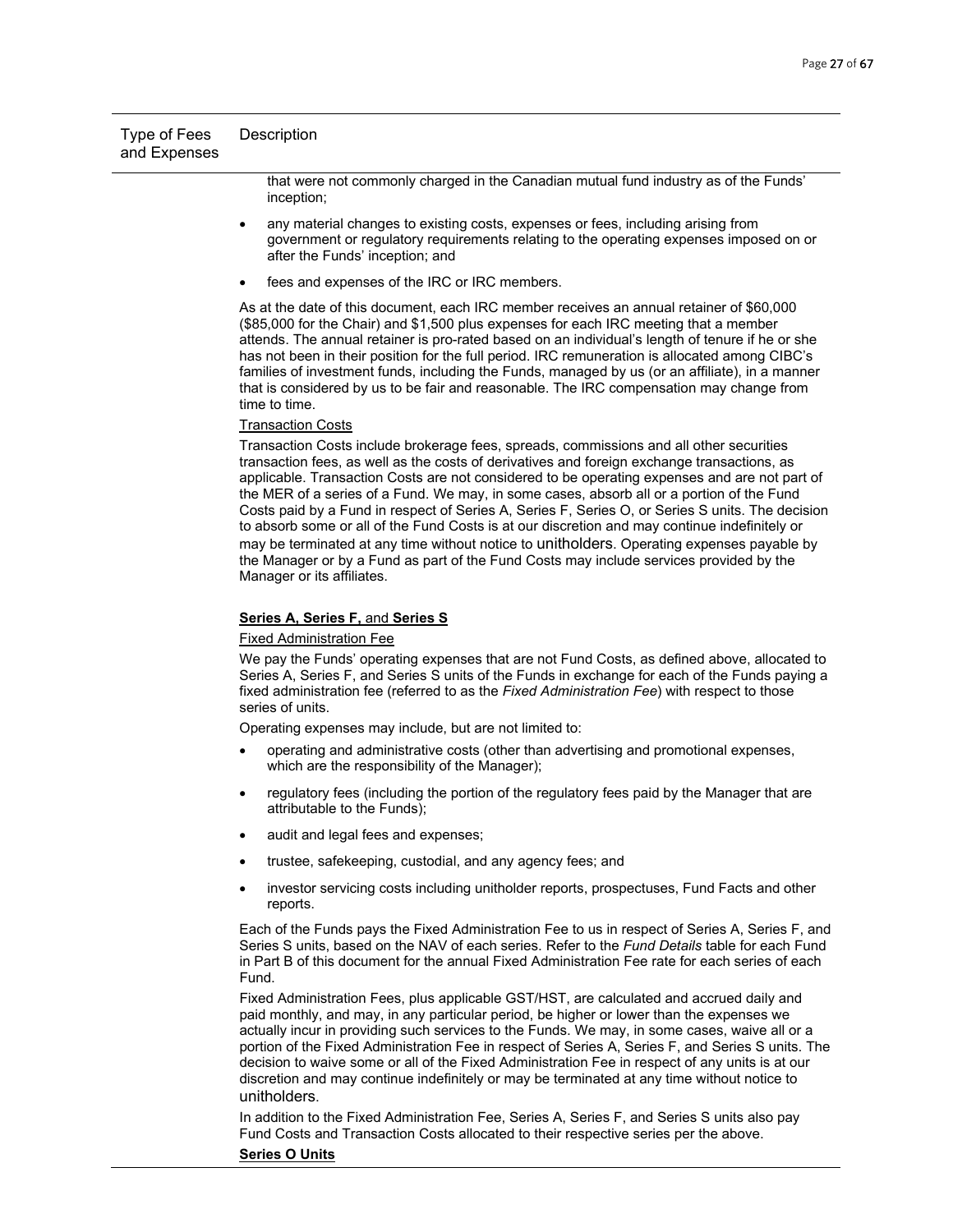| Type of Fees Description<br>and Expenses |                                                                                      |
|------------------------------------------|--------------------------------------------------------------------------------------|
|                                          | The Funds dependence Fund Administration For independent (Administration Microsofth) |

The Funds do not pay a Fixed Administration Fee in respect of Series O units. We pay each Fund's operating expenses that are not Fund Costs allocated to Series O units of each Fund.

# **Fees and Expenses Payable Directly by You**

| Type of Fees<br>and Expenses             | Description                                                                                                                                                                                                                                                                                                                                                                                                                                                                                                                                                                                                                                                                        |
|------------------------------------------|------------------------------------------------------------------------------------------------------------------------------------------------------------------------------------------------------------------------------------------------------------------------------------------------------------------------------------------------------------------------------------------------------------------------------------------------------------------------------------------------------------------------------------------------------------------------------------------------------------------------------------------------------------------------------------|
| Series O<br>Management<br>Fee            | The management fee for Series O units is negotiated with and paid directly to us, or as directed<br>by, unitholders or dealers and discretionary managers on behalf of unitholders, and will not<br>exceed the annual management fee rate for Series F units of each Fund. Management fees paid<br>directly by unitholders are generally not deductible for tax purposes. You should consult your tax<br>advisor regarding the deductibility of any fees paid directly by you in your particular<br>circumstances.                                                                                                                                                                 |
| <b>Sales Charges</b>                     | When you purchase Series A units of a Fund, you may pay a front-end load sales charge of up<br>to 5% of the purchase price, which is negotiated between you and your dealer. We deduct the<br>sales charge that you owe your dealer from the amount you invest and remit it to your dealer as<br>a sales commission.                                                                                                                                                                                                                                                                                                                                                               |
|                                          | There is no sales charge payable on any other series of units of the Funds.                                                                                                                                                                                                                                                                                                                                                                                                                                                                                                                                                                                                        |
| <b>Switch Fee</b>                        | You may have to pay a switch fee of up to 2% of the value of your units to your dealer when you<br>switch from units of a Fund to units of another Fund, or to a class or series of units of another<br>CAMI Fund or, if permitted, to another mutual fund managed by one of our affiliates. You<br>negotiate the fee with your dealer, and we deduct the fee from the value of the units you switch<br>and remit it to your dealer. Refer to Switches under Purchases, Switches and Redemptions for<br>more information. A short-term trading fee may also be payable (see below).                                                                                                |
| <b>Conversion</b><br>Fee                 | You may have to pay a conversion fee of up to 2% of the value of your units to your dealer when<br>you convert from units of a Fund to another unit of the same Fund. You negotiate the fee with<br>your dealer. We deduct the fee from the value of the units you convert and remit it to your<br>dealer. Refer to Conversions under Purchases, Switches and Redemptions for more information.                                                                                                                                                                                                                                                                                    |
| <b>Short-Term</b><br><b>Trading Fees</b> | If you redeem or switch units of a Fund in the 30-day period following their purchase, we may<br>charge you a short-term trading fee of up to 2% of the value of the units.                                                                                                                                                                                                                                                                                                                                                                                                                                                                                                        |
|                                          | Short-term trading fees are paid to the Fund and are in addition to any sales charge or switch<br>fee that may be payable by you. At our discretion, the fee is deducted from the amount you<br>redeem or switch or it is charged to your account. In either case it is retained by the Fund and<br>may be passed on to its Underlying Fund(s) if applicable. The short-term trading fee does not<br>apply:                                                                                                                                                                                                                                                                        |
|                                          | to units you receive from reinvested distributions;<br>$\bullet$                                                                                                                                                                                                                                                                                                                                                                                                                                                                                                                                                                                                                   |
|                                          | to units you receive from Management Fee Distributions; or<br>$\bullet$                                                                                                                                                                                                                                                                                                                                                                                                                                                                                                                                                                                                            |
|                                          | at the time of conversion, to units you are converting to another series of units of the same<br>$\bullet$<br>Fund.                                                                                                                                                                                                                                                                                                                                                                                                                                                                                                                                                                |
| <b>Insufficient</b><br><b>Funds Fee</b>  | If you pay for your units by cheque or an electronic funds transfer, and there are insufficient<br>funds in your bank account, we will cancel your order and redeem the units; a \$25.00 fee will<br>apply for each occurrence. If we redeem the units for more than the value for which they were<br>issued, the difference will go to the Fund. If we redeem the units for less than the value for which<br>they were issued, we will pay the difference and deduct this amount, plus the cost of doing so,<br>from your dealer. Your dealer may require you to reimburse the amount paid if your dealer<br>suffers a loss as a result. We may waive this fee at our discretion. |

We may waive any or all of the above fees at our discretion.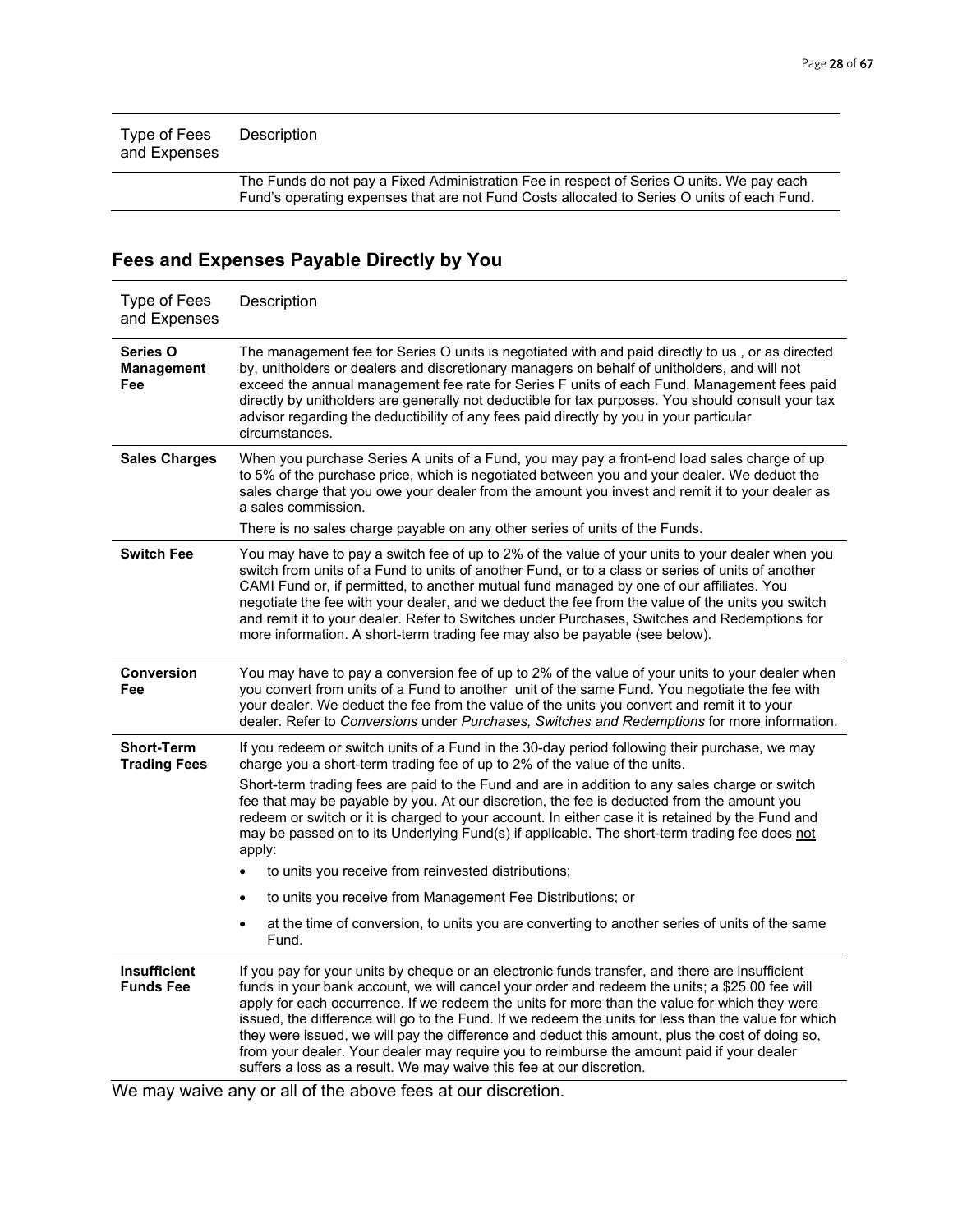# **Management Fee Distributions**

In some cases, we may charge a reduced management fee to a Fund in respect of certain investors. An amount equal to the difference between the management fee otherwise chargeable and the reduced fee payable will be distributed by the Fund to applicable investors. This is referred to as a Management Fee Distribution. Management Fee Distributions are automatically reinvested in additional units of the same series of the applicable Fund.

A Fund's payment of a Management Fee Distribution to an investor is fully negotiable between us, as agent for the Funds, and the investor's investment advisor and/or dealer, and is primarily based on the size of the investment in the Fund, the expected level of account activity, and the investor's total investments with us.

Management Fee Distributions are calculated and accrued daily, and payments are made at least monthly to eligible unitholders. Management Fee Distributions are paid first out of net income and net realized capital gains, and thereafter, out of capital. The income tax consequences of a Management Fee Distribution will generally be borne by the investor who receives the distribution.

You should discuss Management Fee Distributions with your tax advisor so that you are fully aware of the tax implications for your particular situation. Refer to *Income Tax Considerations* for more information. We may at any time change the amount of Management Fee Distributions, or cease to offer them entirely.

# <span id="page-28-0"></span>**Dealer Compensation**

You may purchase units of the Funds through your dealer.

CIBC World Markets Inc. and CIBC Investor Services Inc., which are wholly-owned subsidiaries of CIBC and our affiliates, are some of the dealers through which units of the Funds may be purchased. Your dealer is retained by you and is not our or the Funds' agent.

# **Trailing Commissions**

When you purchase Series A units of the Funds, we pay your dealer an annual trailing commission based upon a percentage of the average daily value of Series A units of each Fund held by your dealer's clients. The maximum annual trailing commission payable for Series A units is 0.50% and is paid either monthly or quarterly, at the election of the dealer.

We may also pay a trailing commission to a discount broker for units you purchase through your discount brokerage account. On September 17, 2020, the Canadian Securities Administrators published amendments that, effective June 1, 2022, will prohibit the payment of trailing commissions to order execution only ("*OEO*") dealers, which includes discount brokers and other dealers that do not make a suitability determination, in connection with an investor's purchase and ongoing ownership of Series A units of the Funds in an OEO account (referred to as the "OEO Trailer Ban").

As a result, effective on or about June 1, 2022, Series A units of the Funds will no longer be available to investors who hold these units in an account with a discount broker. To ensure compliance with the new rule prior to June 1, 2022, we or your OEO dealer may have converted your Series A units into Series F units of the same Fund if you hold Series A units in an account with a discount broker.

On March 18, 2022, the Canadian Securities Administrators announced temporary exemptions to the OEO Trailer Ban, such that during the period from June 1, 2022 to November 30, 2023, OEO dealers and fund organizations are exempted from the OEO Trailer Ban for existing Series A units that could not be converted and investors who transfer Series A units of the Funds to an OEO dealer account on or after June 1, 2022 provided that the dealer implements a dealer rebate equal to the amount of the trailing commission paid by us. For more information, please contact your OEO dealer.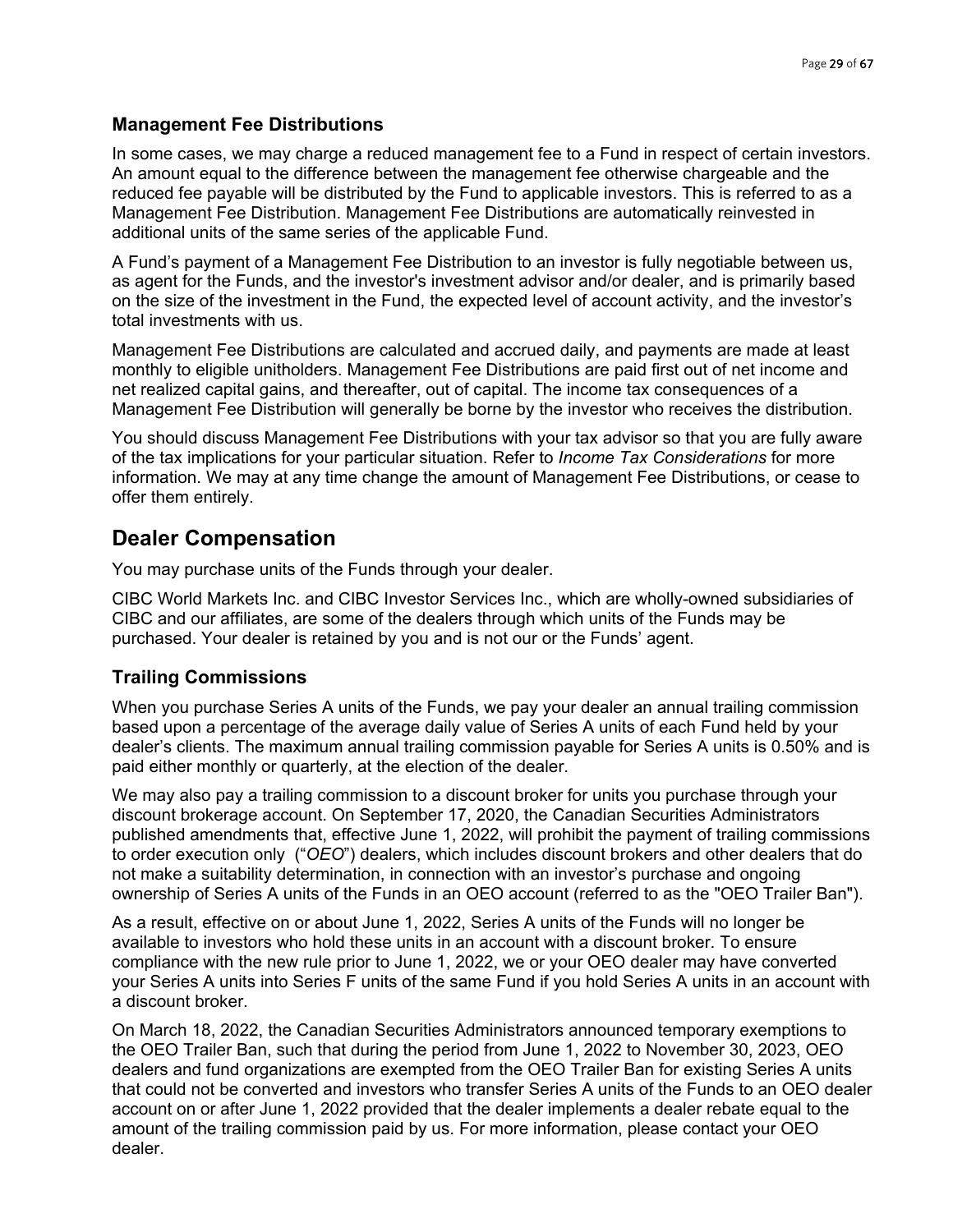We may change or cancel the terms and/or payment frequency of the trailing commissions at any time.

We do not pay your dealer a trailing commission if you buy Series F, Series O, or Series S units of the Funds.

### **Other Forms of Dealer Compensation**

We may provide a broad range of marketing and support programs (including brochures, reports, and market commentaries) to assist dealers in business promotional activities relating to the sale of the Funds, all in accordance with securities legislation. We may also participate in co-operative marketing and advertising programs with dealers to promote the Funds, and may use part of the management fee to pay up to 50% of the cost of these marketing and advertising programs.

We may also pay up to 10% of the costs of some dealers to hold seminars or conferences for their representatives, the primary purpose being the provision of educational information about, among other things, the mutual fund industry, mutual funds and financial planning. The dealer makes all decisions about where and when the conference is held and who can attend.

# <span id="page-29-0"></span>**Income Tax Considerations**

In the opinion of Borden Ladner Gervais LLP, tax counsel to the Manager, the following is a summary of the principal Canadian federal income tax considerations under the Tax Act, as at the date of this Simplified Prospectus, with respect to the acquisition, ownership and disposition of units of a Fund generally applicable to you if you are an individual (other than a trust) who, for the purposes of the Tax Act and at all relevant times, is or is deemed to be resident in Canada, holds units of the Fund directly as capital property or in a registered plan, is not affiliated with the Fund and deals at arm's length with the Fund.

This summary is based on certain information provided to counsel by senior officers of the Manager, the facts set out in this Simplified Prospectus, the current provisions of the Tax Act and the regulations thereunder (referred to as Regulations) and counsel's understanding of the current published administrative policies and assessing practices of the CRA. This summary also takes into account all specific proposals to amend the Tax Act and the Regulations publicly announced by, or on behalf of, the Minister of Finance (Canada) prior to the date hereof (referred to as the Proposed Amendments). However, there can be no assurance that the Proposed Amendments will be enacted in their current form, or at all. Except for the Proposed Amendments, this summary does not take into account or anticipate any changes in law or administrative practice, whether by legislative, regulatory, administrative, or judicial action. Furthermore, this summary is not exhaustive of all possible income tax considerations and, in particular, does not take into account provincial, territorial, or foreign income tax legislation or considerations.

The income and other tax consequences of acquiring, holding, or disposing of units of a Fund, including the tax treatment of any fees or other expenses incurred by you, vary according to your status, the province(s) or territory(ies) in which you reside or carry on business, and, generally, your own particular circumstances.

The following description of income tax matters is, therefore, of a general nature only and is not intended to constitute advice to you. You should seek independent advice regarding the tax consequences of investing in units of a Fund, based upon your own particular circumstances.

This summary is based on the assumption that each of the Funds will qualify as a mutual fund trust within the meaning of the Tax Act at all material times. If a Fund were to fail to qualify as a mutual fund trust at any time, the income tax consequences would differ materially and adversely in some respects from those described below. This summary also assumes that each of the Funds will elect under subsection 39(4) of the Tax Act to have each of its "Canadian securities" (as defined in the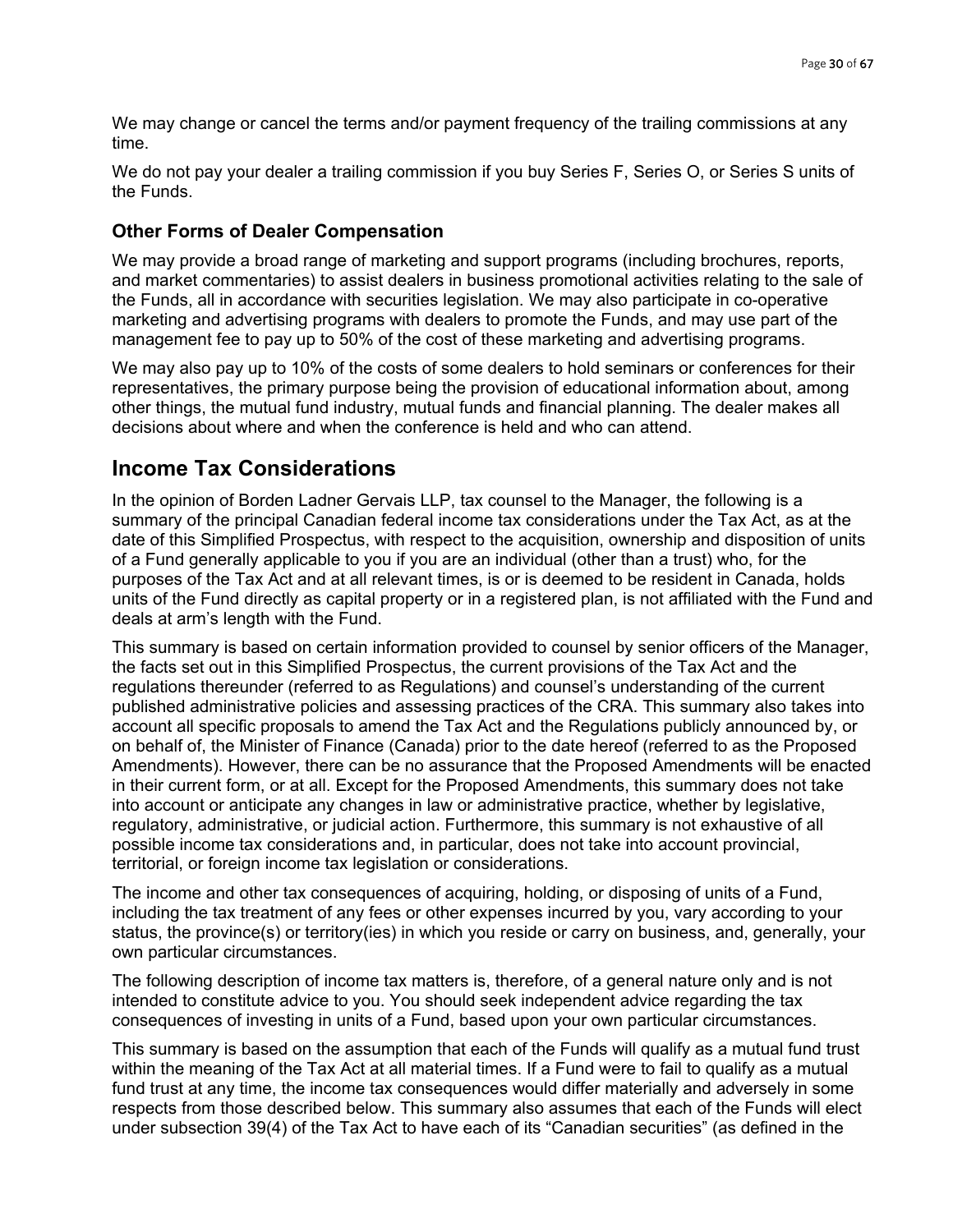Tax Act) treated as capital property and that CIBC Diversified Fixed Income Fund will be a registered investment under the Tax Act at all material times.

### **Income Tax Considerations for the Mutual Funds**

Each Fund is subject to tax under Part I of the Tax Act in each taxation year on the amount of its income for the year, including net realized taxable capital gains, less the portion thereof that it deducts in respect of an amount that is, or is deemed to be, paid or payable to unitholders in the year. Each Fund intends to distribute to unitholders in each taxation year a sufficient amount of its net income and net realized taxable capital gains so that it will not be liable for tax in any year under Part I of the Tax Act (after taking into account applicable losses and capital gains tax refunds, if any).

Each Fund is required to compute its net income and net realized taxable capital gains in Canadian dollars for the purposes of the Tax Act and may, as a consequence, realize foreign exchange gains or losses that will be taken into account in computing its income or capital gains for tax purposes.

All of a Fund's deductible expenses, including expenses common to all series of units of the Fund, management fees, fixed administration fee and other expenses specific to a particular series of units of the Fund, will be taken into account in determining the income or loss of the Fund as a whole and applicable taxes payable by the Fund as a whole.

If appropriate designations are made by the Underlying Fund(s) in which a Fund invests, the nature of distributions from the Underlying Fund(s) that are derived from "taxable dividends" and/or "eligible dividends" received from "taxable Canadian corporations" (all within the meaning of the Tax Act), foreign income, and capital gains will be preserved in the hands of the Fund for the purpose of computing its income.

Capital or income losses realized by a Fund cannot be allocated to you but, subject to certain limitations, may be deducted by the Fund from capital gains or net income realized in other years. In certain circumstances, the "suspended loss" rules in the Tax Act may prevent a Fund from immediately recognizing a capital loss realized by it on a disposition of capital property, which may increase the amount of net realized taxable capital gains of the Fund that will be distributed to unitholders.

As income and capital gains of a Fund (or an Underlying Fund) may be derived from investments in countries other than Canada, the Fund (or the Underlying Fund) may be liable to pay, income or profits tax to such countries. To the extent that such foreign tax paid by a Fund (or an Underlying Fund) exceeds 15% of the foreign income (excluding capital gains), such excess may generally be deducted by the Fund (or the Underlying Fund) in computing its income for purposes of the Tax Act. To the extent that such foreign tax paid does not exceed 15% and has not been deducted in computing the income of a Fund (or the Underlying Fund), the Fund (or the Underlying Fund) may designate a portion of its foreign source income in respect of your units (or the Fund's units in the case of the Underlying Fund), so that such income and a portion of the foreign tax paid by the Fund (or the Underlying Fund) may be regarded as foreign source income of, and foreign tax paid by, you (or the Fund in the case of the Underlying Fund) for the purposes of the foreign tax credit provisions of the Tax Act.

Upon the actual or deemed disposition of a security included in a Fund's portfolio, the Fund will realize a capital gain (or capital loss) to the extent the proceeds of disposition, net of any amounts included as interest on the disposition of the security and any reasonable costs of disposition exceed (or are less than) the adjusted cost base of such security. The Manager has advised counsel that each Fund purchases securities with the objective of earning income thereon and takes the position that gains and losses realized on the disposition of those securities are capital gains and capital.

Generally, a Fund will include gains and deduct losses on income account in connection with investments made through certain derivatives, such as cash-settled options, futures contracts, forward contracts, total return swaps and other derivative instruments, except where such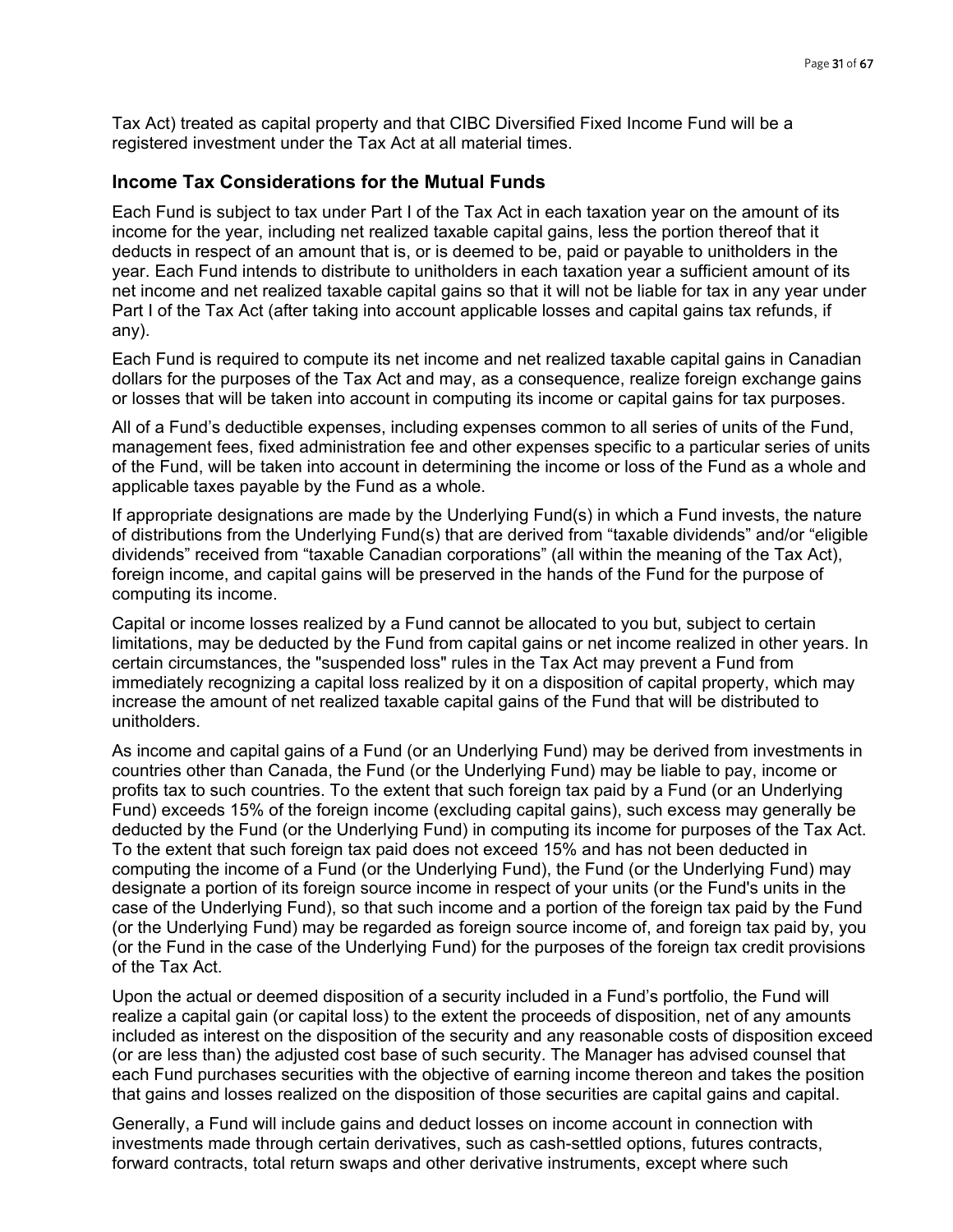derivatives are used to hedge investments of the Fund that are capital property and there is sufficient linkage. The Fund will generally recognize gains or losses under a derivative contract when it is realized by the Fund upon partial settlement or upon maturity. This may result in significant gains being realized by the Fund at such times and such gains may be taxed as ordinary income.

In addition, a Fund may invest in Underlying Funds that, in turn, invest in derivatives. These Underlying Funds generally treat gains and losses arising in connection with derivatives, other than derivatives used for certain hedging purposes, on income account rather than on capital account.

Where a Fund uses derivatives to closely hedge gains or losses on underlying capital investments held by the Fund, the Fund intends to treat these gains or losses on capital account. The derivative forward agreement rules in the Tax Act (referred to as the *DFA Rules*) target certain financial arrangements (described in the DFA Rules as "derivative forward agreements") that seek to reduce tax by converting, through the use of derivative contracts, the return on investments that would have the character of ordinary income to capital gains. The DFA Rules will generally not apply to derivatives used to closely hedge gains or losses due to currency fluctuations on underlying capital investments of a Fund. Hedging, other than currency hedging on underlying capital investments, which reduces tax by converting the return on investments that would have the character of ordinary income to capital gains through the use of derivative contracts, will be treated by the DFA Rules as on income account.

A Fund may be subject to section 94.1 of the Tax Act if it holds or has an interest in an "offshore investment fund property". In order for section 94.1 of the Tax Act to apply to a Fund, the value of the interests must reasonably be considered to be derived, directly or indirectly, primarily from portfolio investments of the offshore investment fund property. If applicable, these rules can result in a Fund including an amount in its income based on the cost to the Fund of the offshore investment fund property multiplied by a prescribed interest rate. These rules would apply in a taxation year to the Fund if it could reasonably be concluded, having regard to all the circumstances, that one of the main reasons for the Fund acquiring, holding or having the investment in the entity that is an offshore investment fund property, was to benefit from the portfolio investments of the entity in such a manner that the taxes on the income, profits and gains therefrom for any particular year, were significantly less than the tax that would have been applicable if such income, profits and gains had been earned directly by the Fund. The Manager has advised that none of the reasons for a Fund acquiring an interest in "offshore investment fund property" may reasonably be considered to be as stated above. As a result, section 94.1 should not apply to the Funds.

## **Income Tax Considerations for Investors**

#### **How Your Investment Can Make Money**

Your investment in units of a Fund can earn income from:

- any earnings a Fund makes or realizes on its investments which are allocated to you in the form of distributions; and
- any capital gains that you realize when you switch or redeem your units of the Fund at a profit.

The tax you pay depends on whether you hold the units in a registered plan or in a non-registered account.

### **Units Held in a Registered Plan**

The units of a Fund will be a qualified investment for registered plans at any time that the Fund qualifies or is deemed to qualify as a mutual fund trust under the Tax Act or is a "registered investment" for purposes of the Tax Act. The Manager anticipates that the Funds will satisfy one of these requirements at all material times.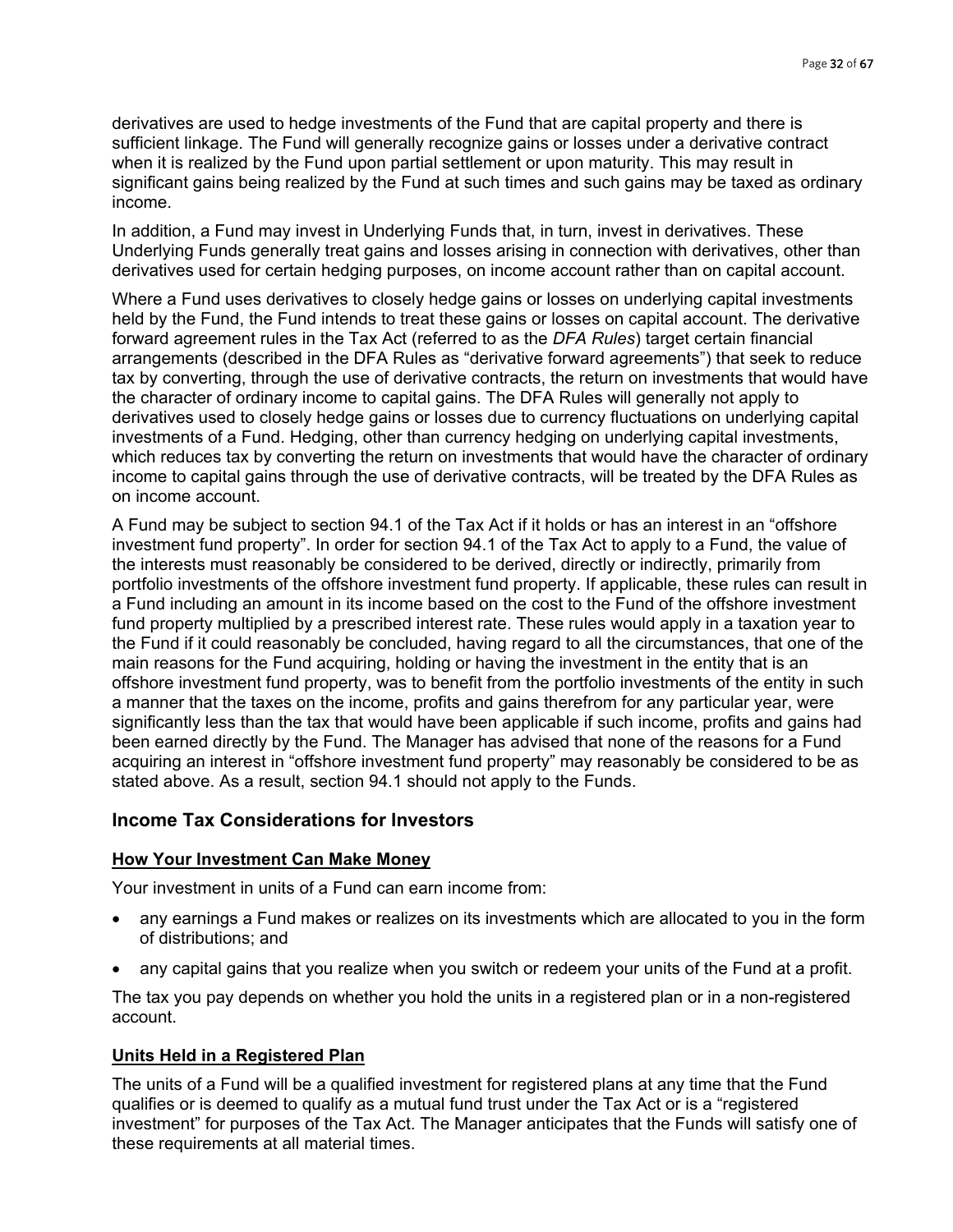If you hold units of a Fund in a registered plan, such as a registered retirement savings plan (referred to as a RRSP), registered a retirement income fund (referred to as a RRIF), tax-free savings account (referred to as a TFSA), registered disability savings plan (referred to as a RDSP), registered education savings plan (referred to as a RESP) or deferred profit sharing plan (referred to as a DPSP),, you will not pay tax on any distributions paid or payable to the registered plan by a Fund in a particular year. Your dealer can advise us that your distributions should be paid in cash to the account you hold with your dealer, which is treated as a withdrawal from your registered plan to you. There may be adverse tax consequences associated with withdrawing cash from a registered plan.

In addition, you will not pay tax on any capital gains realized by the registered plan from redeeming or otherwise disposing of these units, including upon a switch of units to another Fund managed by us or our affiliates, while the proceeds of disposition remain in the registered plan. However, most withdrawals from such registered plans (other than a withdrawal from a TFSA and certain permitted withdrawals from RESPs and RDSPs) are generally taxable. You should consult your tax advisor regarding the impact of TFSA withdrawals on your TFSA contribution room.

You will be subject to adverse tax consequences if units of a Fund are a "prohibited investment" within the meaning of the Tax Act for an RRSP or RRIF under which you are the annuitant, for a TFSA or RDSP of which you are the holder, or for a RESP of which you are the subscriber (referred to each as a Plan Holder). Generally, units of a Fund would be a "prohibited investment" for a registered plan if the Plan Holder (i) does not deal at arm's length with the Fund for purposes of the Tax Act, or (ii) alone or together with persons and partnerships with whom the Plan Holder does not deal at arm's length, holds 10% or more of the value of all units of the Fund. Units of a Fund will not be a "prohibited investment" for a Plan if the units are "excluded property" as defined in the Tax Act for the purposes of the prohibited investment rules.

Prospective investors who intend to purchase units of a Fund through a registered plan should consult their own tax advisors regarding the tax treatment of contributions to, and acquisitions of property by, such registered plan.

## **Units Held Outside of a Registered Plan**

Distributions, including Management Fee Distributions, are generally taxable other than the portion of a distribution that consists of a return of capital. In general, you must take into account the following in calculating your income for each taxation year:

- any net income and the taxable portion of the net realized capital gains paid or payable to you by a Fund in the year, whether you receive such amounts in cash or you reinvest them in units of the Fund; and
- the taxable portion of any capital gains you realize from redeeming or switching your units.

Although each Fund indicates the intended character and frequency of distributions in this document, the character of the distributions for Canadian income tax purposes will not be finalized until the end of each taxation year. Depending on the Fund's investment activities throughout the course of its taxation year, the character of distributions may differ from that originally intended and outlined in the Fund's Distribution Policy. Distributions made to unitholders in the course of a Fund's taxation year may be comprised of ordinary income, or net realized capital gains, or may constitute a return of capital, depending on the Fund's or Underlying Fund's investment activities. Net taxable capital gains realized by a Fund and distributed to you will preserve their character as taxable capital gains.

Distributions of interest and other ordinary income, including foreign income, are fully taxable. Provided that appropriate designations are made by a Fund, such portion of the Fund's foreign source income and foreign taxes eligible for the foreign tax credit, as is paid or payable to you, will effectively retain their character and be treated as such in your hands for purposes of the Tax Act.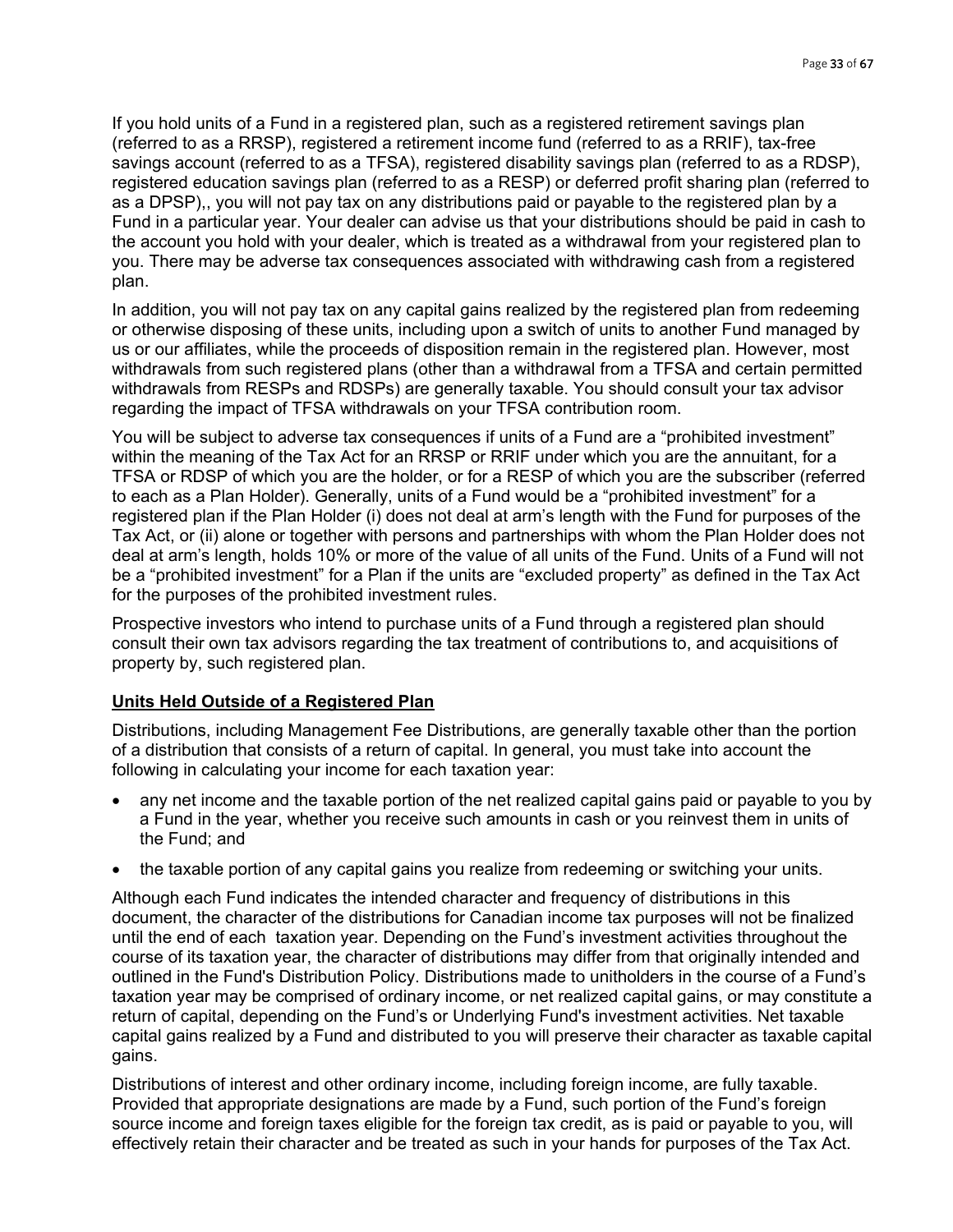Net taxable capital gains realized by a Fund and distributed to you will preserve their character as taxable capital gains. The non-taxable portion of the Fund's net realized capital gains that is distributed to you will not be included in your income nor will it reduce the adjusted cost base (referred to as *ACB*) of your units. Losses realized by a Fund cannot be allocated to you but may, subject to certain limitations, be deducted by the Fund from capital gains or net income realized by the Fund in other years.

You do not have to pay tax on distributions that are returns of capital (generally, distributions in excess of a Fund's net income and net realized capital gains), but these distributions will reduce the ACB of your units of the Fund, and may therefore result in you realizing a greater taxable gain (or smaller capital loss) on a future disposition of your units. Further, if the ACB of a unit of a Fund held by you would otherwise be less than zero as a result of you receiving a distribution on your units that is a return of capital, the negative amount will be deemed to be a capital gain realized by you from the disposition of the units and the ACB of the units will be increased by the amount of the deemed capital gain to zero.

You are responsible for tracking and reporting any income you earn or capital gain or capital loss that you realize. Generally, if you dispose of your units of a Fund, including on a redemption of units or a switch of units of one Fund for units of another Fund, you will realize a capital gain (or capital loss), to the extent that your proceeds of disposition, net of any disposition costs, exceed (or are exceeded by) the ACB of the units at that time. You will be required to include one-half of any such capital gain (referred to as a *taxable capital gain*) in your income, and deduct one-half of any such capital loss (referred to as an *allowable capital loss*) against your taxable capital gains in the year. Allowable capital losses in excess of taxable capital gains for the year may generally be carried back up to three years or forward indefinitely and deducted against taxable capital gains in those other years to the extent and under the circumstances provided for in the Tax Act. Refer to *Calculating the ACB of Your Investment* (below) for more details.

A conversion of units from one series to another series of the same Fund does not generally result in a disposition for tax purposes and, consequently, you will not realize a capital gain or capital loss as a result of such conversion. However, any redemption of units to pay any applicable conversion fee will be considered a disposition for tax purposes and you may be required to pay tax on any capital gain you realize from the redemption.

In certain situations, if you dispose of units of a Fund and would otherwise realize a capital loss, the loss will be denied. This may occur, for example, if you or your spouse or a person with whom you are affiliated (including a corporation you control) has acquired units of the same Fund within 30 days before or after the original unitholder disposed of the units, which are considered to be "substituted property" (as defined in the Tax Act) and such person owns the units 30 days after the original disposition. In these circumstances, the capital loss may be deemed to be a "superficial loss" and denied. The amount of the denied capital loss will be added to the ACB of the units which are substituted property.

Management fees paid directly by a unitholder are generally not deductible for tax purposes. You should consult your tax advisor regarding the deductibility of any fees paid directly by you in your particular circumstances.

#### **Buying Units Close to a Distribution Date**

At the time you acquire units of a Fund, the Fund's NAV per unit will reflect any income and gains that have accrued or been realized but have not been made payable. In particular, this may be the case when the units are acquired late in the year, or on or before the date on which a distribution is paid. If you buy units of a Fund just before it makes a distribution, you will be taxed on the entire distribution even though the Fund may have earned the income or realized the gain giving rise to the distribution before you owned units of the Fund. That means you may have to pay tax on your proportionate share of the net income or net realized capital gains earned by the Fund before you owned units of the Fund.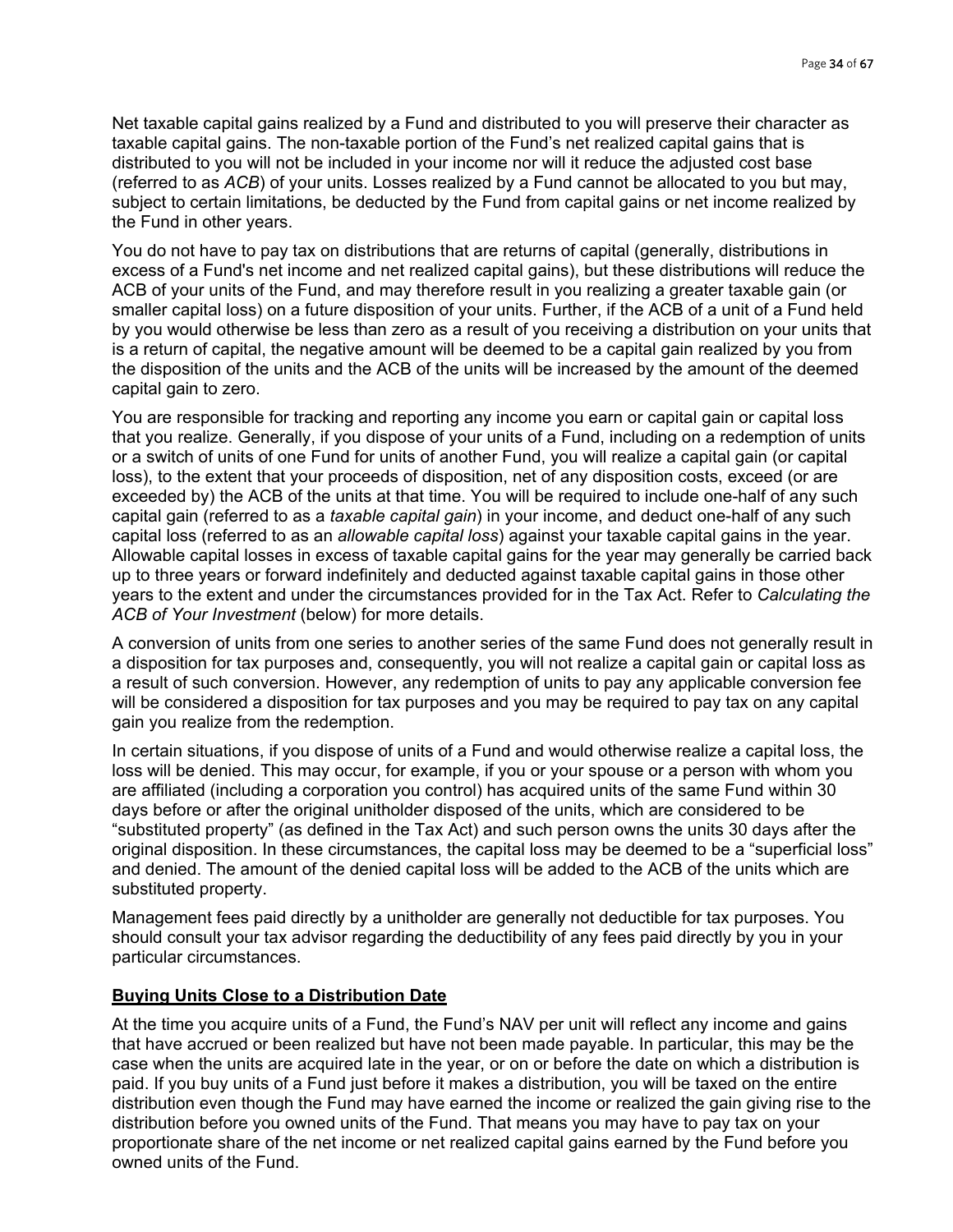## **Portfolio Turnover Rates**

A Fund's portfolio turnover rate indicates how actively its Portfolio Advisor managed the portfolio investments. A portfolio turnover rate of 100% is equivalent to a Fund buying and selling all of the securities in its portfolio one time in the course of a year. The higher a Fund's portfolio turnover rate in a year, the greater the trading costs payable by the Fund, and the greater the chance that you will receive a taxable distribution from the Fund in that year. A higher portfolio turnover rate should not be considered as indicative of a Fund's historical or future performance.

## **Calculating the ACB of Your Investment**

Your ACB must be determined separately for each series of units you own of each Fund. The total ACB of your units of a series of a Fund is calculated as follows:

Your initial investment in such units:

- + the cost of any additional purchases
- + reinvested distributions (including returns of capital and Management Fee Distributions)

 $\mathcal{L}_\mathcal{L} = \{ \mathcal{L}_\mathcal{L} = \{ \mathcal{L}_\mathcal{L} = \{ \mathcal{L}_\mathcal{L} = \{ \mathcal{L}_\mathcal{L} = \{ \mathcal{L}_\mathcal{L} = \{ \mathcal{L}_\mathcal{L} = \{ \mathcal{L}_\mathcal{L} = \{ \mathcal{L}_\mathcal{L} = \{ \mathcal{L}_\mathcal{L} = \{ \mathcal{L}_\mathcal{L} = \{ \mathcal{L}_\mathcal{L} = \{ \mathcal{L}_\mathcal{L} = \{ \mathcal{L}_\mathcal{L} = \{ \mathcal{L}_\mathcal{$ 

- distributions that are returns of capital (if any)
- the ACB of units you previously switched, converted or redeemed

### = ACB

The ACB of a unit is simply the ACB of your total investment in units of a series of a Fund divided by the total number of such units of the Fund held by you.

You are responsible for keeping a record of the ACB of your investment for the purpose of calculating any capital gain or capital loss you may realize when you redeem, or otherwise dispose of, your units. You should keep track of the original cost of your units for each Fund, including new units you receive when distributions are reinvested. If you buy units of a Fund in U.S. dollars, you must convert U.S. dollars to Canadian dollars using the appropriate exchange rate, determined in accordance with the detailed rules in the Tax Act in that regard, for the purposes of calculating the ACB of your units. Similarly, you must convert the proceeds of a redemption you receive in respect of such units into Canadian dollars at the time of redemption for the purpose of calculating your proceeds of disposition. As a consequence, you may realize a gain or loss as a result of fluctuations in the Canadian/U.S. dollar exchange rate between the date of purchase and disposition of the units.

## **Enhanced Tax Information Reporting**

Each of the Funds has due diligence and reporting obligations under the Foreign Account Tax Compliance Act (as implemented in Canada by the Canada-United States Enhanced Tax Information Exchange Agreement and Part XVIII of the Tax Act, collectively referred to as *FATCA*) and the OECD's Common Reporting Standard (as implemented in Canada by Part XIX of the Tax Act, referred to as *CRS*). Generally, unitholders (or in the case of certain unitholders that are entities, the "controlling persons" thereof) will be required by law to provide their investment advisor or dealer with information related to their citizenship and tax residence, including their tax identification number(s). If a unitholder (or, if applicable, any of its controlling persons), (i) is identified as a U.S. Person (including a U.S. resident or a U.S. citizen); (ii) is identified as a tax resident of a country other than Canada or the U.S.; or (iii) does not provide the required information and indicia of U.S. or non-Canadian status is present, information about the unitholder (or, if applicable, its controlling persons) and their investment in the Fund(s) will generally be reported to the CRA unless the units are held within a registered plan. The CRA will provide that information to, in the case of FATCA, the U.S. Internal Revenue Service, and, in the case of CRS, the relevant tax authority of any country that is a signatory of the Multilateral Competent Authority Agreement on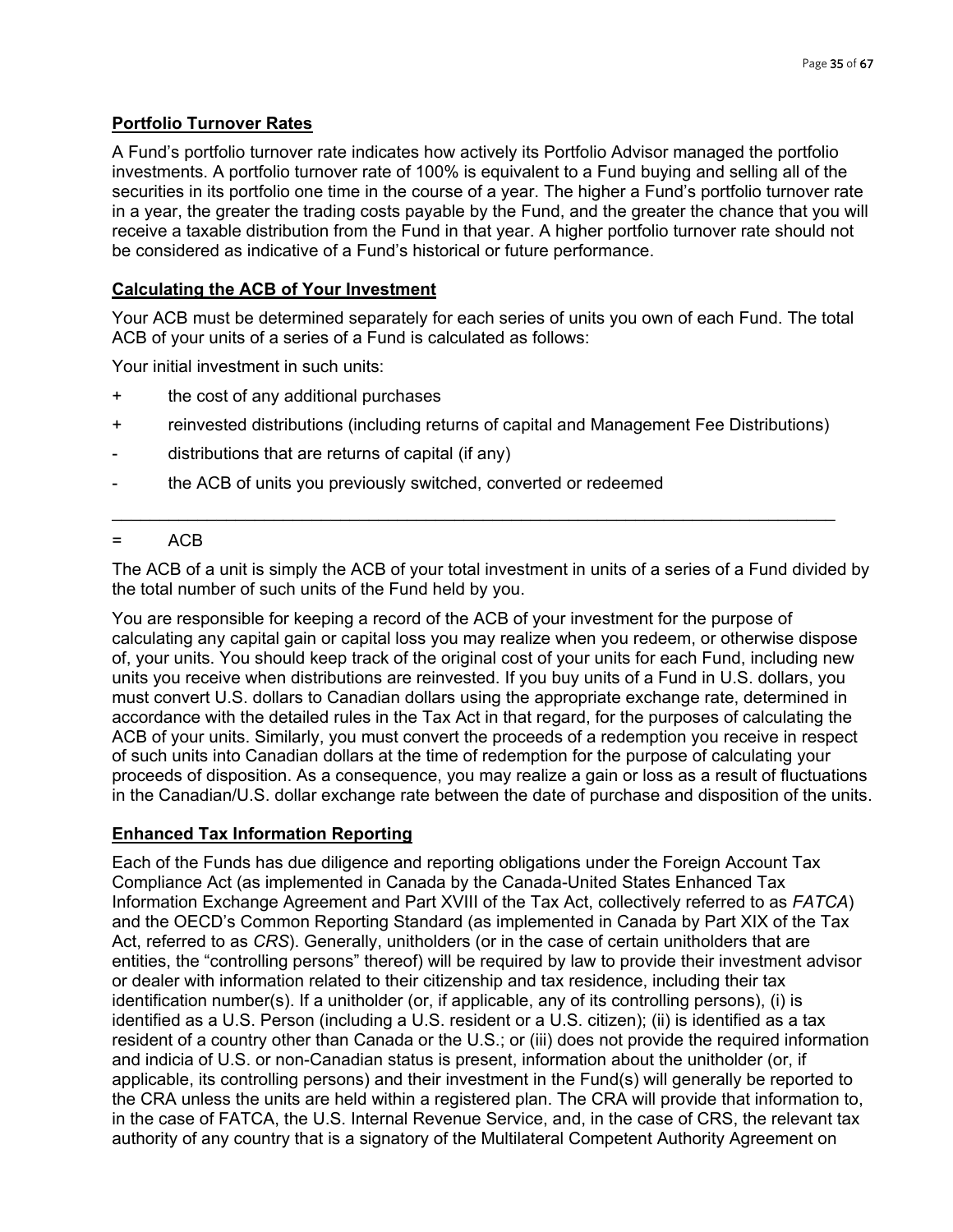Automatic Exchange of Financial Account Information, or that has otherwise agreed to a bilateral information exchange with Canada under CRS.

### **Reporting to You**

Each year, you will be advised of the amount and type of any distribution that each Fund pays to you on the units that you hold, as well as the tax information necessary to complete your tax return. You should keep records of the original cost of your units, including new units received on the reinvestment of distributions, so that any capital gain or loss on redemption or other disposition can be accurately determined for tax purposes.

If you hold units of Funds denominated in U.S. dollars, you should keep records of the Canadian/U.S. dollar exchange rates published by the Bank of Canada on each of the dates you purchase units (including new units you receive when distributions are reinvested) and dispose of such units.

# <span id="page-35-0"></span>**What Are Your Legal Rights?**

Under securities law in some provinces and territories, you have the right to withdraw from an agreement to buy mutual funds within two business days of receiving the simplified prospectus or Fund Facts document, or to cancel your purchase within 48 hours of receiving confirmation of your purchase. For a PAC Plan, if you have not requested to receive subsequent Fund Facts document, you will have the right to withdraw from an agreement to purchase units of a Fund only in respect of your first purchase. Refer to *Pre-Authorized Chequing Plan* under *Optional Services* for more information.

In some provinces and territories, you also have the right to cancel a purchase, or in some jurisdictions, claim damages, if the simplified prospectus, Fund Facts document, or financial statements contain a misrepresentation. You must act within the time limits set by law in the applicable province or territory.

For more information, refer to the securities law of your province or territory, or consult your lawyer.

# <span id="page-35-1"></span>**Additional Information**

# **Data Produced by a Third Party**

Information regarding the Funds may be provided to third-party service providers who use this data in order to produce their own information regarding the Funds. Such third-party service provider information may be made available to the public. CAMI and its affiliates bear no responsibility for the use or accuracy of such data by third-party service providers.

# <span id="page-35-2"></span>**Exemptions and Approvals**

# **Cover Relief in Connection with Certain Derivatives**

The Funds have obtained an exemption from certain provisions of NI 81-102 in order to permit each Fund to use, as cover, a right or obligation to sell an equivalent quantity of the underlying interest of the standardized future, forward or swap when: (i) it opens or maintains a long position in a debt-like security that has a component that is a long position in a forward contract or in a standardized future or forward contract; or (ii) it enters into or maintains a swap position during the periods when the Fund is entitled to receive payments under the swap.

# **Investment in Debt Obligations issued or guaranteed by Fannie Mae or Freddie Mac**

The Funds have obtained an exemption from certain provisions in NI 81-102 in order to permit each Fund to invest more than 10% of its net assets in debt obligations, including mortgage-backed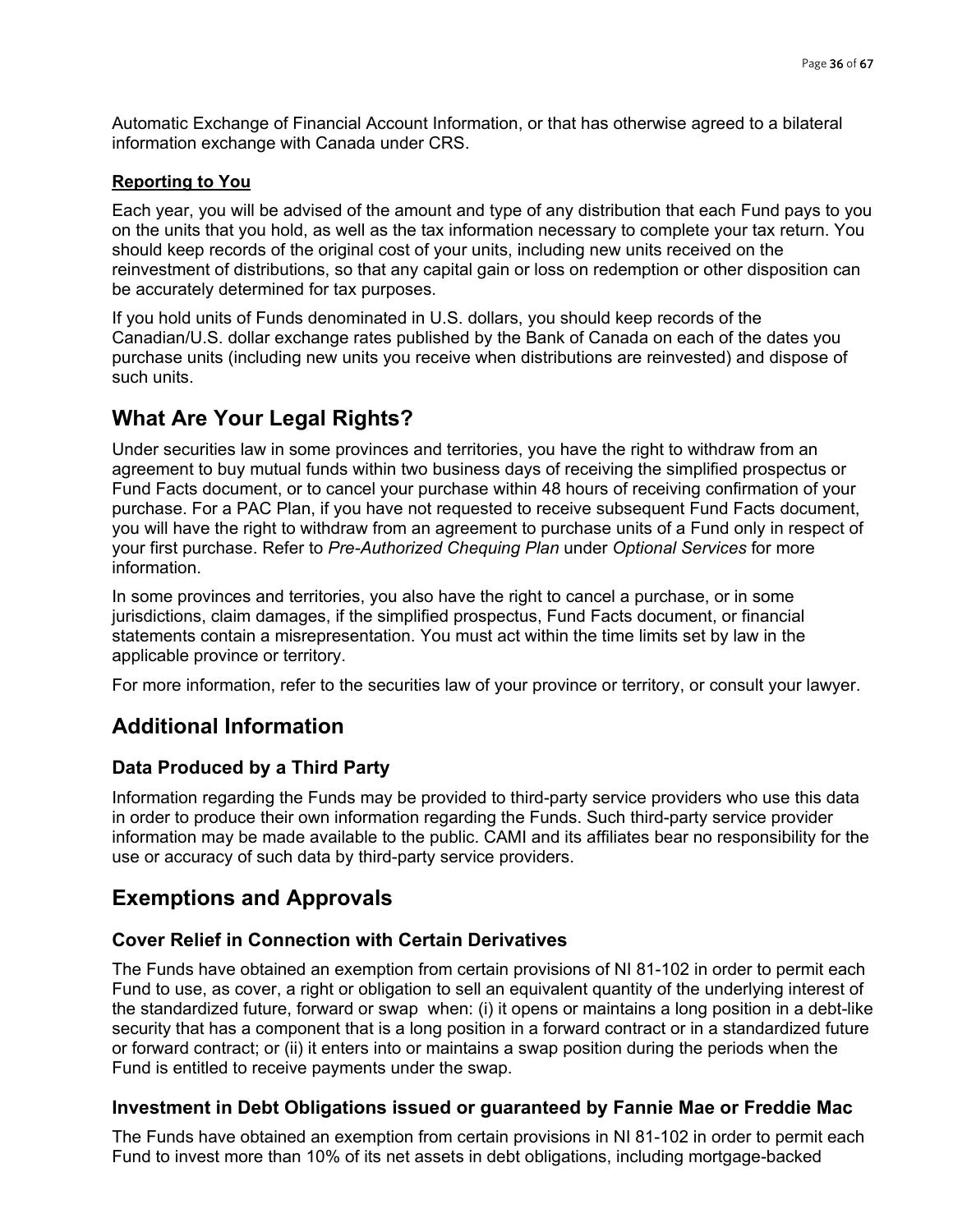securities, issued or guaranteed by either of the Federal National Mortgage Association ("Fannie Mae") or the Federal Home Loan Mortgage Corporation ("Freddie Mac") ("Fannie or Freddie Securities") by purchasing securities of an issuer, entering into a specified derivative transaction or purchasing index participation units, provided that: (a) such investments are consistent with the Fund's investment objective; (b) the Fannie and Freddie Securities have and maintain a credit rating assigned by S&P Global Ratings Canada or an equivalent rating assigned by one or more other designated rating organizations, that is not less than the credit rating then assigned by such designated rating organization to the debt of the United States government of approximately the same term as the remaining term to maturity of, and denominated in the same currency as, the Fannie or Freddie Security; and (c) such rating is not less than a credit rating of BBB- assigned by S&P Global Ratings Canada or an equivalent rating by one or more other designated rating organizations. The exemption does not impose a limit on the amount that the Fund may invest in either Fannie Mae or Freddie Mac; accordingly, all or substantially all of a Fund's net assets could be invested in Fannie and Freddie Securities at any time.

## **Transactions with Related Parties**

In accordance with the requirements of NI 81-102 and NI 81-107, exemptive relief orders granted by the Canadian securities regulatory authorities, and/or the approval or a recommendation of the IRC, as applicable, the Funds may enter into one or more of the following transactions:

- invest in or hold equity securities of CIBC or issuers related to the Portfolio Advisor;
- invest in or hold non-exchange-traded debt securities of CIBC or an issuer related to CIBC, with terms-to-maturity of 365 days or more, issued in a primary offering and in the secondary market;
- make an investment in the securities of an issuer where for which CIBC World Markets Inc., CIBC World Markets Corp., or any affiliate of CIBC (referred to as a *Related Dealer* or the *Related Dealers*) acts as an underwriter during the offering of the securities or at any time during the 60-day period following the completion of the offering of such securities (in the case of a "private placement" offering, in accordance with the Private Placement Relief Order described below and the policies and procedures relating to such investment);
- purchase equity or debt securities from, or sell them to, a Related Dealer, where it is acting as principal;
- undertake currency and currency derivative transactions where a related party is the counterparty;
- purchase securities from or sell securities to another investment fund or a managed account managed by the Manager or an affiliate of the Manager (referred to as *inter-fund trades* or *crosstrades*); and
- engage in in-specie transfers by receiving portfolio securities from, or delivering portfolio securities to, a managed account or another investment fund managed by the Manager or an affiliate, in respect of a purchase or redemption of units of the Funds, subject to certain conditions.

The Funds have also obtained an exemptive relief order from the Canadian securities regulatory authorities to purchase equity securities of a reporting issuer during the period of distribution of the issuer's securities pursuant to a "private placement" offering (an offering under exemptions from the prospectus requirements) and for the 60-day period following the completion of the offering, notwithstanding that a Related Dealer is acting or has acted as underwriter in connection with the offering of the same class of such securities (referred to as the *Private Placement Relief Order*).

The IRC has issued standing instructions in respect of each of the transactions noted above (referred to as *Related Party Transactions*). At least annually, the IRC reviews the Related Party Transactions for which they have provided standing instructions.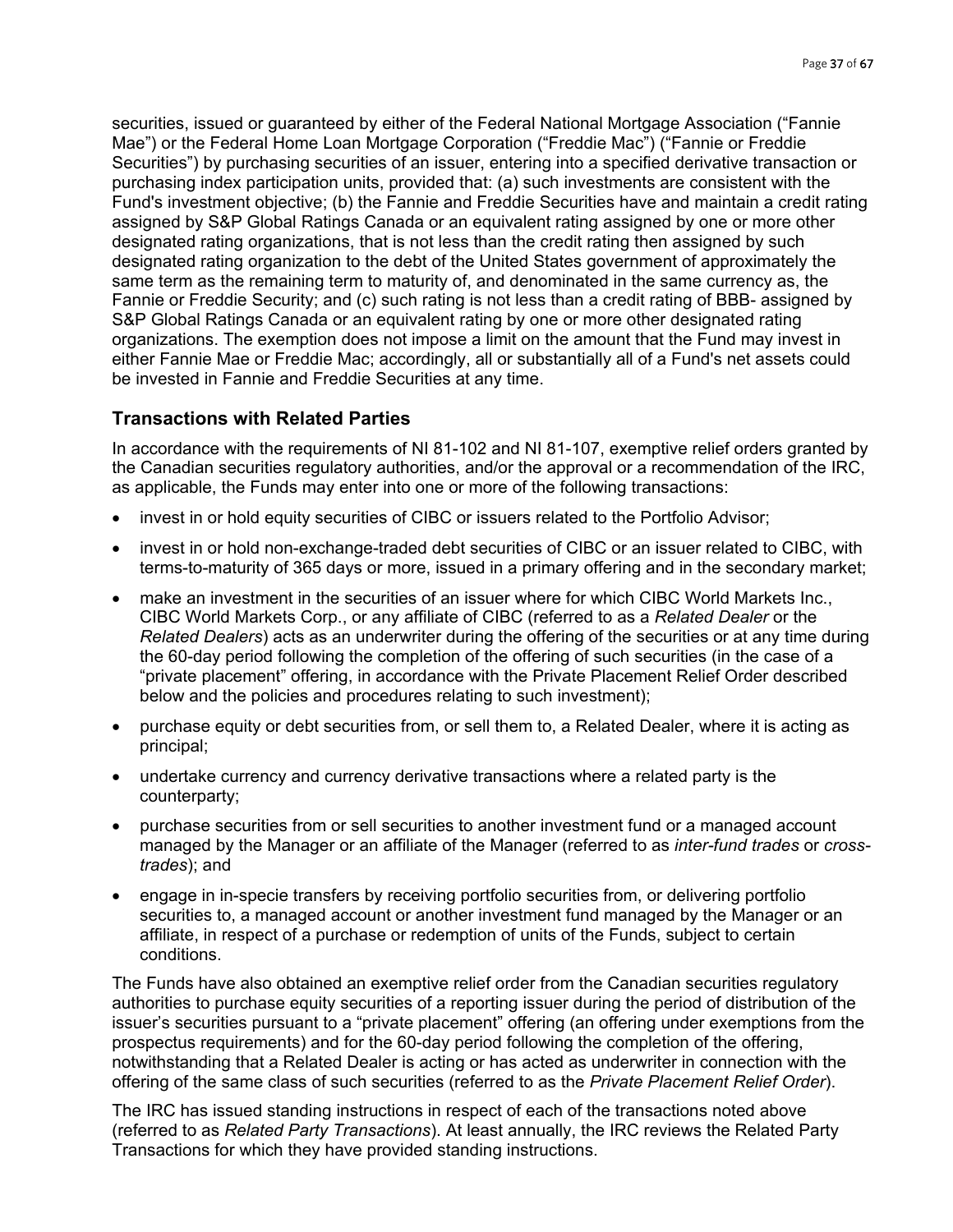When the Manager refers or reports a matter to the IRC, the IRC is required to advise the Canadian securities regulatory authorities if it determines that an investment decision was not made in accordance with a condition imposed by securities legislation or the IRC in any Related Party Transaction requiring its approval.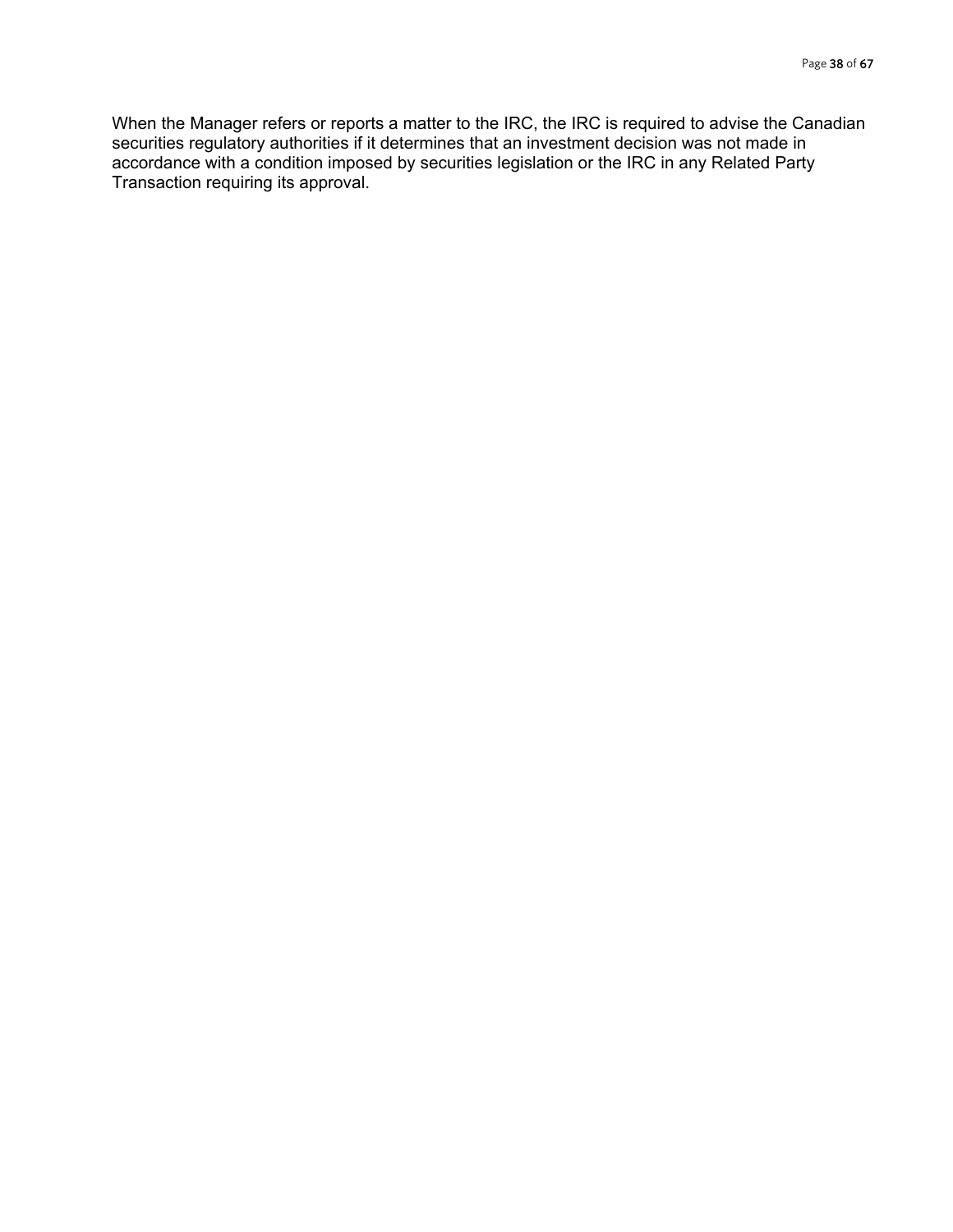# <span id="page-38-0"></span>**Certificate of the Funds, the Manager and the Promoter**

CIBC Diversified Fixed Income Fund CIBC Global Credit Fund CIBC Emerging Markets Local Currency Bond Fund (collectively, the "Funds")

Dated May 6, 2022

This simplified prospectus and the documents incorporated by reference into the simplified prospectus, constitute full, true and plain disclosure of all material facts relating to the securities offered by the simplified prospectus, as required by the securities legislation of each of the provinces and territories of Canada, and do not contain any misrepresentations.

Signed "David Scandiffio" David Scandiffio President and Chief Executive Officer CIBC Asset Management Inc.

Signed "Winnie Wakayama" Winnie Wakayama Chief Financial Officer CIBC Asset Management Inc.

On behalf of the Board of Directors of CIBC Asset Management Inc. as Trustee, Manager and Promoter of the Funds

Signed "Jon Hountalas" Jon Hountalas **Director** 

Signed "Stephen Gittens"

Stephen Gittens **Director**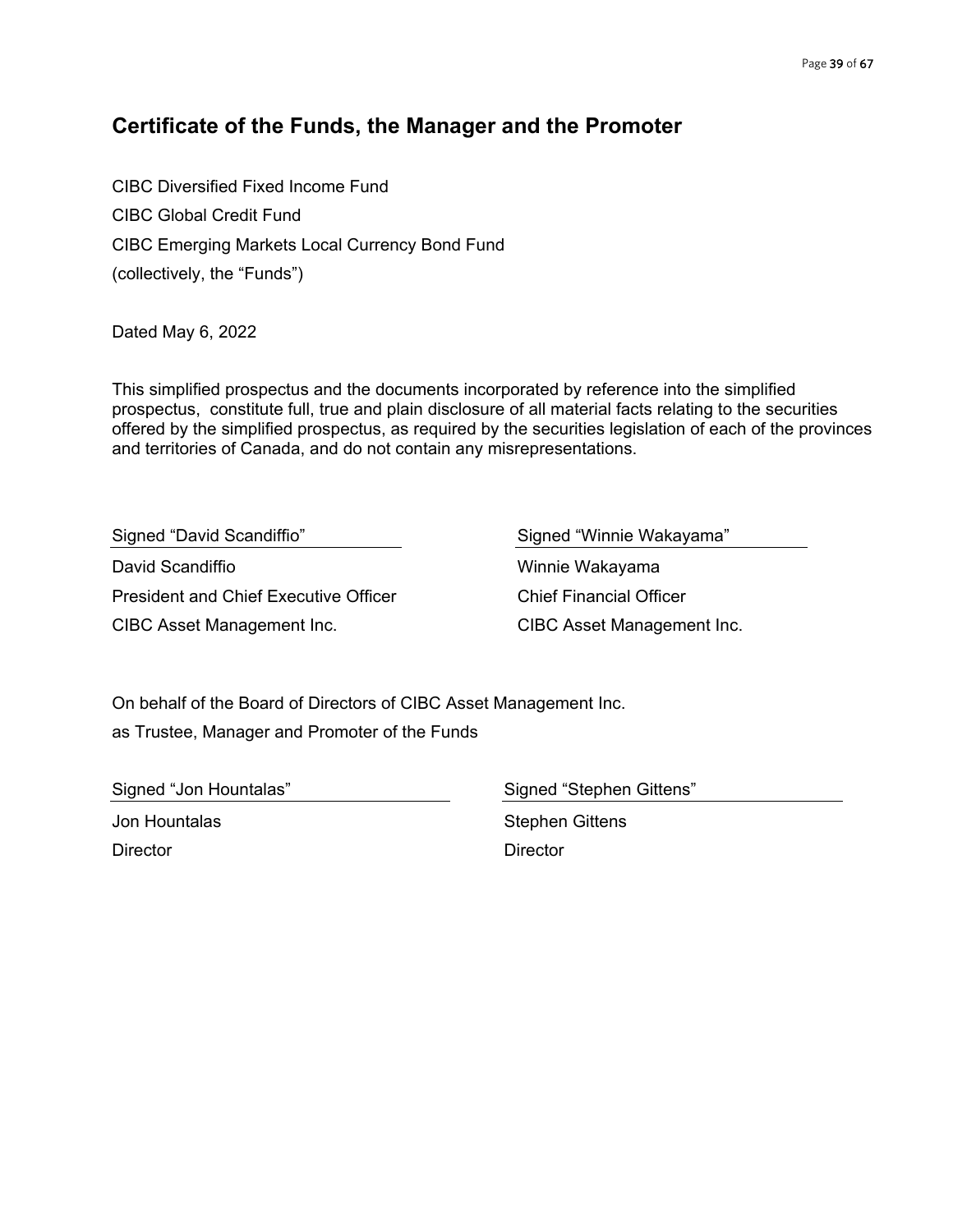# <span id="page-39-0"></span>**Fund Specific Information**

# <span id="page-39-1"></span>**Specific Information about Each of the Mutual Funds Described in this Document**

# **What is a Mutual Fund and What are the Risks of Investing in a Mutual Fund?**

A mutual fund is a pool of investments managed by professional money managers. People with similar investment goals contribute money to the mutual fund to become a unitholder of the mutual fund and share in its income, expenses, gains, and losses in proportion to their interests in the mutual fund. The benefits of investing in mutual funds include the following:

- *Convenience:* Various types of portfolios with different investment objectives requiring only a minimum amount of capital investment are available to satisfy the needs of investors.
- *Professional Management:* Experts with the requisite knowledge and resources are engaged to manage the portfolios of the mutual funds.
- *Diversification:* Mutual funds invest in a wide variety of securities and industries and sometimes in different countries. This leads to reduced risk exposure and helps in the effort to achieve capital appreciation.
- *Liquidity:* Investors are generally able to redeem their investments at any time.
- *Administration:* Recordkeeping, custody of assets, reporting to investors, income tax information, and the reinvestment of distributions are among the administrative matters that are handled, or arranged for, by the investment fund manager.

Mutual funds own different types of investments, depending on their investment objectives. The value of the investments a mutual fund owns will vary from day to day, notably reflecting changes in interest rates, economic conditions, and market and company news. As a result, the value of a mutual fund's units may go up and down, and the value of your investment in a mutual fund may be more or less when you redeem it than when you purchased it.

Your investment in a mutual fund is not guaranteed. Unlike bank accounts or guaranteed investment certificates (referred to as *GICs*), mutual fund units are not covered by the Canada Deposit Insurance Corporation or any other government deposit insurer. Under exceptional circumstances, a mutual fund may suspend redemptions. We describe these circumstances under *Redemptions – When You May Not be Allowed to Redeem Your Units*.

Different investments have different types and levels of risk. Mutual funds also have different types and levels of risk, depending on the nature of the securities they own.

Risk tolerance will differ among individuals. You need to take into account your own comfort level with risk and the amount of risk suitable for your personal circumstances and investment goals. You should decide whether or not to invest in any of the Funds after careful consideration with your investment advisor as to the suitability of any of the Funds given their investment objectives and the information set out in this Simplified Prospectus. The Manager does not make any recommendation as to the suitability of the Funds for investment for an investor.

# **Types of Investment Risks**

The most common risks that can affect the value of your investment in the Funds are described below. Refer to What are the Risks of Investing in the Fund? under Fund Details for the principal risks associated with each Fund as at the date of this Simplified Prospectus. Funds which invest in an Underlying Fund will also be subject to the risks of the Underlying Fund. The Underlying Fund(s) in which a Fund invests may change from time to time.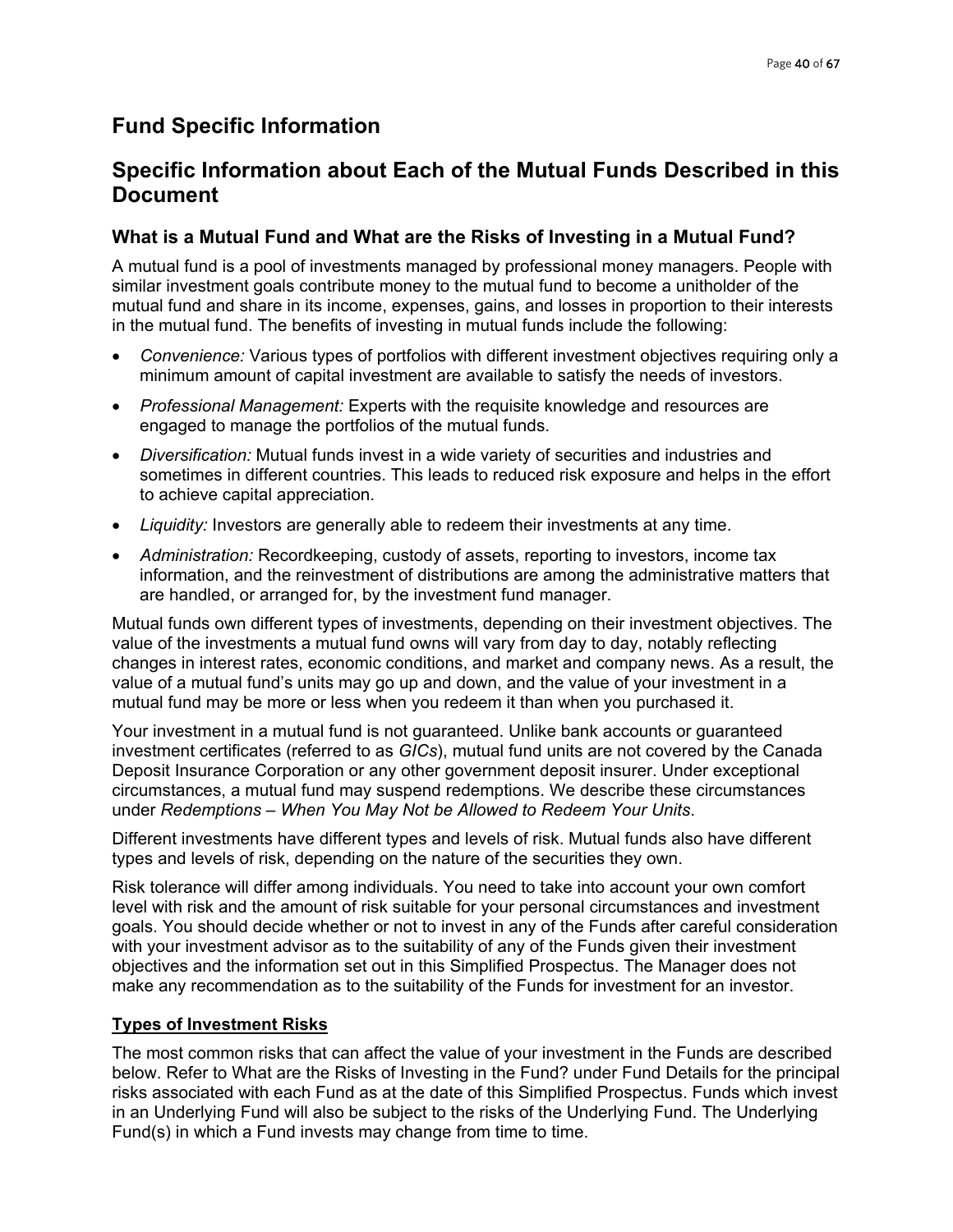# *Asset-Backed and Mortgage-Backed Securities Risk*

Asset-backed securities are debt obligations that are based on a pool of underlying assets. These asset pools can be made of any type of receivable such as consumer, student, or business loans, credit card payments, or residential mortgages. Asset-backed securities are primarily serviced by the cash flows of the pool of underlying assets that, by their terms, convert into cash within a finite period. Some asset-backed securities are short-term debt obligations with maturities of one year or less, called asset-backed commercial paper (referred to as *ABCP*). Mortgage-backed securities (referred to as *MBS*) are a type of asset-backed security that is based on a pool of mortgages on commercial or residential real estate.

If there are changes in the market perception of the issuers of these types of securities, or in the creditworthiness of the parties involved, or if the market value of the underlying assets is reduced, the value of the securities may be affected. In addition, there is a risk that there may be a mismatch in timing between the cash flow of the underlying assets backing the securities and the repayment obligation of the security upon maturity.

Concerns about the ABCP market may also cause investors who are risk averse to seek other short-term, cash-equivalent investments. This means that the issuers will not be able to sell new ABCP upon the maturity of existing ABCP ("roll" their ABCP) as they will have no investors to buy their new issues. This may result in the issuer being unable to pay the interest and principal of the ABCP when due.

In the case of MBS, there is also a risk that there may be a drop in the interest rate charged on the mortgages, a mortgagor may default on its obligation under a mortgage, or there may be a drop in the value of the commercial or residential real estate secured by the mortgage.

## *Capital Depreciation Risk*

Some mutual funds aim to generate or maximize income while attempting to preserve capital. In certain situations, such as periods of declining markets or changes in interest rates, a mutual fund's net asset value (referred to as NAV) could be reduced such that it's unable to preserve capital. In these circumstances, a mutual fund's distributions may include a return of capital, and the total amount of any returns of capital made by a mutual fund in any year may exceed the amount of the net unrealized appreciation in a mutual fund's assets for the year, and any return of capital received by the mutual fund from the underlying investments. This may reduce a mutual fund's NAV and its ability to generate future income.

## *Commodity Risk*

Some of the Funds may invest in commodities (e.g. silver and gold) or in securities, the underlying value of which depends on the price of commodities, such as natural resource and agricultural issuers, and some Funds may obtain exposure to commodities using derivatives. A Fund's value will be influenced by changes in the price of the commodities, which tend to be cyclical and can move dramatically in a short period of time. In addition, new discoveries or changes in government regulations can affect the price of commodities.

## *Concentration Risk*

A mutual fund that invests or holds a higher concentration of assets in, or exposure to, a single issuer (including government and government-guaranteed issuers), offers less diversification, which could have an adverse effect on its returns. By concentrating investments on fewer issuers or securities, there may be increased volatility in a mutual fund's unit price and there may be a decrease in its liquidity. Generally, a mutual fund will not invest more than 10% of its NAV in any one issuer unless otherwise permitted by securities legislation.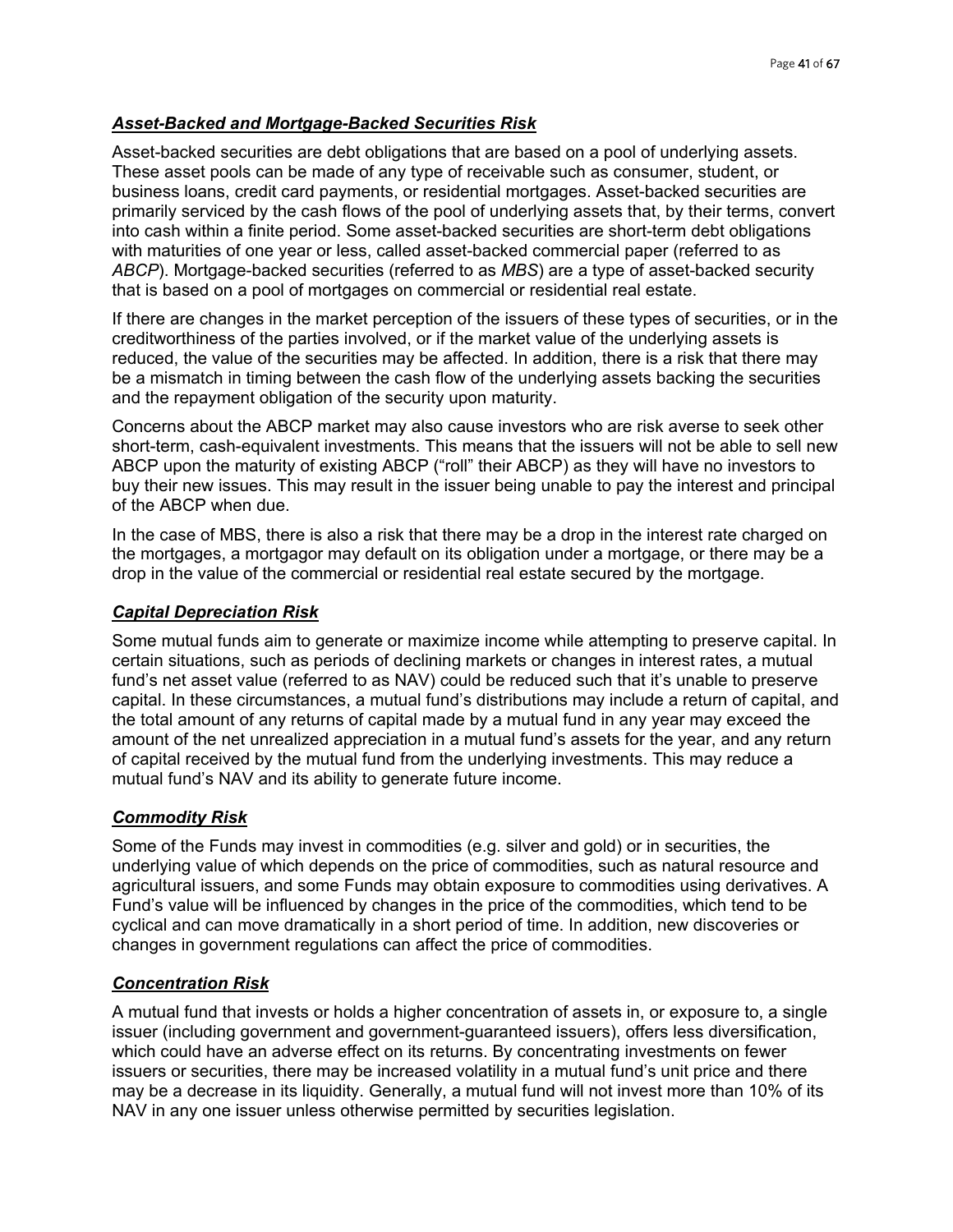### *Cybersecurity Risk*

With the prevalence of technologies such as the Internet to conduct business, mutual funds and managers of mutual funds are susceptible to operational, information security, and related risks. In general, cyber incidents can result from deliberate attacks or unintentional events. Cyberattacks include, but are not limited to, gaining unauthorized access to digital systems (e.g. through "hacking" or malicious software coding) for purposes of misappropriating assets or sensitive information, corrupting data, or causing operational disruption. Cyber-attacks may also be carried out in a manner that does not require gaining unauthorized access, such as causing denial-of-service attacks on websites (i.e. efforts to make network services unavailable to intended users).

Cyber incidents affecting a mutual fund, its manager, and its service providers (including, but not limited to any custodian and sub-custodians) have the ability to cause disruptions and impact each of their respective business operations, potentially resulting in financial losses, interference with the ability to calculate the mutual fund's NAV, impediments to trading, the inability of unitholders to transact business with the mutual fund, and the inability of the mutual fund to process transactions including redemptions. Similar adverse consequences could result from cyber incidents affecting the issuers of securities in which the mutual fund invests and counterparties with which the mutual fund engages in transactions.

Cybersecurity breaches could cause the mutual fund and/or the manager of the mutual fund to be in violation of applicable privacy and other laws, and to incur regulatory fines, penalties, reputational damage, additional compliance costs associated with the implementation of any corrective measures, and/or financial loss. In addition, substantial costs may be incurred to prevent any cyber incidents in the future.

While the Manager has established business continuity plans in the event of, and risk management systems to prevent, such cyber incidents, inherent limitations exist in such plans and systems including the possibility that certain risks have not been identified. Furthermore, although the Manager has vendor oversight policies and procedures, the Manager cannot control the cybersecurity plans and systems of the Funds' service providers, the issuers of securities in which the Funds invest or any other third parties whose operations may affect the Funds or their unitholders. As a result, the Funds and their unitholders could be negatively affected.

#### *Deflation Risk*

Deflation risk occurs when the general level of prices falls. In the event deflation occurs, the interest payments on real return bonds would shrink and the principal of a Fund's real return bonds would be adjusted downward.

#### *Derivatives Risk*

A derivative is a financial instrument whose value is derived from the value of an underlying variable, usually in the form of a security or asset. Derivatives can be traded on exchanges or over-the-counter with other financial institutions, known as counterparties. There are many different kinds of derivatives, but derivatives usually take the form of an agreement between two parties to buy or sell an asset, such as a basket of stocks or a bond, at a future time for an agreed upon price.

Some common types of derivatives mutual funds may use include:

*Futures contracts:* an exchange-traded contract involving the obligation of the seller to deliver, and the buyer to receive, certain assets (or a money payment based on the change in value of certain assets or an index) at a specified time.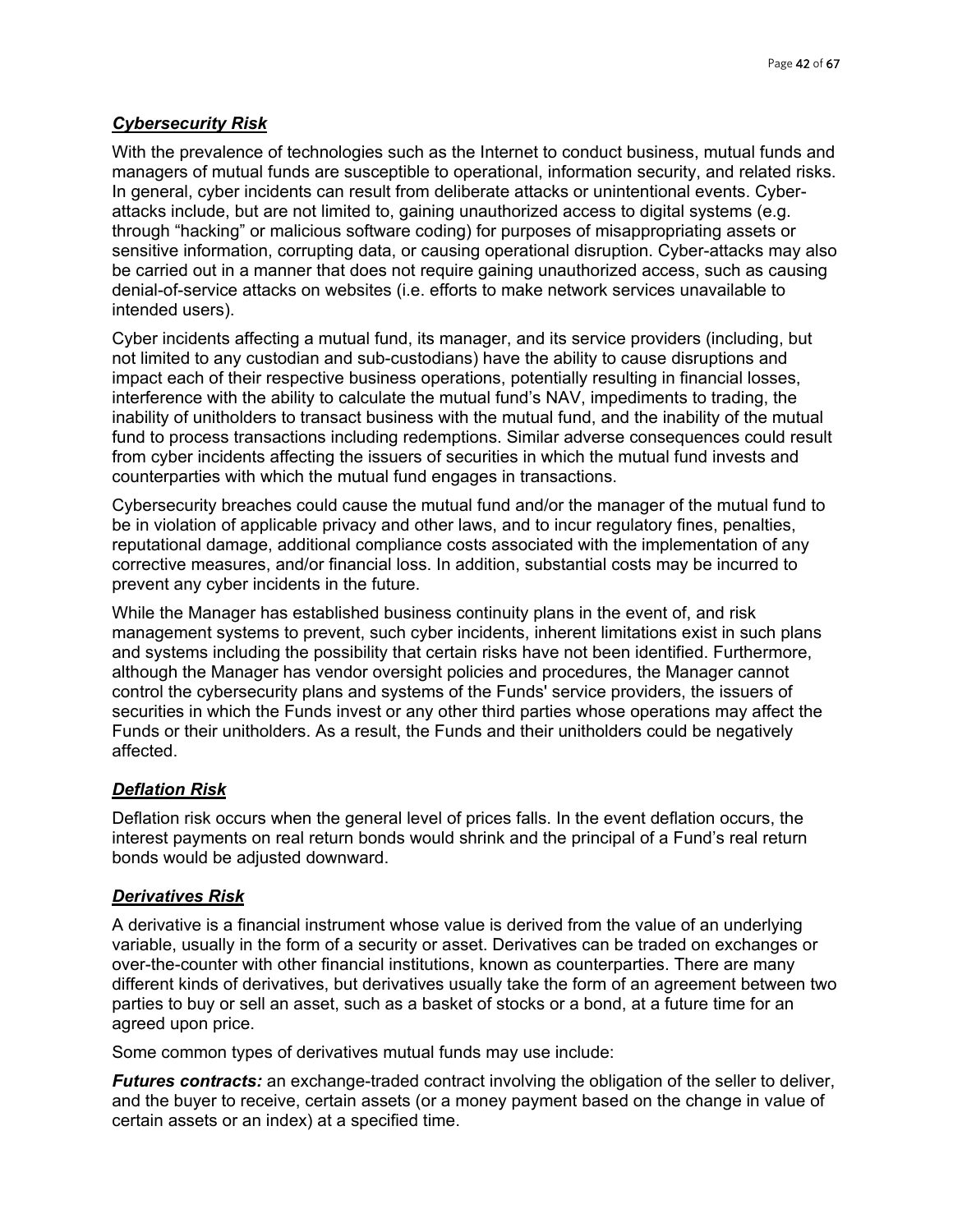*Forward contracts:* a private (i.e. over-the-counter) contract involving the obligation of the seller to deliver, and the buyer to receive, certain assets (or a money payment based on the change in value of certain assets or an index) at a specified time.

**Options:** an exchange-traded or private (i.e. over-the-counter) contract involving the right of a holder to sell (referred to as a put) or buy (referred to as a call) certain assets (or a money payment based on the change in value of certain assets or an index) from another party at a specified price within a specified time period.

*Swaps:* a private (i.e. over-the-counter) contract between two parties used to exchange periodic payments in the future based on a formula to which the parties have agreed. Swaps are generally equivalent to a series of forward contracts packaged together.

Mutual funds may use derivatives for two purposes: hedging and effective exposure (nonhedging).

#### *Hedging*

Hedging means protecting against changes in the level of security prices, currency exchange rates, or interest rates that negatively affect the price of securities held in a mutual fund. There are costs associated with hedging as well as risks, as outlined below.

#### *Effective Exposure (Non-Hedging)*

Effective exposure means using derivatives, such as futures, forwards, options, swaps, or similar instruments, instead of investing in the actual underlying investment. A mutual fund might do this because the derivative may be cheaper, it may be sold more quickly and easily, it may have lower transaction and custodial costs, or because it can make the portfolio more diversified. However, effective exposure does not guarantee that a mutual fund will make money.

The use of derivatives carries numerous risks, including:

- there is no guarantee the hedging or non-hedging strategy will be effective and achieve the intended effect;
- derivatives entered for hedging purposes may expose a mutual fund to losses if the derivative does not correlate with the underlying security or asset they were designed to hedge. Hedging may also reduce the opportunity for gains if the value of the hedged investment rises, because the derivative could incur an offsetting loss. Hedging may also be costly or difficult to implement;
- there is no quarantee that a mutual fund will be able to find an acceptable counterparty willing to enter into a derivative contract;
- certain derivatives traded over-the-counter are contracted between a mutual fund and a counterparty. It is possible that the other party in a derivative contract (referred to as the counterparty) may not be able to fulfill a promise to buy or sell the derivative, or settle the transaction, which could result in a loss to a mutual fund. Also, many counterparties are financial institutions such as banks and broker-dealers and their creditworthiness (and ability to pay or perform) may be negatively impacted by factors affecting financial institutions generally. In addition, a mutual fund may engage in cleared specified derivatives with certain counterparties that do not have a "designated rating" under NI 81-102, which may increase the risk that such counterparty may fail to perform its obligations, resulting in a loss to a mutual fund;
- when entering into a derivative contract, a mutual fund may be required to provide margin or collateral to the counterparty, which exposes a mutual fund to the credit risk of the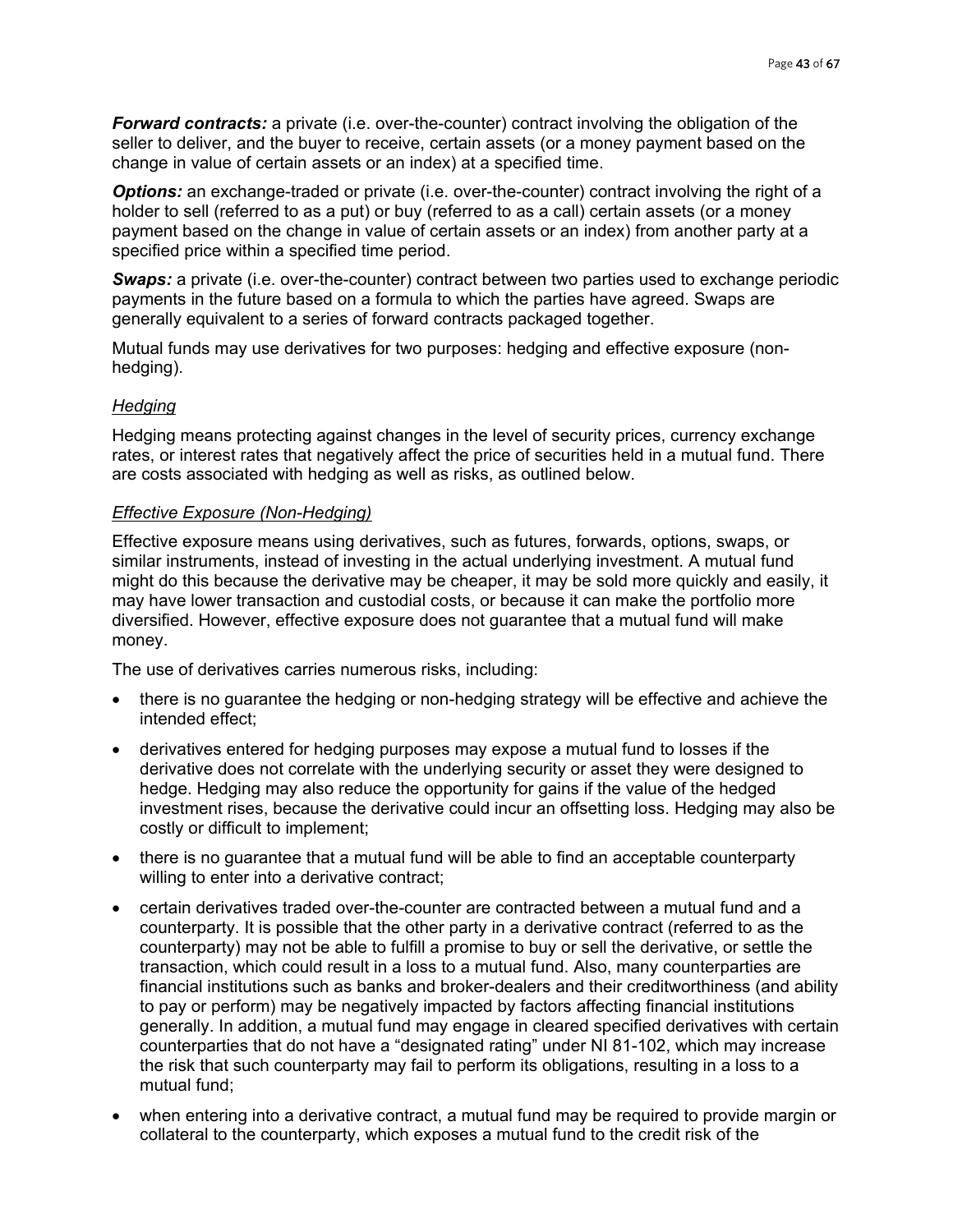counterparty. If the counterparty becomes insolvent, a mutual fund could lose its margin or its collateral or incur expenses to recover;

- the use of futures or other derivatives can amplify a gain, but can also amplify a loss, which can be substantially more than the initial margin of collateral deposited by a mutual fund;
- many derivatives, particularly those that are privately negotiated, are complex and often valued subjectively. Improper valuations can result in increased cash payment requirements to counterparties or a loss of value to a mutual fund;
- derivatives can drop in value just as other investments can drop in value;
- the price of the derivative may change more than the price of the underlying security or asset;
- derivative prices can be affected by factors other than the price of the underlying security or asset; for example, some investors may speculate in the derivative, driving the price up or down;
- if trading in a substantial number of stocks in an index is interrupted or stopped, or if the composition of the index changes, it could adversely affect derivatives based on that index;
- it may be difficult to unwind a futures, forward, or option position because the futures or options exchange has imposed a temporary trading limit, or because a government authority has imposed restrictions on certain transactions;
- there is no assurance that a liquid market will always exist when a mutual fund wants to buy or sell. This risk may restrict a mutual fund's ability to realize its profits or limit its losses;
- derivatives traded on certain foreign markets may be harder to price and/or close out than those traded in Canada;
- where the derivatives contract is a commodity futures contract, a mutual fund will endeavor to settle the contract with cash or an offsetting contract. There is no guarantee a mutual fund will be able to do so. This could result in a mutual fund having to make or take delivery of the commodity;
- the regulation of derivatives is a rapidly changing area of law and is subject to modification by government and judicial action. The effect of any future regulatory changes may make it more difficult, or impossible, for a mutual fund to use certain derivatives; and
- the Tax Act, or its interpretation, may change in respect of the tax treatment of derivatives.

Certain types of derivatives (e.g. certain swaps) are required to be cleared through a central counterparty. Central clearing is designed to reduce counterparty credit risk and increase liquidity compared to over-the-counter swaps, but it does not eliminate those risks completely. With cleared swaps, there is also a risk of notional loss by a mutual fund of its initial and variation margin deposits in the event of bankruptcy of the futures commission merchant, an individual or organization that both (i) solicits or accepts offers to buy or sell futures contracts, options on futures, off exchange foreign exchange contracts or swaps and (ii) accepts money or other assets from customers to support such orders with which a mutual fund has a notional open position in a swap contract. With cleared swaps, a mutual fund may not be able to obtain as favourable terms as it would be able to negotiate for a bilateral, uncleared swap. In addition, central counterparties and futures commission merchants generally can require termination of existing cleared swap transactions at any time, and can also require increases in margin above the margin that is required at the initiation of the swap agreement.

The use of derivatives strategies by the Funds may also have a tax impact on the Funds. The timing and character of income, gains or losses from these strategies could impair the ability of a portfolio advisor to use derivatives when it wishes to do so.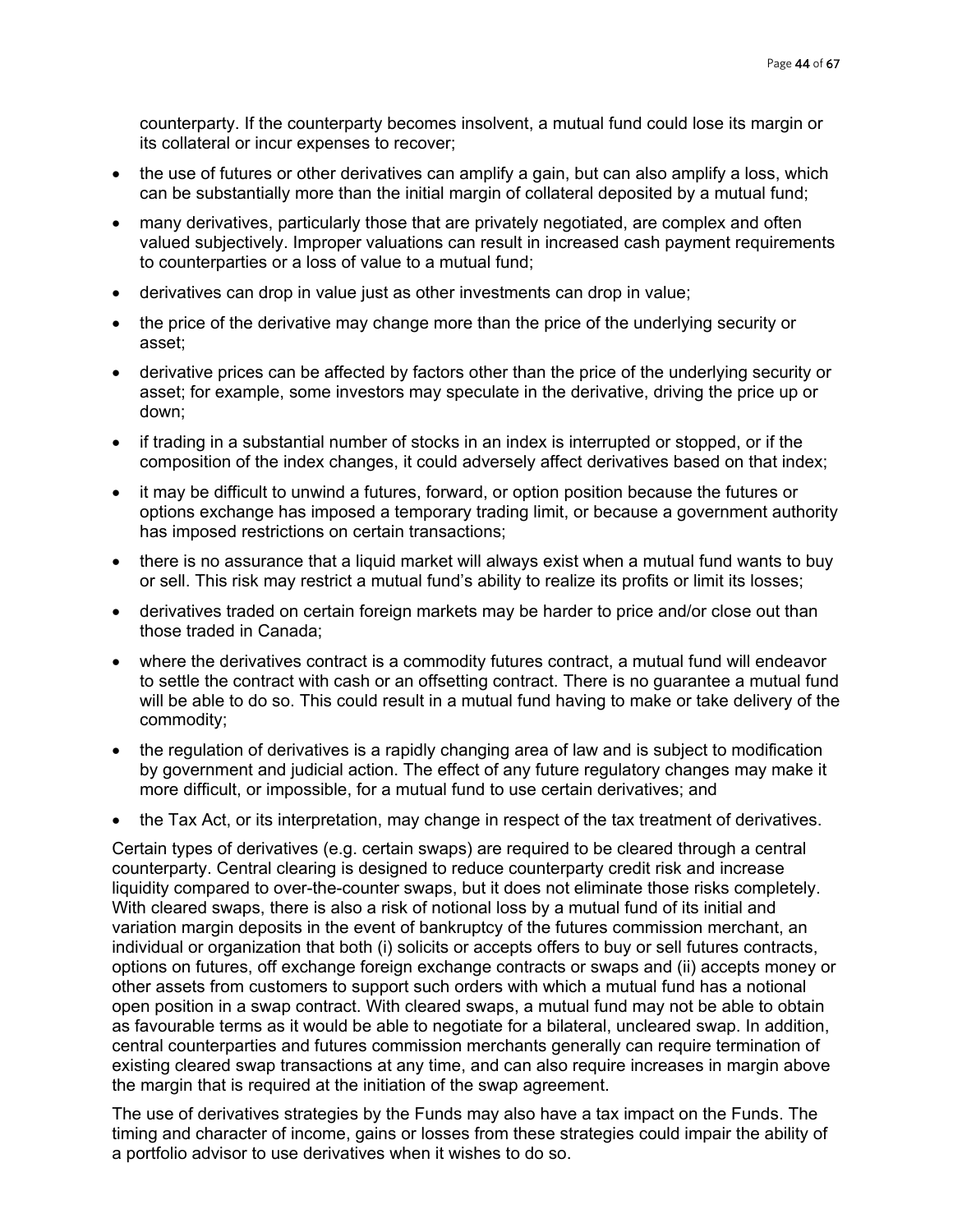### *Emerging Markets Risk*

The risks of foreign investments are usually greater in emerging markets. An emerging market includes any country that is defined as emerging or developing by the World Bank, the International Finance Corporation, or the United Nations, or any country that is included in the MSCI Emerging Markets Index. The risks of investing in an emerging market are greater because such markets tend to be less developed.

Many emerging markets have histories of, and continue to present the risk of, hyper-inflation and currency devaluations versus the dollar, which adversely affect returns to Canadian investors. In addition, the securities markets in many of these countries have far lower trading volumes and less liquidity than those in developed markets. Because these markets are so small, investments in them may suffer sharper and more frequent price changes or long-term price depression due to adverse publicity, investor perceptions, or the actions of a few large investors. In addition, traditional measures of investment value used in Canada, such as priceto-earnings ratios, may not apply to certain small markets.

A number of emerging markets have histories of instability and upheaval in internal politics that could increase the chances that their governments would take actions that are hostile or detrimental to private enterprise or foreign investment. Certain emerging markets may also face other significant internal or external risks, including the risk of war or civil conflicts. Governments in many emerging market countries participate to a significant degree in their economies and securities markets, which may impair investment and economic growth.

# *Equity Risk*

Equity securities, such as common stock, and equity-related securities, such as convertible securities and warrants, rise and fall with the financial well-being of the companies that issue them. The price of a share is also influenced by general economic, industry, and market trends. When the economy is strong, the outlook for many companies will be positive and share prices will generally rise, as will the value of the Funds that own these shares. On the other hand, share prices usually decline with a general economic or industry downturn. There is the chance that a Fund may select stocks that underperform the markets or that underperform another mutual fund or other investment products with similar investment objectives and investment strategies.

## *Fannie Mae and Freddie Mac Risk*

The Funds have obtained an exemption from certain provisions of NI 81-102 in order to invest more than 10% of its net assets in in debt obligations issues or guaranteed by Federal National Mortgage Association ("Fannie Mae") and Federal Home Loan Mortgage Corporation ("Freddie Mac") ("Fannie and Freddie Securities").

Fannie Mae and Freddie Mac are U.S. government-sponsored enterprises that provide liquidity to the U.S. residential mortgage market by issuing securities and using the proceeds primarily to purchase mortgages from financial institutions. Fannie and Freddie Securities are not expressly guaranteed by the U.S. government, but are widely believed to be implicitly guaranteed by the U.S. government and have the same credit rating as the U.S. government. If Fannie Mae or Freddie Mac default on their obligations, there is a risk that the U.S. government will not guarantee payment of those obligations. Any Fund that holds Fannie and Freddie Securities has credit risk. This risk is greater for a Fund that invests more than 10% of its net assets in the securities of Fannie Mae or Freddie Mac because of the concentration of the Fund's assets in these securities.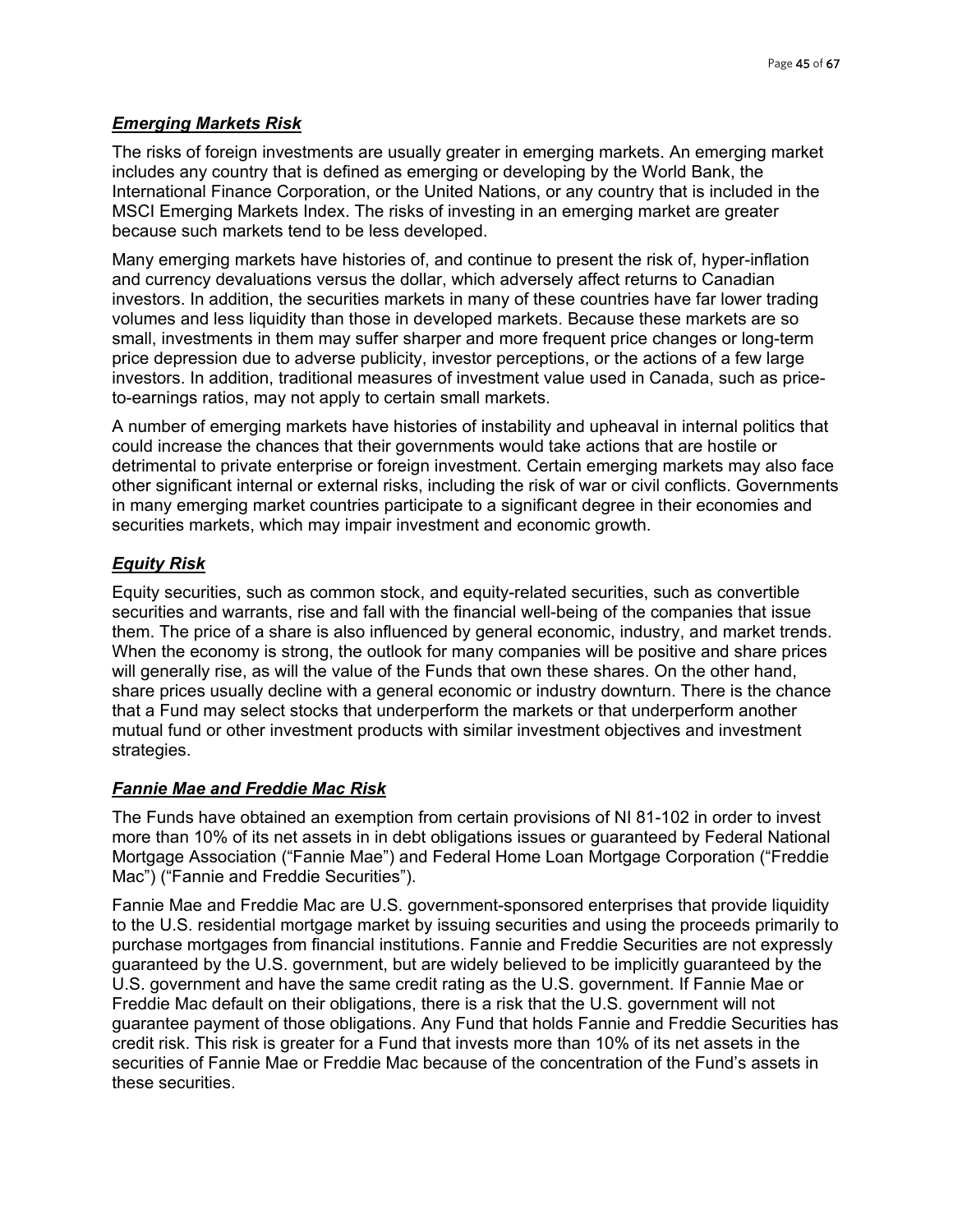### *Fixed Income Risk*

One risk of investing in fixed income securities, such as bonds, is that the issuer of the security could have its credit risk downgraded or that it could default by failing to make a scheduled interest and/or principal payment when due. This is generally referred to as "credit risk". The degree of credit risk will depend not only on the issuer's financial condition, but also on the terms of the bonds in question. Securities issued by issuers that have a low credit rating are considered to have a higher credit risk than securities issued by issuers with a higher credit rating. A mutual fund may reduce credit risk by investing in senior bonds, those that have a claim prior to junior obligations and equity securities on the issuer's assets in the event of bankruptcy. Credit risk may also be minimized by investing in bonds that have specific assets pledged to the lender during the term of the debt.

Prices of fixed income securities generally increase when interest rates decline and decrease when interest rates rise. This risk is known as "interest rate risk". Prices of longer-term fixed income securities generally fluctuate more in response to interest rate changes than do shorterterm securities.

Mutual funds that invest in convertible securities also carry interest rate risk. These securities provide a fixed income stream, so their value varies inversely with interest rates, just like bond prices. Convertible securities are generally less affected by interest rate fluctuations than bonds because they can be converted into common shares.

### *Floating Rate Loan Risk*

The following risks are associated with investments in floating rate loans:

#### *Illiquidity*

The liquidity of floating rate loans, including the volume and frequency of secondary market trading in such loans, varies significantly over time and among individual floating rate loans and trading in floating rate loans may exhibit wide bid/ask spreads and extended trade settlement periods. For example, if the credit quality of a floating rate loan declines unexpectedly and significantly, secondary market trading in that floating rate loan can also decline for a period of time. During periods of infrequent trading, valuing a floating rate loan can be difficult, and buying and selling a floating rate loan at an acceptable price can be difficult and may take more time. A loss can result if a floating rate loan cannot be sold at the time, or at the price, that the mutual fund would prefer.

#### *Insufficient Collateral*

Floating rate loans are often secured by specific collateral of the borrower. The value of the collateral can decline, be insufficient to meet the obligations of the borrower or be difficult to liquidate. As a result, a floating rate loan may not be fully collateralized and can decline significantly in value. In the event of the bankruptcy of a borrower, a Fund could experience delays or limitation with respect to its ability to realize benefits of any collateral securing the loan.

#### *Legal and Other Expenses*

In order to enforce its rights in the event of default, bankruptcy or similar situation, a Fund may be required to retain legal or similar counsel. In addition, a Fund may be required to retain legal counsel to acquire or dispose of a loan. This may increase a Fund's operating expenses and adversely affect its NAV.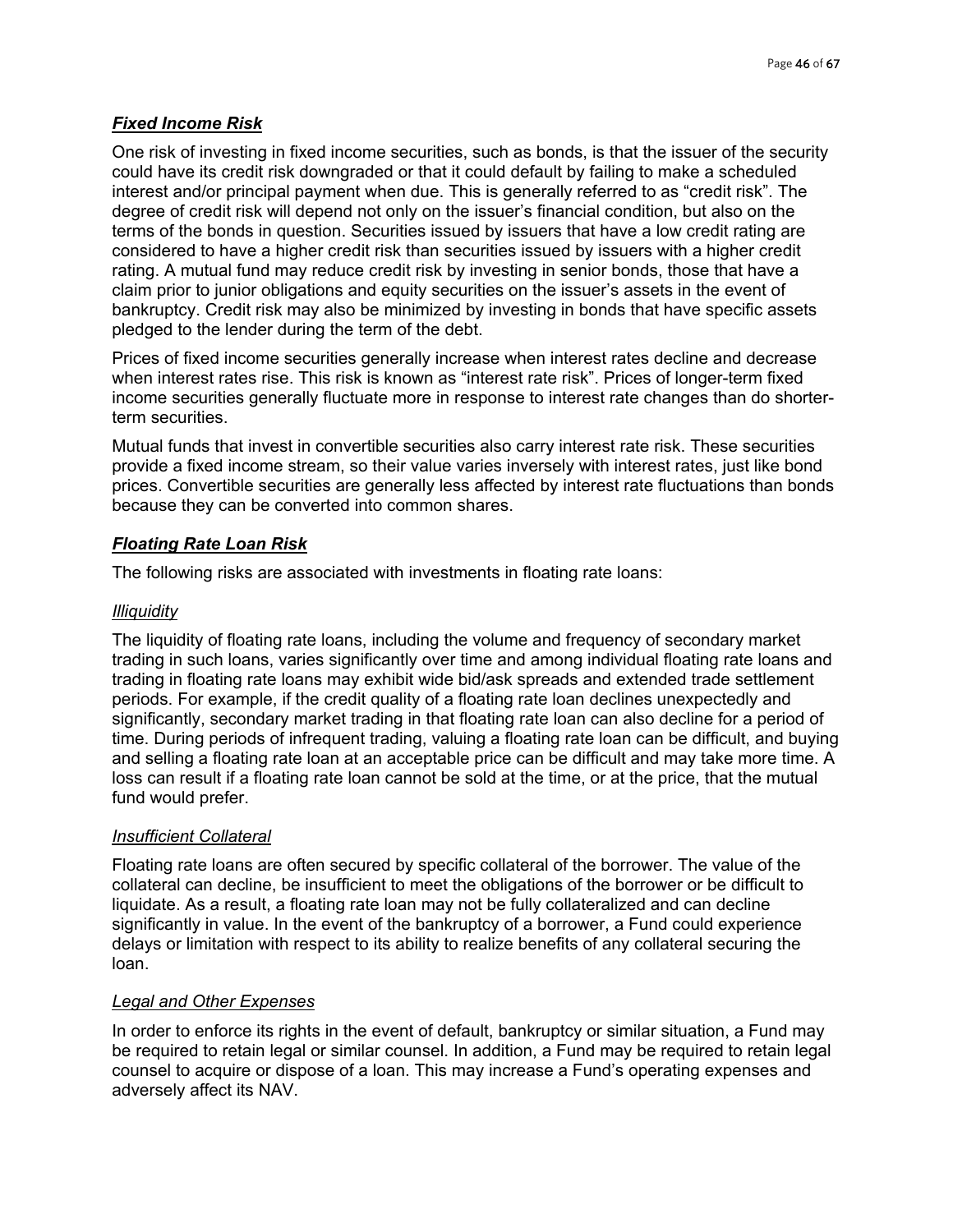#### *Limitations on Assignment*

Floating rate loans are generally structured and administered by a financial institution that acts as the agent of the lenders participating in the floating rate loan. Floating rate loans may be acquired directly through the agent, as an assignment from another lender who holds a direct interest in the floating rate loan, or as a participation interest in another lender's portion of the floating rate loan. Assignments typically require the consent of the borrower and the agent. If consent is withheld, a Fund will be unable to dispose of a loan which could result in a loss or lower return for a Fund. A participation interest may be acquired without consent of any third parties.

#### *Lower Credit Quality*

Floating rate loans typically are below investment-grade quality and have below investmentgrade credit ratings generally associated with assets having high risk and speculative characteristics. The credit ratings of loans may be lowered if the financial condition of the borrower changes. Credit ratings assigned by rating agencies are based on a number of factors and may not reflect the issuer's current financial condition or the volatility or liquidity of the loan. In addition, the value of lower rated loans can be more volatile due to increased sensitivity to adverse borrower, political, regulatory, market, or economic developments. An economic downturn generally leads to a higher non-payment rate, and a loan may lose significant value before default occurs.

#### *Ranking*

Floating rate loans may be made on a subordinated and/or unsecured basis. Due to their lower standing in the borrower's capital structure, these loans can involve a higher degree of overall risk than senior loans of the same borrower.

#### *Foreign Currency Risk*

Some mutual funds may have exposure to securities denominated or traded in currencies other than the Canadian dollar. The value of these securities will be affected by changes in foreign currency exchange rates. Generally, when the Canadian dollar rises in value against a foreign currency, your investment is worth fewer Canadian dollars. Conversely, when the Canadian dollar decreases in value against a foreign currency, your investment is worth more Canadian dollars. Thus, foreign currency risk gives rise to the possibility that a stronger Canadian dollar will reduce returns for Canadians investing outside of Canada, and that a weaker Canadian dollar will increase returns for Canadians investing outside of Canada.

## *Foreign Market Risk*

Some mutual funds may take advantage of investment opportunities available in other countries.

Foreign market securities offer broader diversification than an investment made only in Canada since the price movement of securities traded on foreign markets tends to have a low correlation with the price movement of securities traded in Canada. Foreign investments, however, may involve special risks not applicable to Canadian and U.S. investments that may increase the chance that a mutual fund will lose money.

The economies of certain foreign markets may rely heavily on particular industries or foreign capital, and may be more vulnerable to diplomatic developments, the imposition of economic sanctions against a particular country or countries, changes in international trading patterns, trade barriers, and other protectionist or retaliatory measures.

Investments in foreign markets may be adversely affected by governmental actions, such as the imposition of capital controls, nationalization of companies or industries, expropriation of assets,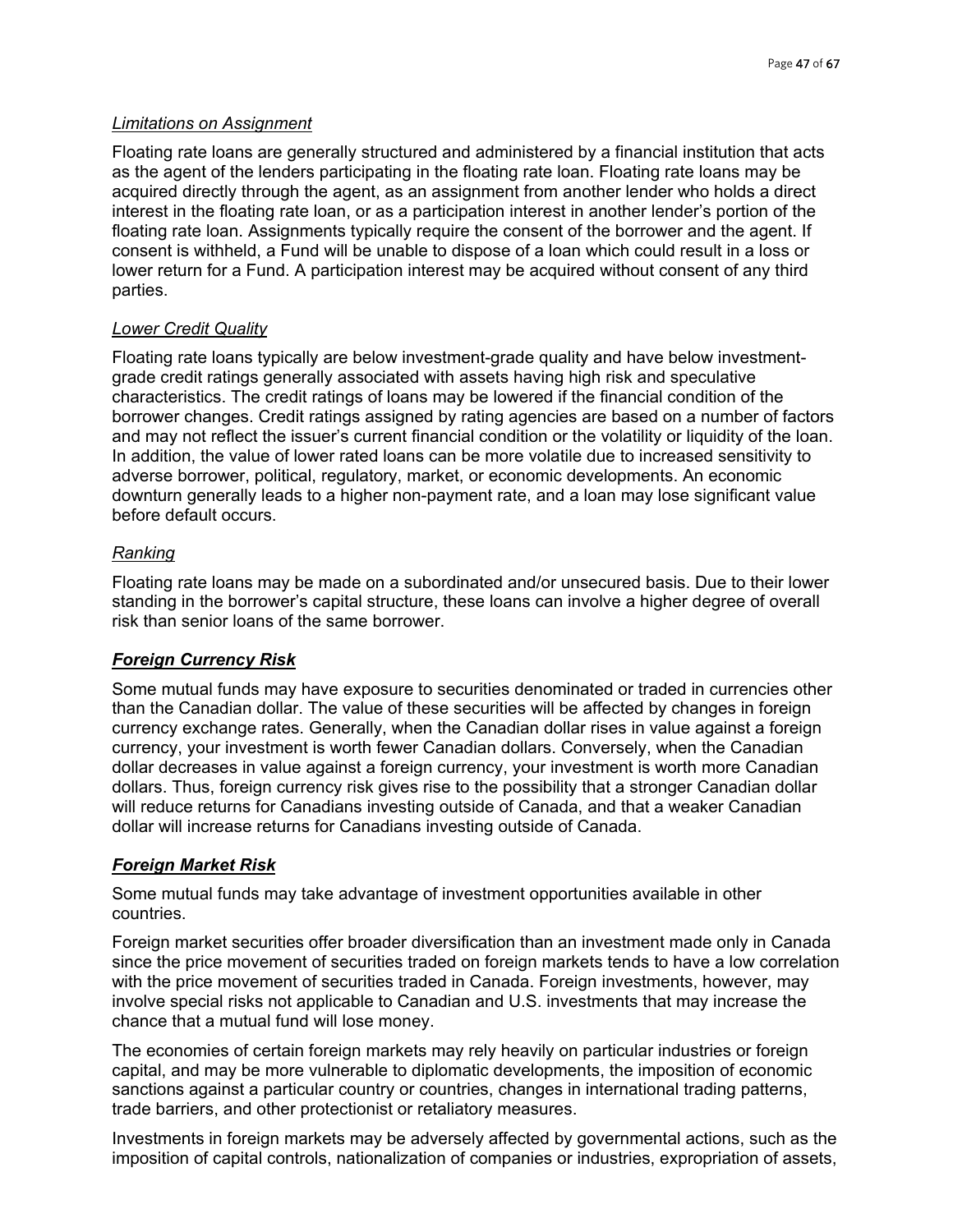or the imposition of punitive taxes. Like other investment companies and business organizations, a mutual fund could be adversely affected if a participating country withdraws from, or other countries join, economic or currency unions.

The governments of certain countries may prohibit or impose substantial restrictions on foreign investment in their capital markets or in certain industries. Any of these actions could severely affect security prices, impair a mutual fund's ability to purchase or sell foreign securities or transfer its assets or income back into Canada, or otherwise adversely affect its operations.

Other foreign market risks include foreign exchange fluctuations and controls, difficulties in pricing securities, defaults on foreign government securities, difficulties in enforcing favourable legal judgments in foreign courts, different accounting standards, and political and social instability. Governance and legal frameworks available to investors in certain foreign countries may be less extensive than those available to investors in Canada or other foreign countries.

Since there may be fewer investors and a smaller number of shares traded each day on some foreign exchanges, it may be difficult for a mutual fund to buy and sell securities on certain exchanges. In addition, prices of foreign securities may fluctuate more than prices of securities traded in Canada.

#### *General Market Risk*

General market risk is the risk that markets will go down in value, including the possibility that markets will go down sharply and unpredictably. Several factors can influence market trends, such as economic developments, changes in interest rates, political changes, and catastrophic events, such as pandemics or disasters which occur naturally or are exacerbated by climate change. The spread of the coronavirus disease (referred to as COVID-19) has caused a significant slowdown in the global economy and volatility in global financial markets. COVID-19 or any other disease outbreak may adversely affect global markets and the Fund's performance. The Funds, like all investments, are subject to general market risk.

#### *Implied Volatility Risk*

A Fund may employ volatility strategies across asset classes such as equities, fixed income, foreign exchange and commodities. Implied volatility signals the estimated volatility for the underlying asset class in the future, but is not an estimation of the direction in which the asset class is headed. It is determined by using option prices currently existing in the market rather than historical price returns of the underlying asset. Generally, implied volatilities tend to be higher than realized volatilities. As market events unfold and expectations change, the implied volatilities of the underlying asset classes may increase or decrease, which potentially influences the value of a Fund.

#### *Large Investor Risk*

Mutual funds may be purchased and redeemed in significant amounts by a unitholder. In circumstances where a unitholder with significant holdings redeems a large number of units at one time, the mutual fund may be forced to sell its investments at the prevailing market price (whether or not the price is favourable) in order to execute such a request. This could result in significant price fluctuations to the mutual fund's NAV, and may potentially reduce its returns. The risk can occur due to a variety of reasons, including if the mutual fund is relatively small or is purchased by (a) a financial institution, including CIBC or an affiliate, to hedge its obligations relating to a guaranteed investment product or other similar products whose performance is linked to the performance of a mutual fund, (b) another mutual fund, or (c) an investment manager as part of a discretionary managed account or an asset allocation service.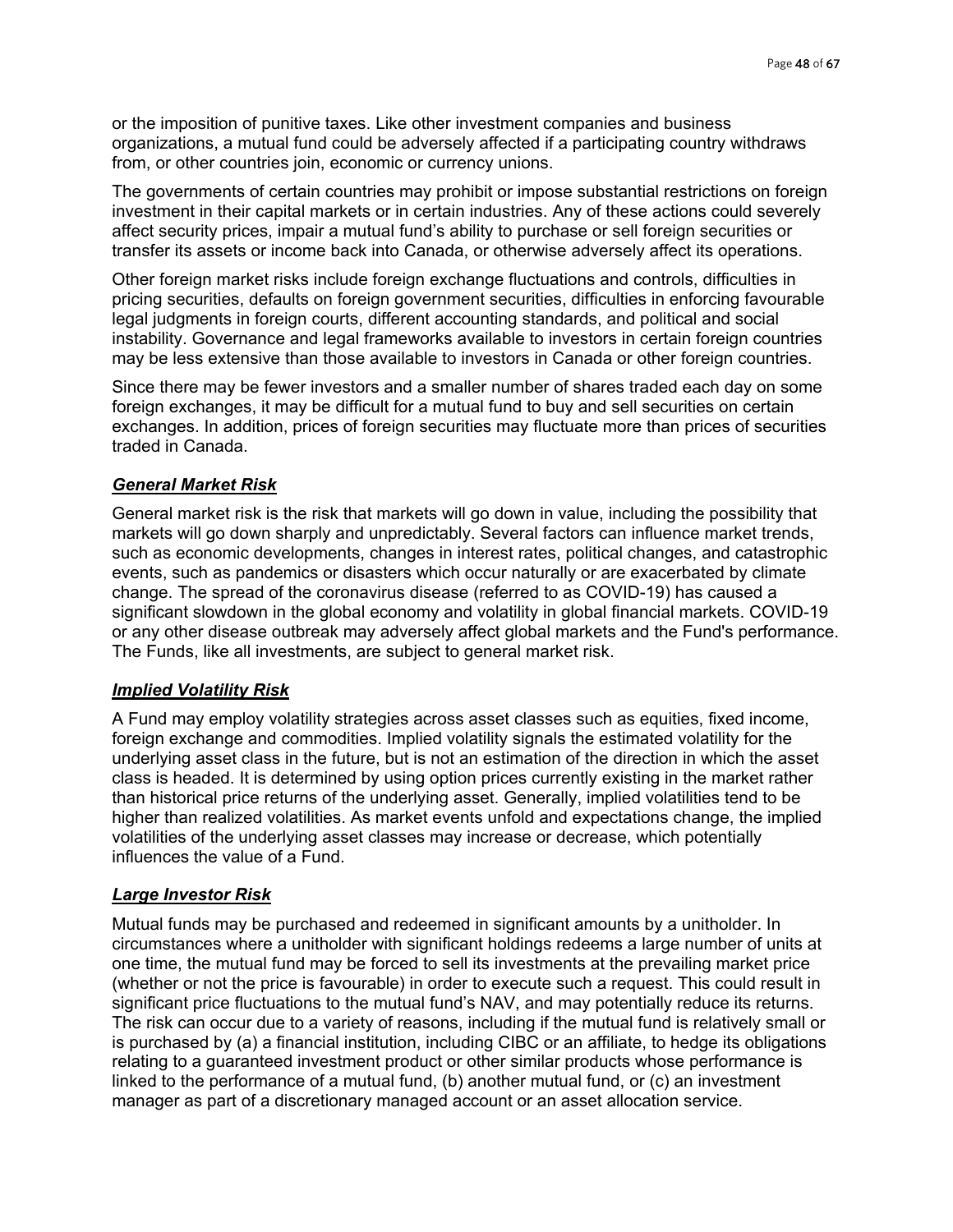# *Liquidity Risk*

Liquidity is the ability to sell an asset for cash easily and at a fair price. Some securities are illiquid due to legal restrictions on their resale, the nature of the investment, or simply a lack of interested buyers for a particular security or security type. Certain securities may become less liquid due to changes in market conditions, such as interest rate changes or market volatility, which could impair a mutual fund's ability to sell such securities quickly or at a fair price. Difficulty in selling securities could result in a loss or a lower return for a mutual fund.

# *Lower-Rated Bond Risk*

Some mutual funds may invest in lower-rated bonds, also known as high-yield bonds, or unrated bonds that are comparable to lower-rated bonds. The issuers of lower-rated bonds are often less financially secure, so there is a greater chance of the bond issuer defaulting on the payment of interest or principal. Lower-rated bonds may be difficult or impossible to sell at the time and at the price that the mutual fund would prefer. In addition, the value of lower-rated bonds may be more sensitive than higher-rated bonds to a downturn in the economy or to developments in the company issuing the bond.

# *Prepayment Risk*

Certain fixed income securities, including floating rate loans, may be subject to the repayment of principal by their issuer before the security's maturity. If a prepayment is unexpected or if it occurs faster than predicted, the fixed income security may pay less income and its value may decrease.

# *Regulatory Risk*

There can be no assurance that certain laws applicable to mutual funds, such as income tax and securities laws, and the administrative policies and practices of the applicable regulatory authorities, will not be changed in a manner that adversely affects mutual funds or their investors.

## *Securities Lending, Repurchase, and Reverse Repurchase Transactions Risk*

Some mutual funds may enter into securities lending transactions, repurchase transactions, and reverse repurchase transactions to earn additional income. There are risks associated with securities lending, repurchase, and reverse repurchase transactions. Over time, the value of the securities loaned under a securities lending transaction or sold under a repurchase transaction might exceed the value of the cash or other collateral held by a mutual fund. If the third party defaults on its obligation to repay or resell the securities to the mutual fund, the cash or other collateral may be insufficient to enable the mutual fund to purchase replacement securities, and the mutual fund may suffer a loss for the difference. Likewise, over time, the value of the securities purchased by a mutual fund under a reverse repurchase transaction may decline below the amount of cash paid by the mutual fund to the third party. If the third party defaults on its obligation to repurchase the securities from the mutual fund, it may need to sell the securities for a lower price and suffer a loss for the difference.

## *Series Risk*

Each Fund offers multiple series of units. Each series of units has its own fees and expenses, which the Fund tracks separately. However, if a series of units is unable to pay all of its fees and expenses using its proportionate share of the Fund's assets, the Fund's other series are legally responsible for making up the difference. This could lower the other series' investment returns.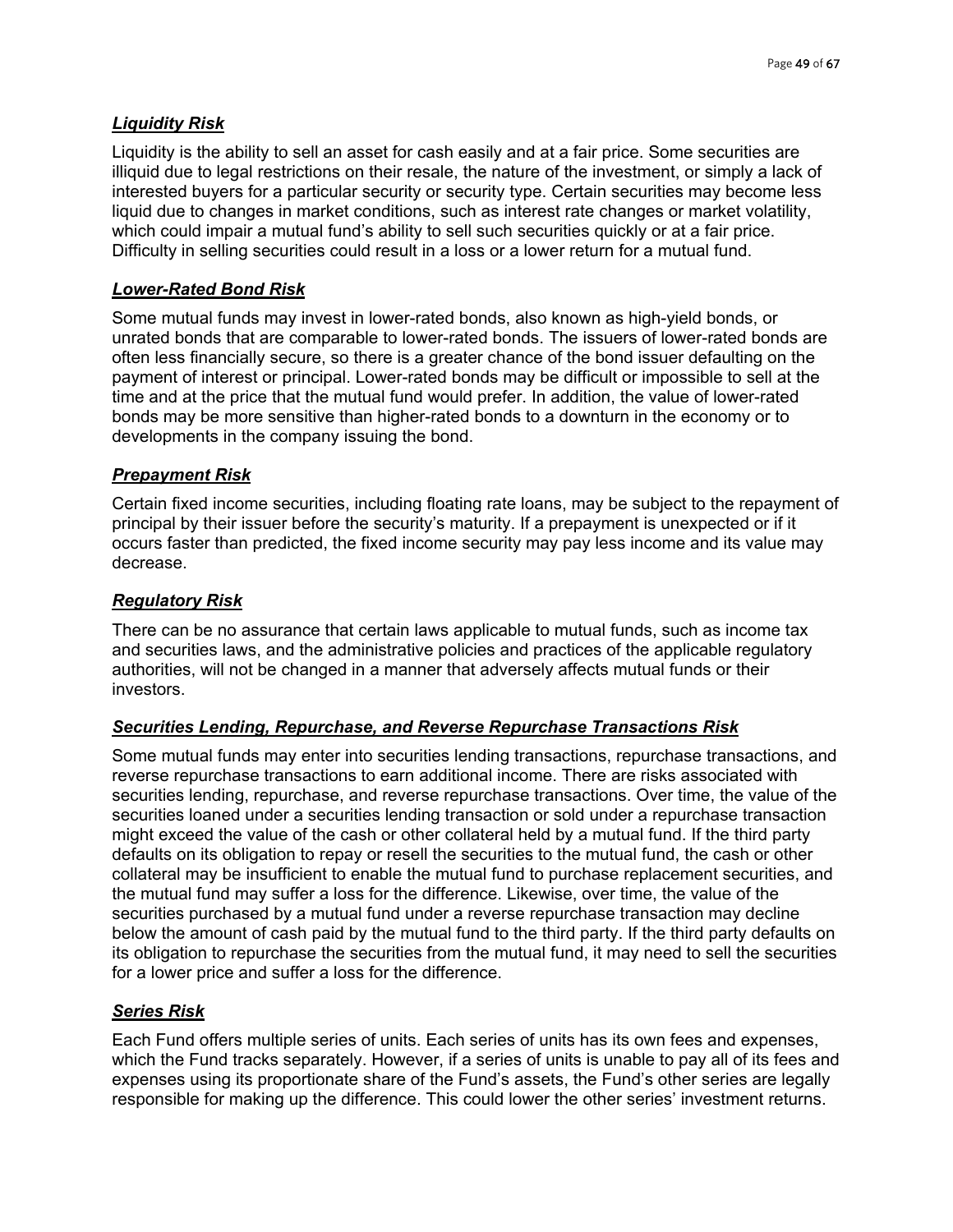### *Sovereign Debt Risk*

Some mutual funds may invest in sovereign debt securities which are issued or guaranteed by foreign government entities. Investments in sovereign debt are subject to the risk that a government entity may delay or refuse to pay interest or repay principal on its sovereign debt. Some of the reasons for this may include cash flow problems, insufficient foreign currency reserves, political considerations, the size of its debt position relative to its economy, or failure to put in place economic reforms required by the International Monetary Fund or other agencies. If a government entity defaults, it may ask the lender for more time to pay, a reduction in the interest rate, or for further loans. There is no legal process for collecting sovereign debts that a government does not pay or bankruptcy proceeding by which all or part of sovereign debt that a government entity has not repaid may be collected.

## *Taxation Risk*

If a Fund does not qualify as a "mutual fund trust" for purposes of the Tax Act or were to cease to so qualify, the income tax considerations as described under "Income Tax Considerations for Investors" herein could be materially and adversely different in respect of the Fund. For example, if a Fund fails to or ceases to qualify as a mutual fund trust and is not a registered investment, units of the Fund will no longer be qualified investments for registered plans under the Tax Act. The Tax Act imposes penalties on the annuitant of a RRSP or RRIF, the holder of a TFSA or a RDSP, or the subscriber of a RESP for the acquisition or holding of non-qualified investments. If a Fund is a registered investment and is not a mutual fund trust, the Fund may be liable for a penalty tax under Part X.2 of the Tax Act if, at the end of any month, the Fund holds any investments that are not qualified investments for registered plans.

There can be no assurance that the CRA will agree with the tax treatment adopted by a Fund in filing its tax returns. The CRA could reassess a Fund on a basis that results in an increase in the taxable component of distributions considered to have been paid to unitholders. A reassessment by the CRA may result in a Fund being liable for unremitted withholding taxes on prior distributions to non-resident unitholders. Such liability may reduce the NAV and Series NAV per Unit of the Fund.

In certain circumstances, a Fund may experience a "loss restriction event" for tax purposes, which generally will occur each time any person, together with other persons with whom that person is affiliated within the meaning of the Tax Act, or any group of persons acting in concert, acquires units of a Fund having a fair market value that is greater than 50% of the fair market value of all of the units of the Fund. The Tax Act provides relief in the application of the "loss restriction event" rules for funds that are "investment funds" as defined therein. A Fund will be considered an "investment fund" for this purpose if it meets certain conditions, including complying with certain asset diversification requirements (or where a Fund invests in an Underlying Fund, the Underlying Fund complying with certain asset diversification requirements). There can be no assurance that a Fund will qualify as an "investment fund" for these purposes. If a Fund fails to meet this definition, it may be deemed to have a year-end for tax purposes upon the occurrence of a "loss restriction event". Where such a deemed year end occurs, unitholders may receive unscheduled distributions of income and capital gains from the Fund. For units held in non-registered accounts, these distributions must be included in the calculation of the unitholder's income for tax purposes. Future distribution amounts in respect of a Fund may also be impacted by the expiry of certain losses at the deemed year end.

Based on recent amendments to the Tax Act, a Fund could be limited in its ability to claim a deduction in computing its income for amounts of capital gains that are allocated to redeeming unitholders. In addition, the taxable component of distributions to non-redeeming unitholders in a Fund may be higher than it otherwise would be in the absence of such amendments.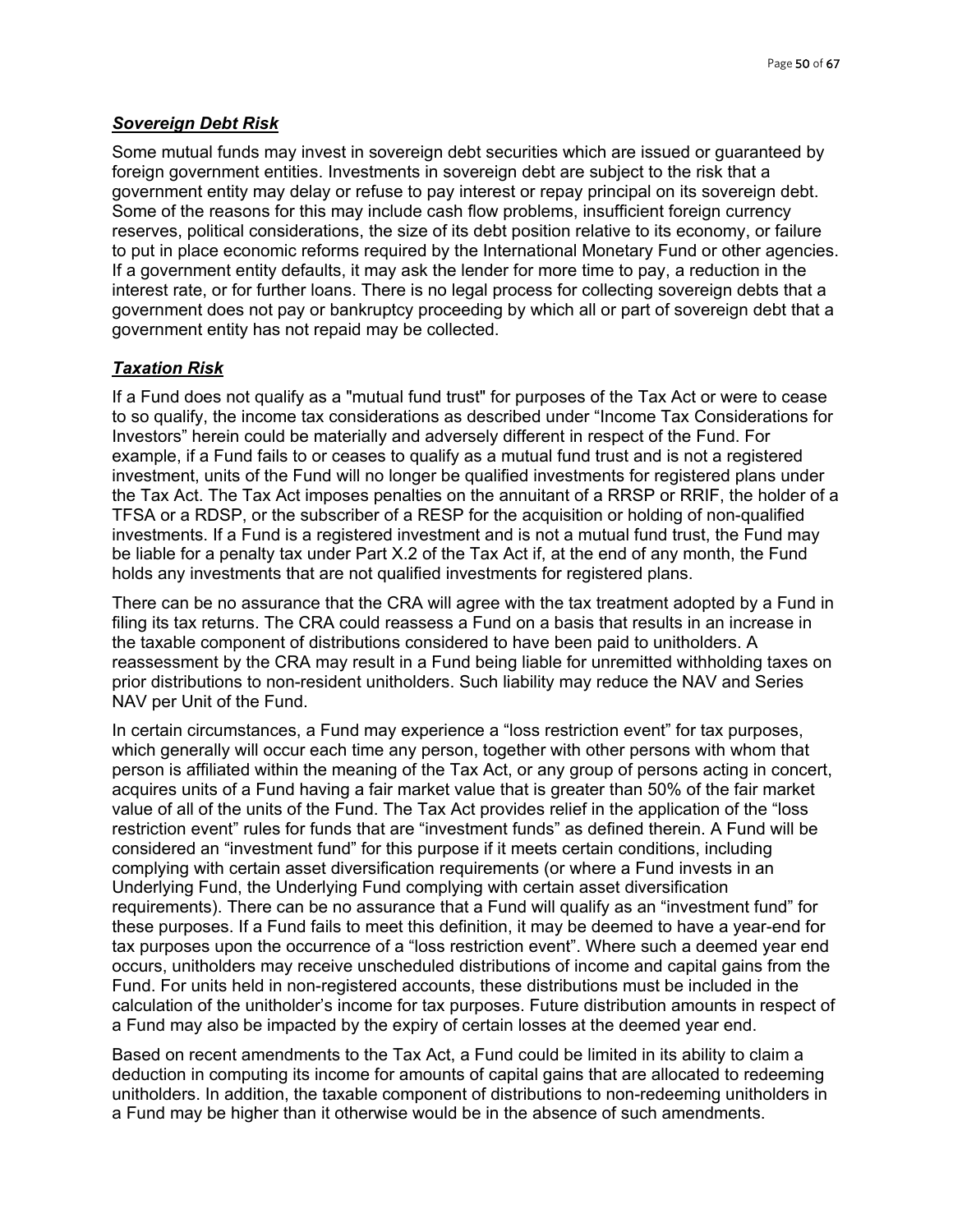### **Description of the Series of Units of the Funds**

Each Fund is permitted to have an unlimited number of classes of units, each of which is issuable in an unlimited number of series. Each Fund is permitted to issue an unlimited number of units of each series, each of which is divided into units of participation of equal value. In the future, the offering of any series of units of a Fund may be terminated, or additional series of units may be offered under separate simplified prospectuses, confidential offering memorandum, or otherwise.

On December 16, 2004, the Trust Beneficiaries' Liability Act 2004 (Ontario) came into force. This statute provides that holders of units of a trust are not, as beneficiaries, liable for any default, obligation or liability of the trust if, when the default occurs or the liability arises: (i) the trust is a reporting issuer under the Securities Act (Ontario); and (ii) the trust is governed by the laws of Ontario. Each Fund is a reporting issuer under the Securities Act (Ontario) and is governed by the laws of Ontario by virtue of the provisions of the Declaration of Trust.

To help you choose the series of units that is the most suitable for you, a description of each of the series we offer is provided in the table below. It is up to you and your investment advisor to determine which series is most suitable for you. Refer to *Purchases*, including *Minimum Investments*, for more information.

| <b>Series</b>         | Description                                                                                                                                                                                                                                                                                                                                                                                                                                                                                                                                                                                                                                                                                                                                                                                                                                                                                                                                                                              |
|-----------------------|------------------------------------------------------------------------------------------------------------------------------------------------------------------------------------------------------------------------------------------------------------------------------------------------------------------------------------------------------------------------------------------------------------------------------------------------------------------------------------------------------------------------------------------------------------------------------------------------------------------------------------------------------------------------------------------------------------------------------------------------------------------------------------------------------------------------------------------------------------------------------------------------------------------------------------------------------------------------------------------|
| <b>Series A units</b> | Series A units are available to all investors, subject to certain minimum investment requirements.                                                                                                                                                                                                                                                                                                                                                                                                                                                                                                                                                                                                                                                                                                                                                                                                                                                                                       |
| <b>Series F units</b> | Series F units are available, subject to certain minimum investment requirements, to investors<br>participating in programs, such as clients of "fee-for-service" investment advisors, dealer-<br>sponsored "wrap accounts", and others who pay an annual fee to their dealer, and to investors<br>who have accounts with a discount broker (provided the discount broker offers Series F units on<br>its platform). Instead of paying a sales charge, investors purchasing Series F units may pay fees<br>to their dealer or discount broker for their services. We do not pay a trailing commission in<br>respect of series F units, allowing us to charge a lower annual management fee.                                                                                                                                                                                                                                                                                              |
| Series O units        | Series O units are available to certain investors, at our discretion, including institutional investors<br>or segregated funds that use a fund-of-fund structure, other qualified investors who have entered<br>into a Series O unit account agreement with us, investors whose dealer or discretionary<br>manager offers separately managed accounts or similar programs and whose dealer or<br>discretionary manager has entered into a Series O unit account agreement with us, and mutual<br>funds managed by us or an affiliate that use a fund-of-fund structure.<br>We reserve the right to fix a minimum initial and subsequent investment amount for purchases of<br>Series O units at any time and, from time to time, as part of the criteria for approval. In addition,<br>if the amount of the investment by the investor is too small relative to the administrative costs of<br>the investor's participation in Series O units, we may require that the Series O units be |
|                       | redeemed or converted into another units of the Fund.<br>No management fees are charged in respect of Series O units; instead, a negotiated<br>management fee is charged by us directly to, or as directed by, Series O unitholders. For<br>dealers or discretionary managers who offer separately managed accounts or similar programs,<br>the dealer or discretionary manager may negotiate a separate fee applicable to all dealers or<br>discretionary manager accounts under such program. Any such aggregated fee, or fee<br>determined on another basis, would be paid directly to us by the dealer or discretionary<br>manager. If the agreement between CAMI and the dealer or discretionary manager is<br>terminated, or if an investor chooses to withdraw from the dealer's program, the Series O units<br>held by the investor may be either redeemed or converted into another eligible units of the Fund.                                                                 |
|                       | For fees and expenses payable directly by investors, the rate of GST or HST, as applicable, will<br>be determined based on the investor's place of residence. Management fees paid directly by a<br>unitholder are generally not deductible for tax purposes. You should consult your tax advisor<br>regarding the deductibility of any fees paid directly by you in your particular circumstances.                                                                                                                                                                                                                                                                                                                                                                                                                                                                                                                                                                                      |
| <b>Series S units</b> | Series S units are only available for purchase by mutual funds, asset allocation services or<br>discretionary managed accounts offered by the Manager or its affiliates.                                                                                                                                                                                                                                                                                                                                                                                                                                                                                                                                                                                                                                                                                                                                                                                                                 |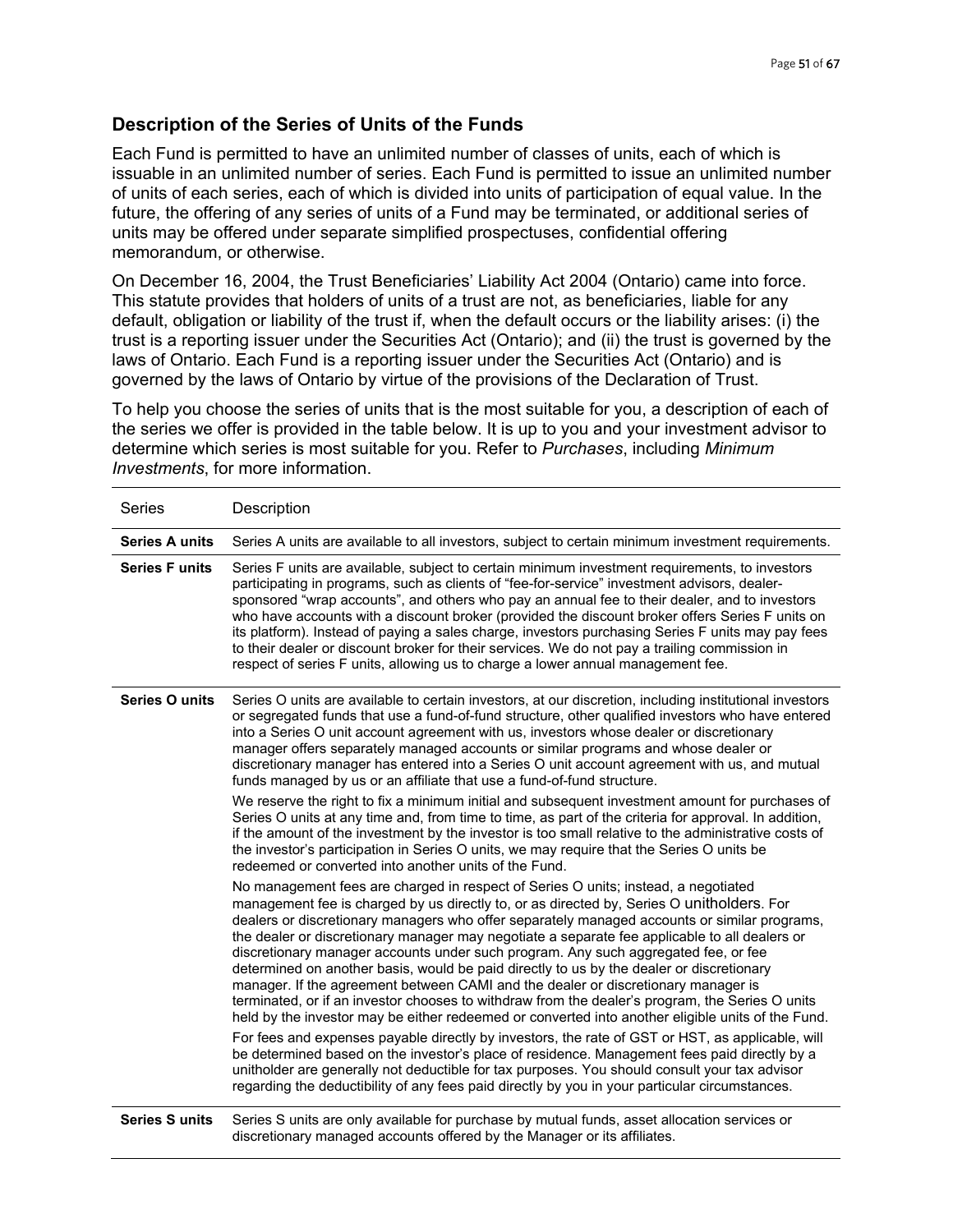All units of each series of a Fund have equal rights and privileges. There is no fixed issue price for units of any series of any Fund, and no unit of any series of a Fund has any preference or priority over another unit of the same series of a Fund.

No unitholder owns any asset of a Fund. Unitholders have only those rights mentioned in this simplified prospectus, the Fund Facts, and the Declaration of Trust. The trustee may modify, alter, or add to the Declaration of Trust without notice to unitholders, unless notice or approval of the unitholders is required under applicable law or under the Declaration of Trust.

Units of each series of each Fund have the following attributes:

- proportional participation in any distributions (except in respect of Management Fee Distributions, as described under Management Fee Distributions paid to particular unitholders and capital gains distributed to redeeming unitholders;
- no voting rights except as required by NI 81-102, and as the Funds are trusts, there are no annual unitholder meetings;
- on the Fund's termination, after the satisfaction of all liabilities, the Fund's assets will be distributed to unitholders and all series of units of the Fund will proportionately share in the Fund's remaining value;
- redemption rights as described under Redemptions, except if the right to redeem units is suspended under extraordinary circumstances. Refer to When You May Not Be Allowed to Redeem Your Units under Redemptions;
- subject to requirements determined from time to time by the Trustee, units of a particular series may be reclassified into units of another series;
- units may not be transferred except in limited circumstances; and
- may be sub-divided or consolidated by the Trustee.

NI 81-102 provides that, subject to certain exceptions, the following changes cannot be made to a Fund without the approval of unitholders by a majority of votes cast at a meeting of the Fund's unitholders for that purpose:

- the introduction of, or a change in the basis of the calculation of, a fee or expense that is charged to a Fund or its unitholders by a Fund or the Manager in connection with the holding of units of a Fund, in a way that could result in an increase in charges to the Fund or its unitholders, unless the Fund is at arm's length to the entity charging the fee or expense, or in the case of Series F, Series O, and Series S units, the Fund is at non-arm's length to the entity charging the fee or expense, and in either case, unitholders will be given at least 60 days' notice before the effective date of the change;
- a change in a Fund's manager unless the new manager is our affiliate;
- a change in a Fund's fundamental investment objectives;
- a decrease in the frequency of calculating a Fund's NAV per unit;
- in certain cases, if a Fund undertakes a reorganization with, or transfer of its assets to, another mutual fund, or if it acquires the assets of another mutual fund; or
- if a Fund undertakes a restructuring into a non-redeemable investment fund, or into an issuer that is not an investment fund.

At any meeting of a Fund's unitholders, or a series of units of a Fund, each unitholder will be entitled to one vote for each whole unit registered in the unitholder's name, except meetings at which the holders of another series of units are entitled to vote separately as a series. Fractions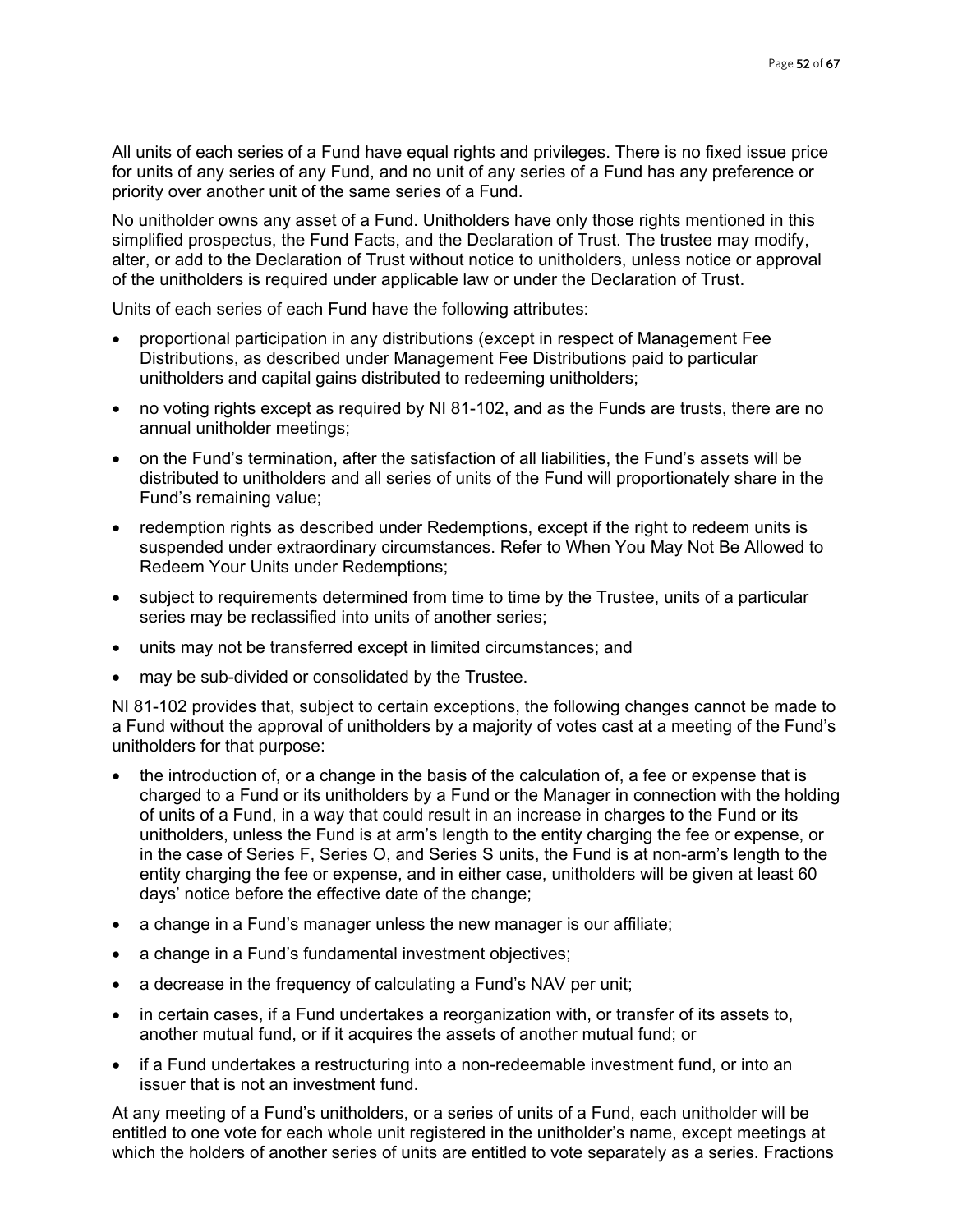of units may be issued that have the rights, restrictions, conditions, and limitations applying to whole units in the proportion they bear to a whole unit, except that a fraction of a unit does not carry the right to vote.

A Fund's unitholders have no rights of ownership of any particular asset of a Fund, including units or the assets of any Underlying Fund.

Although your prior approval will not be sought, you will be given at least 60 days' written notice before any changes are made to the Funds' auditor, or before any reorganization with, or transfers of assets to, another mutual fund managed by CAMI or an affiliate are made by a Fund, provided that the IRC has approved such changes and, in the latter case, the reorganizations or transfers comply with certain criteria described in the applicable securities legislation. Refer to Independent Review Committee under Governance for more information about the IRC.

A Fund may be terminated by us at any time upon at least 60 days' written notice to unitholders. Upon such termination, the Manager will, to the extent possible, liquidate the Fund's assets. After paying or providing for all the Fund's liabilities and obligations and any termination-related expenses payable by the Fund, the Fund's net assets, comprised of any portfolio securities still held by the Fund, cash and any other assets, shall be distributed pro rata among the Fund's unitholders.

Subject to the management fee distributions, expense distributions, and distributions that are a return of capital paid to particular unitholders, all units of each series of a Fund are treated equally on any termination or winding-up based on the relative series NAV. The rights of unitholders to redeem units, as described under Redemptions, will cease as and from the Fund's termination date. There is no predetermined level of series NAV per unit at which a Fund will be wound up.

## **Name, Formation and History of the Funds**

The Funds are open-end investment trusts organized under the laws of Ontario and governed by a Declaration of Trust.

CAMI's head office and the Funds' office is at 81 Bay Street, 20th Floor, CIBC Square, Toronto, Ontario, M5J 0E7, and has an office at 1500 Robert-Bourassa Boulevard, Suite 800, Montreal, Quebec H3A 3S6.

The following sets out details about each Fund's formation and history:

- CIBC Diversified Fixed Income Fund May 6, 2022
- CIBC Global Credit Fund May 6, 2022
- CIBC Emerging Markets Local Currency Bond Fund May 6, 2022

The *Fund Specific Information* includes a profile of each Fund, as outlined below:

### **Fund Details**

The Fund Details table for each Fund provides a brief overview of each Fund. We indicate the type of mutual fund using the standardized investment fund categories as defined by the Canadian Investment Funds Standards Committee (referred to as *CIFSC*). The fund type may change from time to time based on changes made to the CIFSC categories. For more information, visit the CIFSC website at [www.cifsc.org.](file://tocs2001/wthmips_ds/CAM%20Regulatory/Point%20of%20Sale/_2010-/_2022/20220204_EMD_PIMCO_P_PRO1320NR/1_SP%20AIF/SP/www.cifsc.org)

We also indicate if the Fund is a qualified investment for registered plans; the series of units offered; and the annual rate of the management fee and the fixed administration fee for each series of units.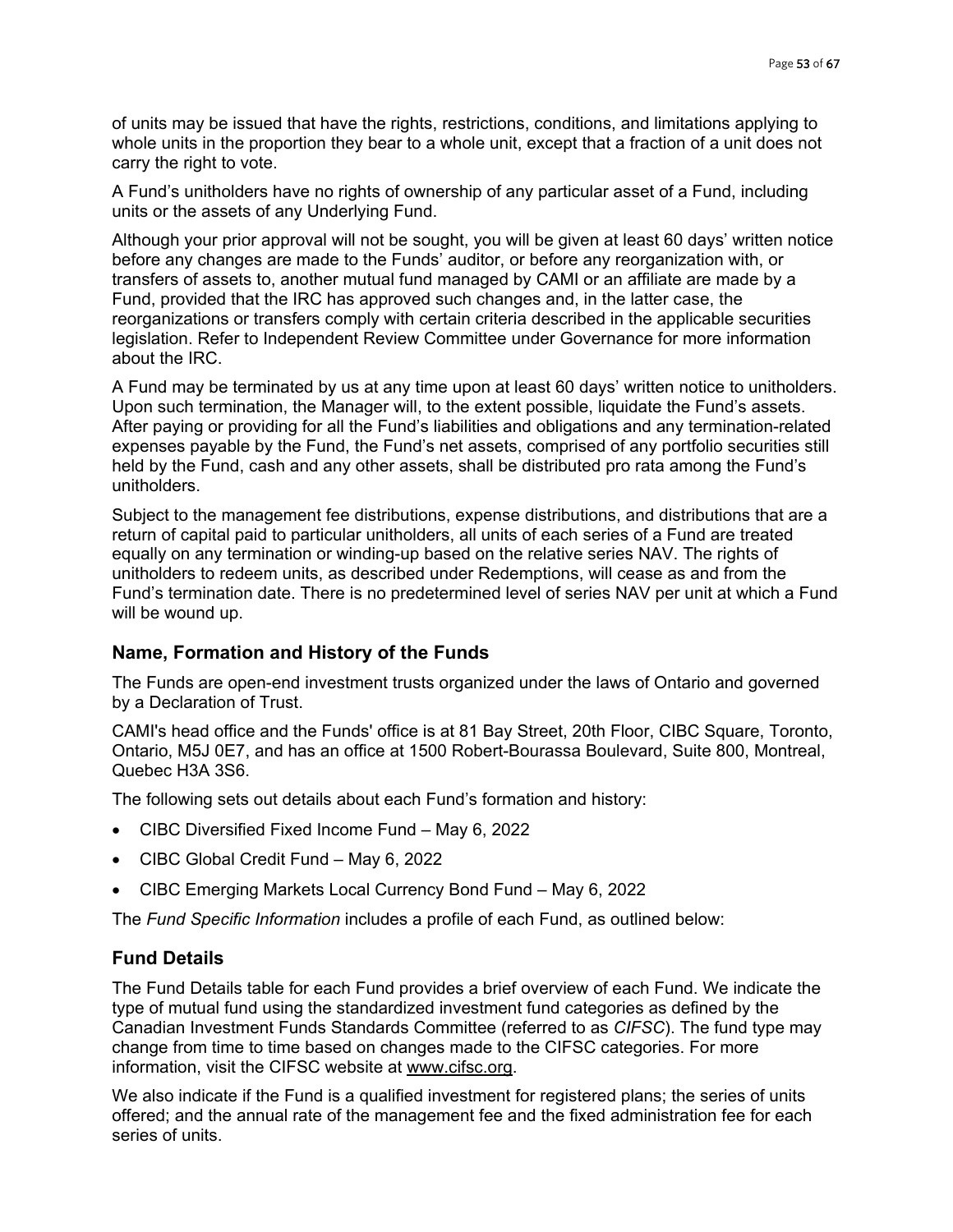# **What Does the Fund Invest In?**

This section outlines the investment objectives and the principal investment strategies that the Portfolio Advisor uses to achieve the Fund's investment objectives.

We cannot change a Fund's fundamental investment objectives unless we obtain approval from a majority of unitholders who vote at a meeting. Investment strategies may be changed, from time to time, without notice to, or consent of, unitholders.

## **Investment Restrictions**

The Funds are subject to, and are managed in accordance with, certain restrictions and requirements contained in securities legislation, including National Instrument 81-102 Investment Funds, that are designed in part to ensure that the investments of the mutual fund are diversified and relatively liquid and to ensure the proper administration of the mutual fund.

Each Fund follows the standard investment restrictions and practices mandated by the Canadian securities regulatory authorities, except in connection with any exemptions the Funds may have received. We describe these exemptions under *Exemptions and Approvals* and under *Investment Restrictions* in Part B for each Fund.

Each Fund may hold all or a portion of its assets in cash, cash equivalents, or fixed income securities issued or guaranteed by the Canadian or U.S. governments, a government agency, or a company in anticipation of, or in response to, a market downturn, for defensive purposes, for cash management, or for the purpose of a merger or other transaction. As a result, a Fund may not be fully invested in accordance with its investment objectives at all times.

### **Use of Derivatives**

The Funds may use derivatives. A Fund can only use derivatives to the full extent permitted by the Canadian securities regulatory authorities and only if the use of derivatives is consistent with the Fund's or Underlying Fund's investment objectives.

A derivative is a financial instrument whose value is derived from the value of an underlying variable, usually in the form of a security or asset. There are many different kinds of derivatives, but derivatives usually take the form of an agreement between two parties to buy or sell an asset, such as a basket of stocks or a bond, at a future date for an agreed upon price. The most common kinds of derivatives are futures contracts, forward contracts, options, and swaps. A Fund can use derivatives for either hedging or effective exposure (non-hedging) purposes. When a Fund uses derivatives for non-hedging purposes, it is required by securities legislation to hold enough cash, cash equivalents, or other securities to fully cover its derivative positions. Options used for non-hedging purposes must represent no more than 10% of the Fund's NAV. Derivatives may also be used to, among other things, provide exposure to securities, indices, or currencies without investing in them directly, or to manage risk.

Refer also to *Derivatives Risk* under *What is a Mutual Fund and What are the Risks of Investing in a Mutual Fund?* for more information.

## **Securities Lending, Repurchase, and Reverse Repurchase Transactions**

A securities lending transaction is an agreement whereby a Fund lends securities through an authorized agent in exchange for a fee and a form of acceptable collateral. Under a repurchase transaction, a Fund agrees to sell securities for cash while, at the same time, assuming an obligation to repurchase the same securities for cash at a later date (and usually at a lower price). Under a reverse repurchase transaction, a Fund buys securities for cash while, at the same time, agreeing to resell the same securities for cash at a later date (and usually at a higher price).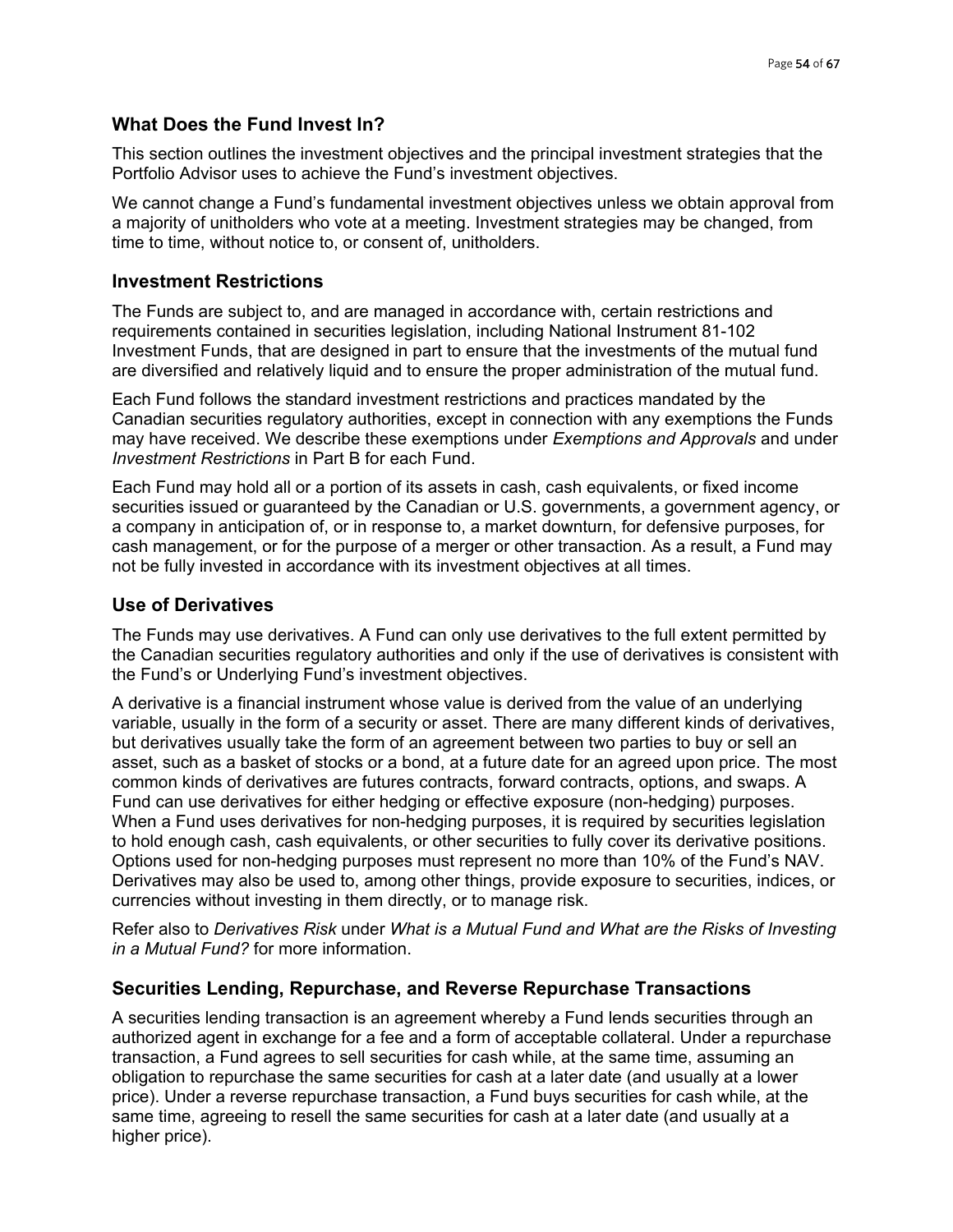To increase returns, a Fund may enter into securities lending, repurchase, and reverse repurchase transactions consistent with its investment objectives and as permitted by the Canadian securities regulatory authorities. The Fund must receive acceptable collateral worth at least 102% of:

- the market value of the security loaned for a securities lending transaction;
- the market value of the security sold for a repurchase transaction; or
- the cash loaned for a reverse repurchase transaction.

Repurchase transactions and securities lending transactions are limited to 50% of a Fund's NAV, immediately after the Fund or Underlying Fund enters into such a transaction, not including collateral or cash held. Refer to *Securities Lending, Repurchase, and Reverse Repurchase Transactions Risk* under *What is a Mutual Fund and What are the Risks of Investing in a Mutual Fund?* for more information.

#### **What are the Risks of Investing in the Fund?**

Understanding risk and your comfort with risk is an important part of investing. This section lists the specific risks that each Fund may be exposed to. General information about the risks of investing and descriptions of each specific risk are provided under *What is a Mutual Fund and What are the Risks of Investing in a Mutual Fund?* 

### **Investment Risk Classification Methodology**

We assign an investment risk level to each Fund to help you decide whether a Fund is suitable for your risk tolerance. We will review each Fund's risk level at least annually, or whenever we determine the investment risk level is no longer appropriate; for example, as a result of a fundamental change to a Fund.

Each Fund's investment risk level is determined in accordance with a standardized risk classification methodology, which is based on the Fund's historical volatility as measured by the 10-year standard deviation of its returns, i.e. the dispersion in a Fund's returns from its mean over a 10-year period.

We will calculate each Fund's standard deviation using the monthly returns of the series of the Fund that first became available to the public (typically Series A units) and apply the same standard deviation to the Fund's other series.

Since the Funds are new and have no performance history, we have calculated the investment risk level by imputing the 10-year standard deviation of the returns of a composite of a reference index that is expected to reasonably approximate to each Fund's standard deviation.

The range within which a Fund's standard deviation can fall, and the corresponding investment risk level which is assigned, are shown in the table below:

| <b>Standard Deviation Range</b><br>(% ) | Risk Level     |  |
|-----------------------------------------|----------------|--|
| 0 to less than $6$                      | Low            |  |
| 6 to less than 11                       | Low to Medium  |  |
| 11 to less than 16                      | Medium         |  |
| 16 to less than 20                      | Medium to High |  |
| 20 or greater                           | High           |  |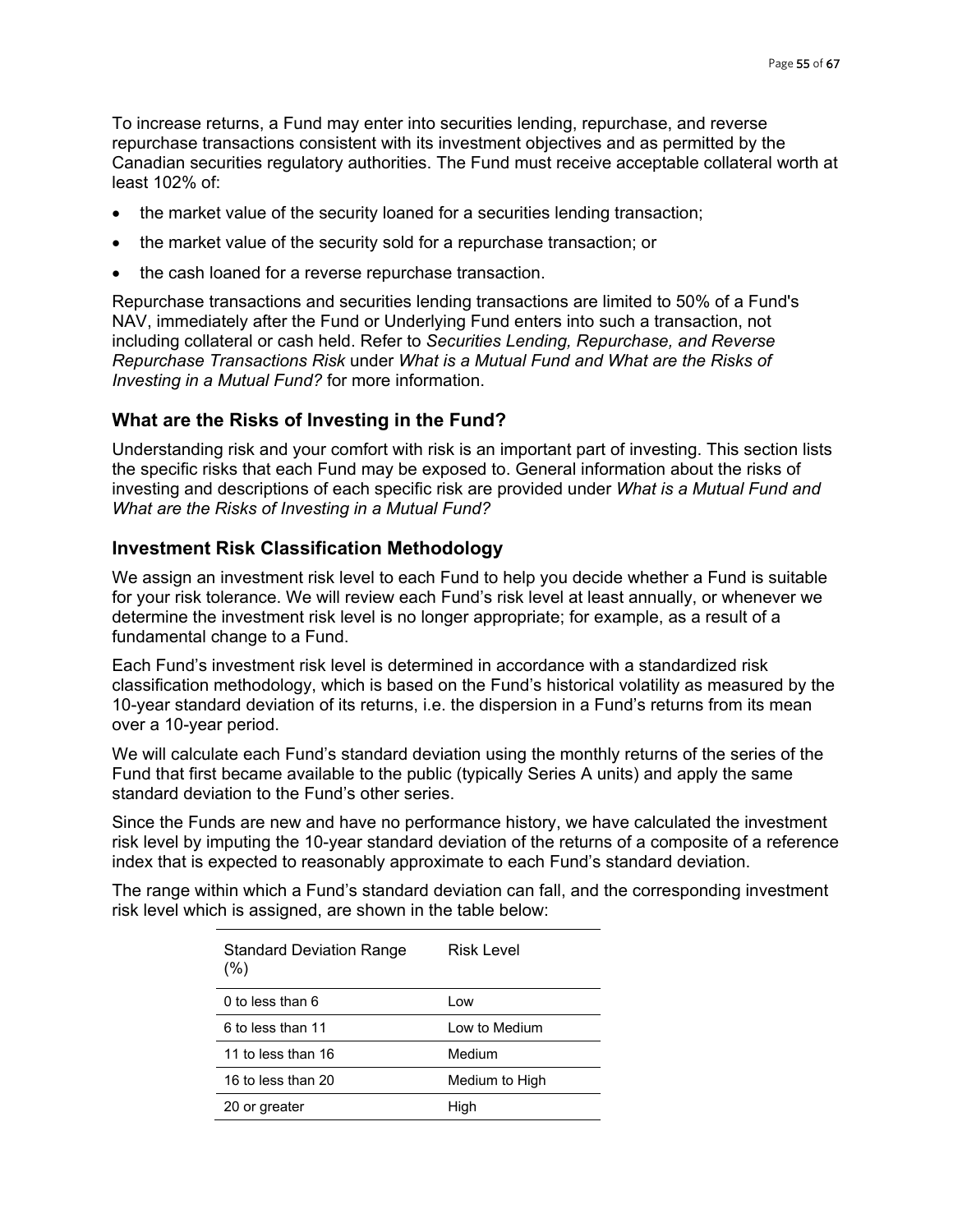A Fund with a "low" standard deviation is considered as less risky; conversely, a Fund with "high" standard deviation is considered as more risky. It is important to note that a Fund's historical volatility may not be indicative of its future volatility.

If we believe that the results produced using this methodology do not appropriately reflect a Fund's risk, we may assign a higher risk level to the Fund by taking into account other qualitative factors, including, but not limited to, the type of investments made by the Fund and the liquidity of those investments.

The Fund's risk rating does not necessarily correspond to an investor's risk tolerance assessment. Investors are advised to consult their investment advisor for advice regarding an individual investor's personal circumstances. When looking at the Fund's risk level, you should also consider how it would work with your other investment holdings.

A more detailed description of the risk classification methodology we use to identify each Fund's investment risk level is available on request, at no cost, by calling us at [1-888-888-3863,](tel:18888883863) or by writing to us at CIBC, 81 Bay Street, 20th Floor, CIBC Square, Toronto, Ontario, M5J 0E7.

## **Distributions**

Distributions on units will be automatically reinvested in additional units of the same series of the Fund unless you instruct your dealer otherwise. Any reinvestment of distributions will occur at the applicable Series NAV thereof and without the payment of sales charges. The automatic reinvestment of distributions does not relieve unitholders of any income tax applicable to the distributions. The Funds may make distributions monthly and/or annually, but we may, without notice, elect to declare distributions more or less frequently if this is deemed to be in the best interests of a Fund and its unitholders. The amount and frequency of distributions that will be paid for any series of units are not guaranteed and may change from time to time without notice to unitholders.

Refer to *Income Tax Considerations for Investors* for more information on the tax treatment to unitholders of distributions.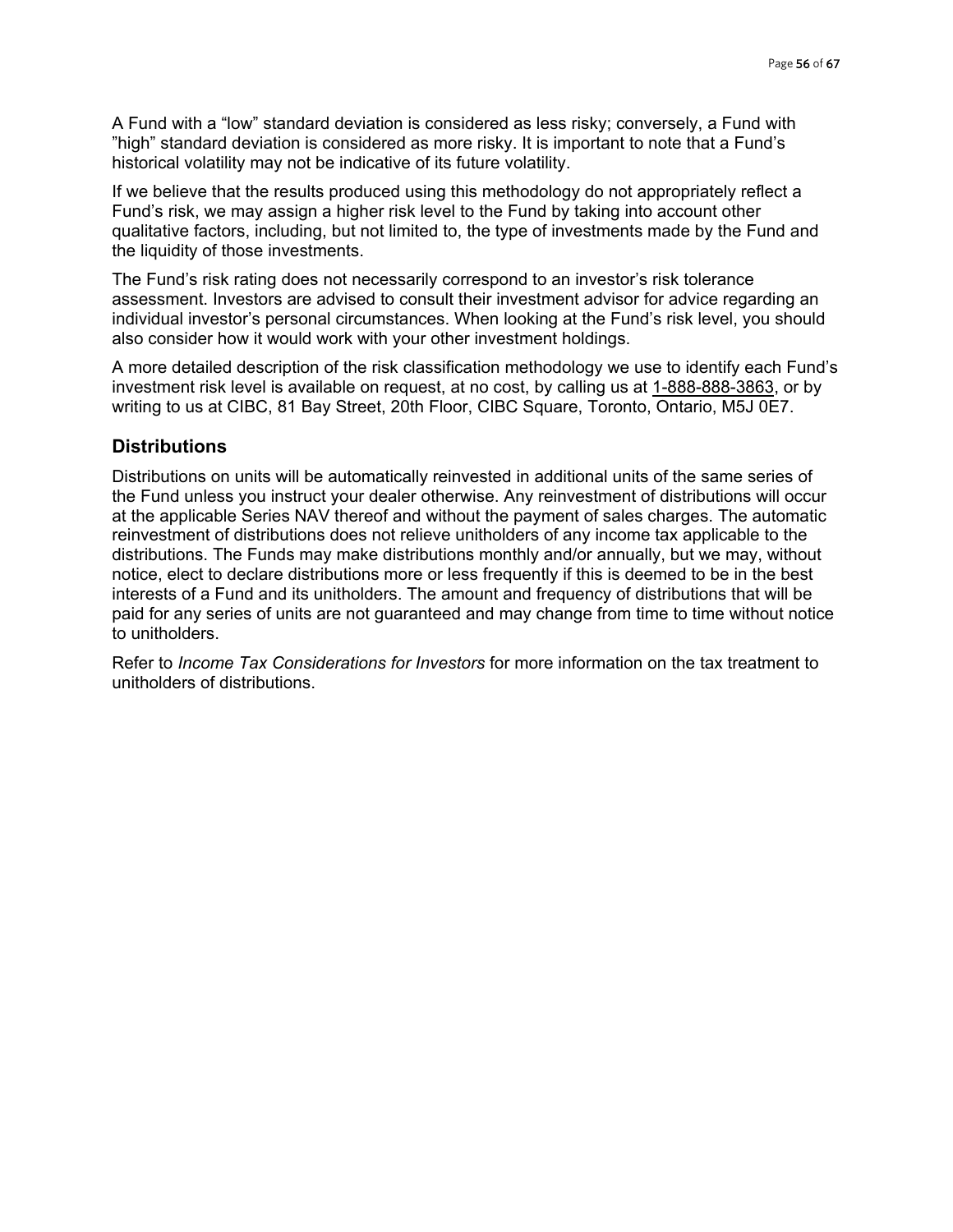# <span id="page-56-0"></span>**CIBC Diversified Fixed Income Fund**

# **Fund Details**

| Fund type                  | Qualified investment for registered plans                                                                                            |                                            |  |
|----------------------------|--------------------------------------------------------------------------------------------------------------------------------------|--------------------------------------------|--|
| Global Fixed Income        | Expected to qualify                                                                                                                  |                                            |  |
| Series of units<br>offered | Annual management fee                                                                                                                | Fixed administration<br>fee                |  |
| Series A units             | 1.25%                                                                                                                                | 0.10%                                      |  |
| Series F units             | 0.75%                                                                                                                                | 0.05%                                      |  |
| Series O units             | Negotiated with and paid by, or as<br>directed by, unitholders or dealers<br>and discretionary managers on<br>behalf of unitholders. | No fixed administration<br>fee is charged. |  |
| Series S units             | 0.75%                                                                                                                                | 0.05%                                      |  |

# **What Does the Fund Invest in?**

## **Investment Objectives**

To maximize current income consistent with preservation of capital and prudent investment management, with a secondary focus on long-term capital appreciation, by investing primarily in a global fixed income fund that invests in a diversified portfolio of non-Canadian dollar fixed income instruments of varying maturities and/or directly in fixed income securities.

We will not change the Fund's fundamental investment objectives without the consent of unitholders by a majority of votes cast at a meeting of unitholders.

#### **Investment Strategies**

To achieve its investment objectives, the Fund:

- will primarily invest in units of PIMCO Monthly Income Fund (Canada) (the *Underlying Fund*) or a successor fund;
- intends to invest up to 100% of its NAV in units of its Underlying Fund managed by a third party manufacturer, us, or our affiliates. The Portfolio Advisor may change the Underlying Fund from time to time without notice to unitholders;
- may also invest directly in global fixed income securities**;**
- in pursuing its investment objectives, the Underlying Fund:
	- will primarily invest in physical securities, but may use derivatives to gain exposure to such securities from time to time. The average portfolio duration of this Underlying Fund normally varies from zero to eight years.
	- may invest up to 50% of its total assets in high yield securities ("junk bonds") of any rating or, if unrated, determined to be of comparable quality (except such limitation shall not apply to the Underlying Fund's investments in mortgage-related and asset-backed securities). The Underlying Fund may invest up to 20% of its total assets in securities and instruments that are economically tied to emerging market countries. There is no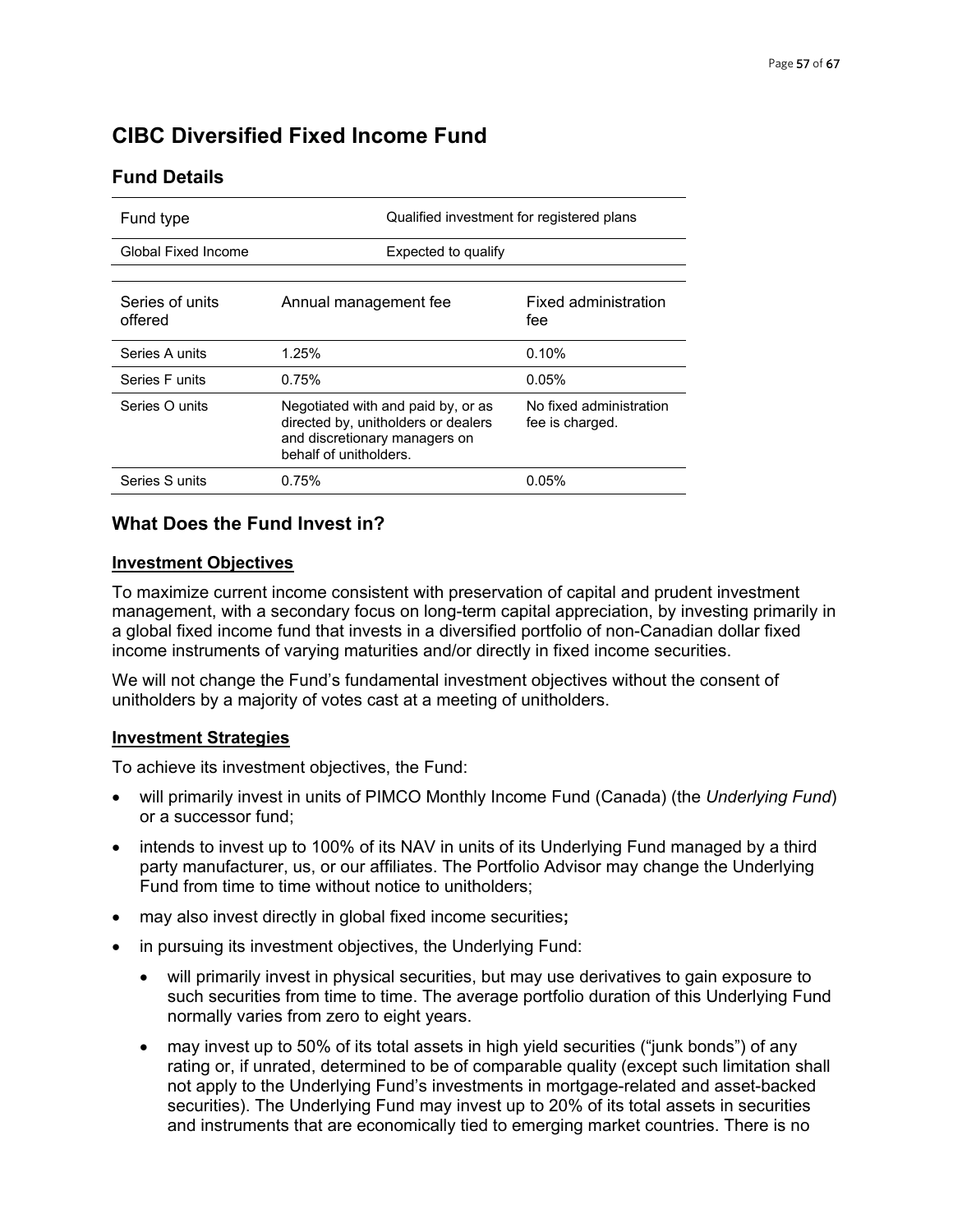limit on the amount of securities denominated in foreign currencies that the Underlying Fund may invest in.

- will normally limit its foreign currency exposure to 10% of its total assets, through currency hedging, and, to that end, may use derivatives to hedge against non-Canadian dollar currency risk. There can be no assurance these strategies will be successful.
- may hold a portion of its assets in cash, money market securities, or money market mutual funds while seeking investment opportunities or for defensive purposes;
- may use derivatives such as options, futures, forward contracts, swaps, and other similar instruments, in a manner considered appropriate to achieving the Fund's investment objectives. Derivatives may be used for hedging and non-hedging purposes. Derivatives may be used to, among other things, provide exposure to securities, indices, or currencies without investing in them directly, or to manage risk. Refer to *Use of Derivatives* under *Specific Information About Each of the Mutual Funds Described in this Document*;
- may also enter into securities lending, repurchase and reverse repurchase transactions to earn additional income. These transactions will be used in conjunction with the other investment strategies in a manner considered appropriate to achieving the Fund's investment objectives. Refer to *Securities Lending, Repurchase, and Reverse Repurchase Transactions* under *Specific Information About Each of the Mutual Funds Described in this Document*; and
- may depart temporarily from its fundamental investment objectives by investing its assets in cash or cash equivalents or fixed income securities issued or guaranteed by the Canadian or U.S. governments, a government agency, or a company to try to protect and preserve its assets during a market downturn or for other reasons.

We can change the investment strategies, from time to time, without notice to, or consent of, unitholders.

# **Description of Securities offered by the Fund**

A description of the series of units offered by the Fund can be found in the table under the subheading *Description of the Series of Units of the Funds* under the heading *Fund Specific Information*.

## **Distribution Policy**

Distributions of net income occur monthly. Distributions of any net realized capital gains occur annually in December. The amount of the distributions is not guaranteed and may change from time to time without notice to unitholders.

Distributions are automatically reinvested in additional units of the Fund unless you tell us otherwise.

Refer to *Income Tax Considerations for Investors* for more information on the tax treatment to unitholders of distributions.

## **What Are the Risks of Investing in the Fund?**

In addition to the direct risks of investing in the Fund, the Fund has indirect exposure to the risks of the Underlying Fund in proportion to its investment in those Underlying Fund. The direct and indirect risks that the Fund may be exposed to are listed below. Refer to *Types of Investment Risks* under *What is a Mutual Fund and What are the Risks of Investing in a Mutual Fund?* for more information.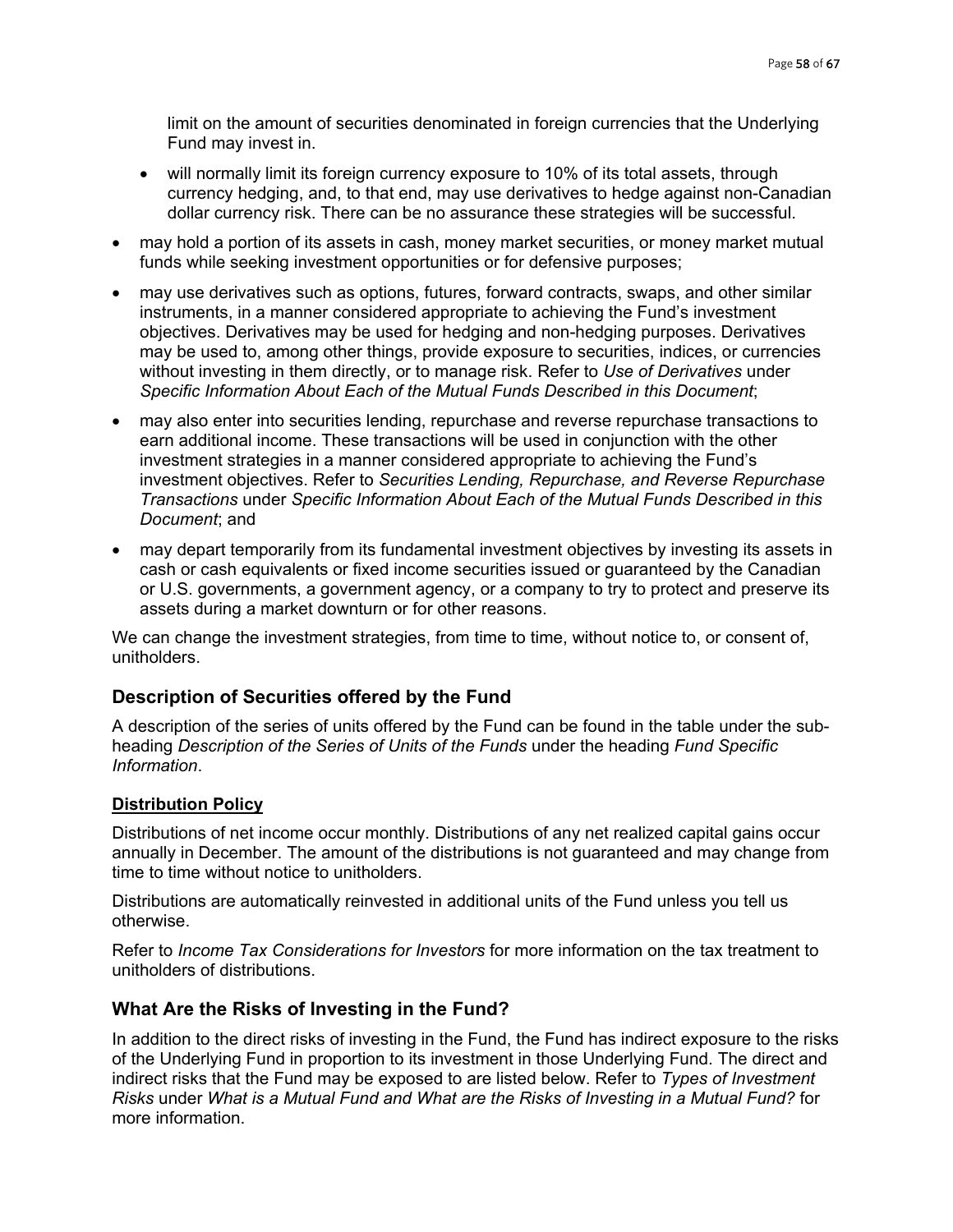- asset-backed and mortgage-backed securities risk
- capital depreciation risk
- commodity risk
- cybersecurity risk
- deflation risk
- derivatives risk
- emerging markets risk
- equity risk
- fixed income risk
- floating rate loan risk
- foreign currency risk
- foreign market risk
- general market risk
- implied volatility risk
- large investor risk
- liquidity risk
- lower-rated bond risk
- regulatory risk
- securities lending, repurchase, and reverse repurchase transactions risk
- series risk
- sovereign debt risk
- taxation risk

# **Investment Risk Classification Methodology**

The investment risk level of this mutual fund is required to be determined in accordance with a standardized risk classification methodology that is based on the mutual fund's historical volatility as measured by the 10-year standard deviation of the returns of the mutual fund.

Since the Fund is new and has less than 10 years performance history, the investment risk level has been calculated by reference to the returns of the Bloomberg U.S. Aggregate Index (CAD Hedged).

The Bloomberg Barclays US Aggregate Index (CAD Hedged) is a broad-based bond index comprised of government, corporate, mortgage and asset-backed issues, rated investment grade or higher.

Refer to *Investment Risk Classification Methodology* under *Specific Information about Each of the Mutual Funds Described in this Document* for more information about the methodology we used to classify this Fund's risk level.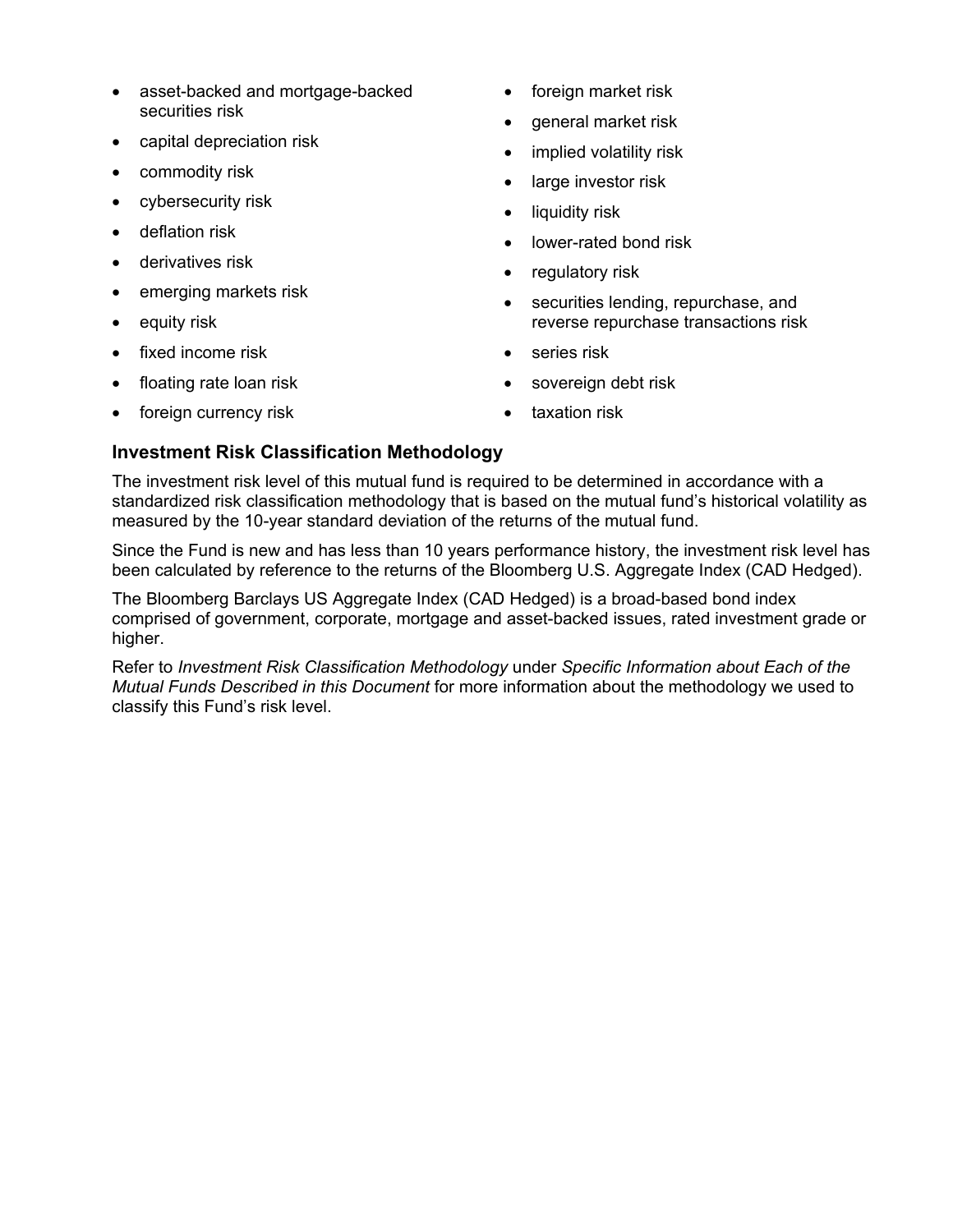# <span id="page-59-0"></span>**CIBC Global Credit Fund**

Global Corporate Fixed Income Expected to qualify

# **Fund Details**

| <b>Fund type</b> | Qualified investment for registered plans |
|------------------|-------------------------------------------|
|                  |                                           |

| Series of units<br>offered | Annual management fee                                                                                                                | <b>Fixed</b><br>administration fee         |
|----------------------------|--------------------------------------------------------------------------------------------------------------------------------------|--------------------------------------------|
| Series A units             | 1.25%                                                                                                                                | 0.10%                                      |
| Series F units             | 0.75%                                                                                                                                | 0.05%                                      |
| Series O units             | Negotiated with and paid by, or as<br>directed by, unitholders or dealers and<br>discretionary managers on behalf of<br>unitholders. | No fixed administration<br>fee is charged. |
| Series S units             | 0.75%                                                                                                                                | 0.05%                                      |

# **What Does the Fund Invest In?**

### **Investment Objectives**

To maximize current income and provide modest capital gains. The Fund invests primarily in investment grade non-Canadian fixed income securities diversified broadly across industries, issuers, and regions.

We will not change the Fund's fundamental investment objectives without the consent of unitholders by a majority of votes cast at a meeting of unitholders.

#### **Investment Strategies**

To achieve its investment objectives, the Fund:

- invests the majority of its assets in a diversified portfolio of fixed income securities of varying maturities;
- in addition to corporate fixed income securities, may, but is not limited to, invest in sovereign, agency, and supranational securities, corporate issues below investment grade, securities and instruments issues or economically tied to emerging market countries, common or preferred stocks;
- may use derivatives such as options, futures contracts, forwards and swaps, and other similar instruments, in a manner considered appropriate to achieving the Fund's investment objectives. Derivatives may be used for hedging and non-hedging purposes. Derivatives may be used as permitted by Canadian securities laws to, among other things:
	- hedge against declines in security prices, financial markets, exchange rates and interest rates;
	- gain exposure to securities, financial markets and foreign currencies; and
	- seek to obtain market exposure to securities in which it primarily invests by entering into a series of purchase and sale contracts or by using other investment techniques such as buy backs and dollar rolls. Refer to *Use of Derivatives* under *Specific Information About Each of the Mutual Funds Described in this Document.*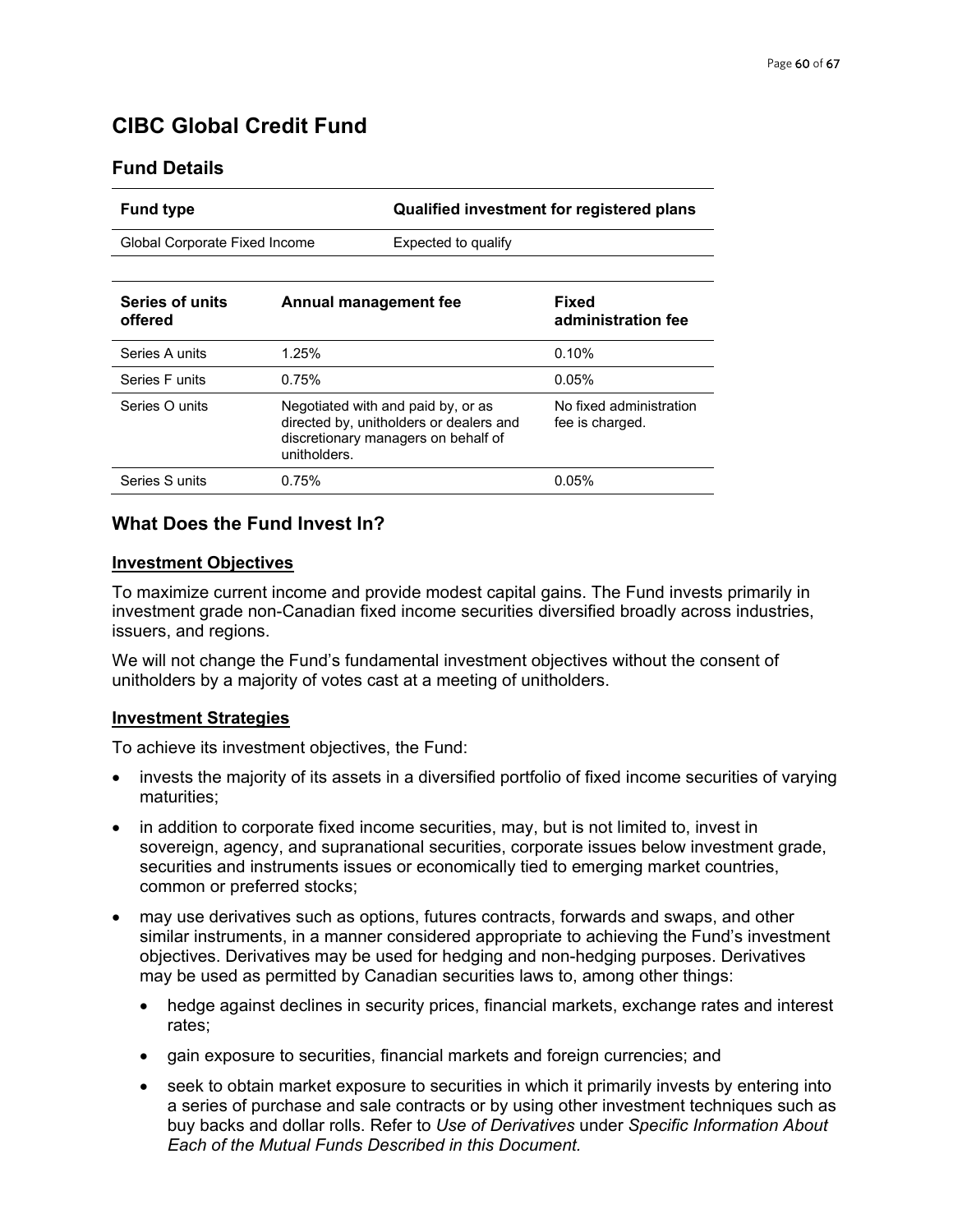- can invest up to 100% of its assets in foreign securities;
- may hold a portion of its assets in cash, money market securities, or money market mutual funds while seeking investment opportunities or for defensive purposes;
- may also enter into securities lending, repurchase and reverse repurchase transactions to earn additional income. These transactions will be used in conjunction with the other investment strategies in a manner considered appropriate to achieving the Fund's investment objectives. Refer to *Securities Lending, Repurchase, and Reverse Repurchase Transactions* under *Specific Information About Each of the Mutual Funds Described in this Document*; and
- may depart temporarily from its fundamental investment objectives by investing its assets in cash or cash equivalents or fixed income securities issued or guaranteed by the Canadian or U.S. governments, a government agency, or a company to try to protect and preserve its assets during a market downturn or for other reasons.

We can change the investment strategies, from time to time, without notice to, or consent of, unitholders.

## **Investment Restrictions**

The Fund has obtained an exemption from certain provisions of NI 81-102 in order to invest more than 10% of its net assets in debt obligations, including mortgage-backed securities, issued or guaranteed by each of Fannie Mae or Freddie Mac ("Fannie and Freddie Securities"), subject to certain conditions. The exemption does not impose a limit on the amount that the Fund may invest in either Fannie Mae or Freddie Mac; accordingly, all or substantially all of the Fund's net assets could be invested in Fannie and Freddie Securities at any time. For a more details, refer to "*Investments in Debt Obligations Issued or Guaranteed by Fannie Mae or Freddie Mac*".

The Fund has obtained an exemption from certain provisions in NI 81-102 in order to use, as cover, a right or obligation to sell an equivalent quantity of the underlying interest of the standardized future, forward or swap when: (i) it opens or maintains a long position in a debt-like security that has a component that is a long position in a forward contract or in a standardized future or forward contract; or (ii) it enters into or maintains a swap position during the periods when the Fund is entitled to receive payments under the swap.

## **Description of Securities offered by the Fund**

A description of the series of units offered by the Fund can be found in the table under the subheading *Description of the Series of Units of the Funds* under the heading *Fund Specific Information*.

## **Distribution Policy**

Distributions of net income occur monthly. Distributions of any net realized capital gains occur annually in December. The amount of the distributions is not guaranteed and may change from time to time without notice to unitholders.

Distributions are automatically reinvested in additional units of the Fund unless you tell us otherwise.

Refer to *Income Tax Considerations for Investors* for more information on the tax treatment to unitholders of distributions.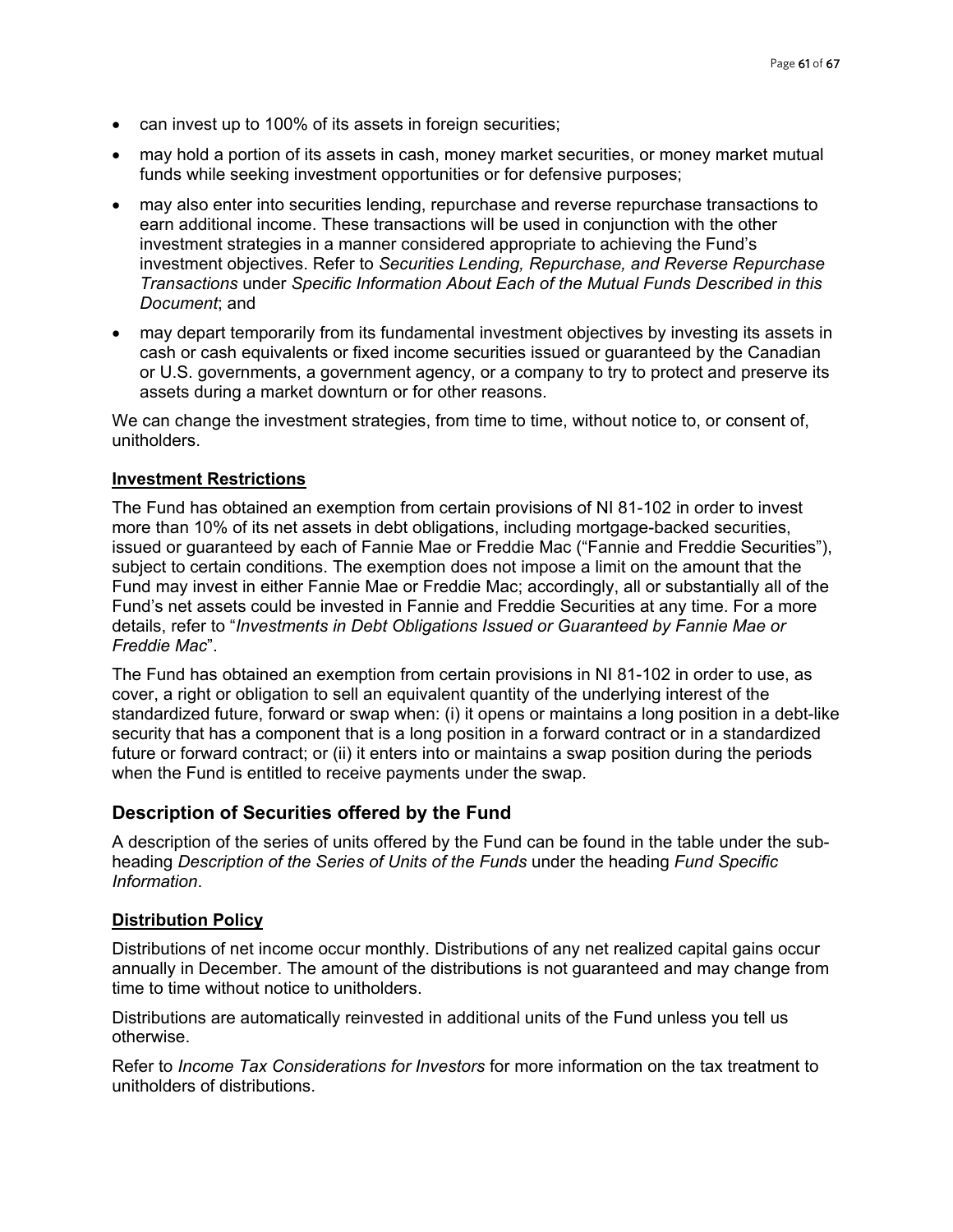# **What Are the Risks of Investing in the Fund?**

Investing in the Fund may result in the following risks, which are described in more detail under *Types of Investment Risks* under *What is a Mutual Fund and What are the Risks of Investing in a Mutual Fund?* for more information.

- asset-backed and mortgage-backed securities risk
- commodity risk
- concentration risk
- cybersecurity risk
- derivatives risk
- emerging markets risk
- Fannie Mae and Freddie Mac risk
- fixed income risk
- foreign currency risk
- general market risk
- large investor risk
- liquidity risk
- lower-rated bond risk
- regulatory risk
- securities lending, repurchase, and reverse repurchase transactions risk
- series risk
- sovereign debt risk
- taxation risk

foreign market risk

# **Investment Risk Classification Methodology**

The investment risk level of this mutual fund is required to be determined in accordance with a standardized risk classification methodology that is based on the mutual fund's historical volatility as measured by the 10-year standard deviation of the returns of the mutual fund.

Since the Fund is new and has less than 10 years performance history, the investment risk level has been calculated by reference to the returns of 50% Bloomberg Global Aggregate Credit ex Emerging Markets Bond Index (CAD Hedged) from January 1, 2014 to present, and prior to January 1, 2014, 50% Bloomberg Global Aggregate Credit Index (CAD Hedged), 25% ICE BofA BB-B Rated Developed Markets High Yield Constrained Index (CAD Hedged), and 25% JP Morgan EMBI Global Diversified Bond Index(CAD Hedged).

The Bloomberg Barclays Global Aggregate Credit Index measures the global investment grade local currency corporate and government-related bond markets.

The Bloomberg Global Aggregate Credit ex Emerging Markets Bond Index (CAD Hedged) is a subset of the Bloomberg Barclays Global Aggregate Credit Index, excluding emerging market bonds.

The ICE BofA BB-B Rated Developed Markets High Yield Constrained Index (CAD Hedged) contains all securities in the ICE BofA Global High Yield Index provided they: 1) are BB-B rated based on average of Moody's, S&P and Fitch; 2) have a developed markets country of risk. Issuer exposure is capped at 2%.

The JP Morgan EMBI Global Diversified Bond Index(CAD Hedged) is a uniquely weighted USDdenominated emerging markets sovereign index. It has a distinct distribution scheme which allows a more even distribution of weights among the countries in the index (compared to EMBI Global). Eligible for inclusion in this index are US dollar-denominated Brady bonds, Eurobonds and traded loans issued by sovereign and quasi-sovereign entities.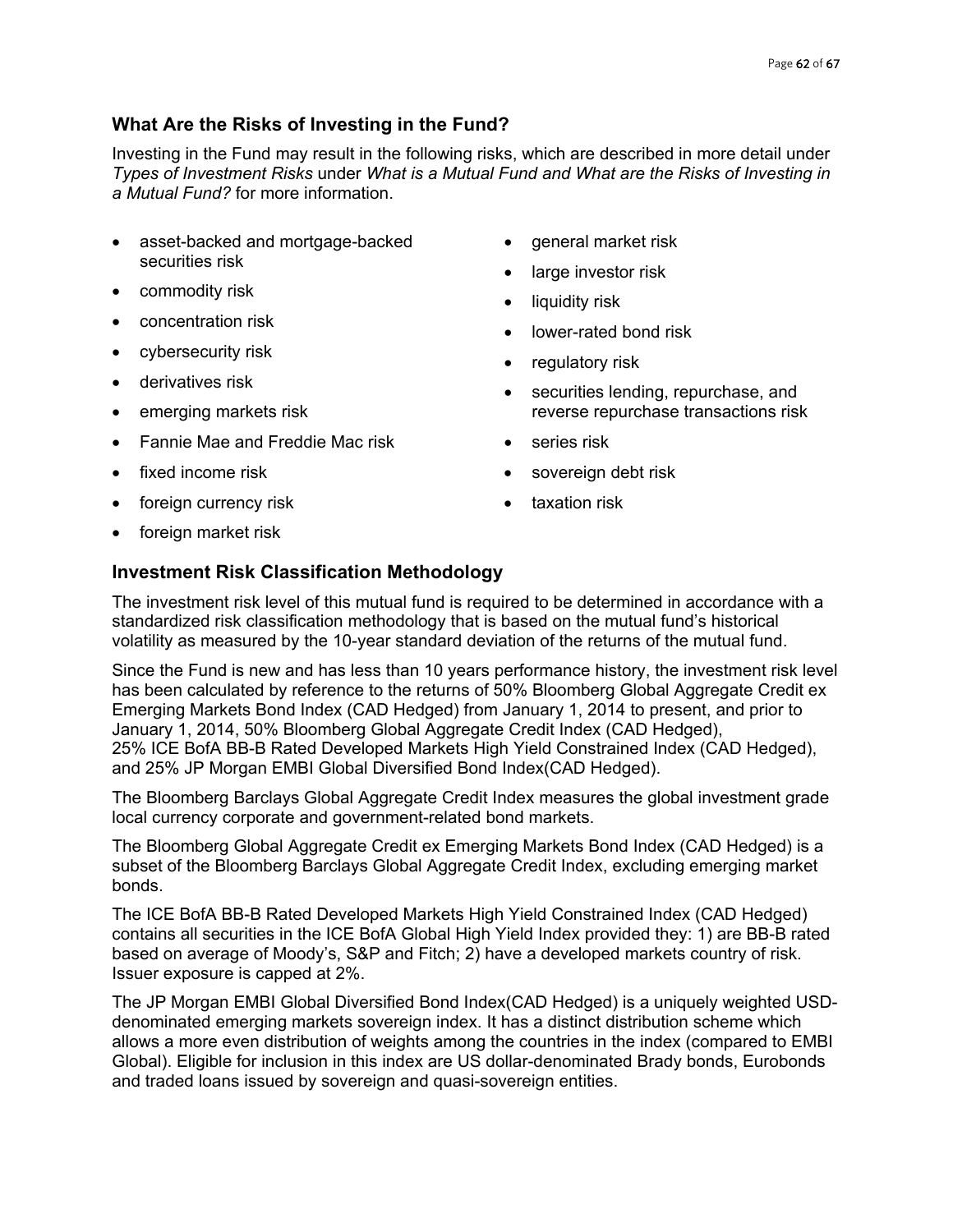Refer to *Investment Risk Classification Methodology* under *Specific Information about Each of the Mutual Funds Described in this Document* for more information about the methodology we used to classify this Fund's risk level.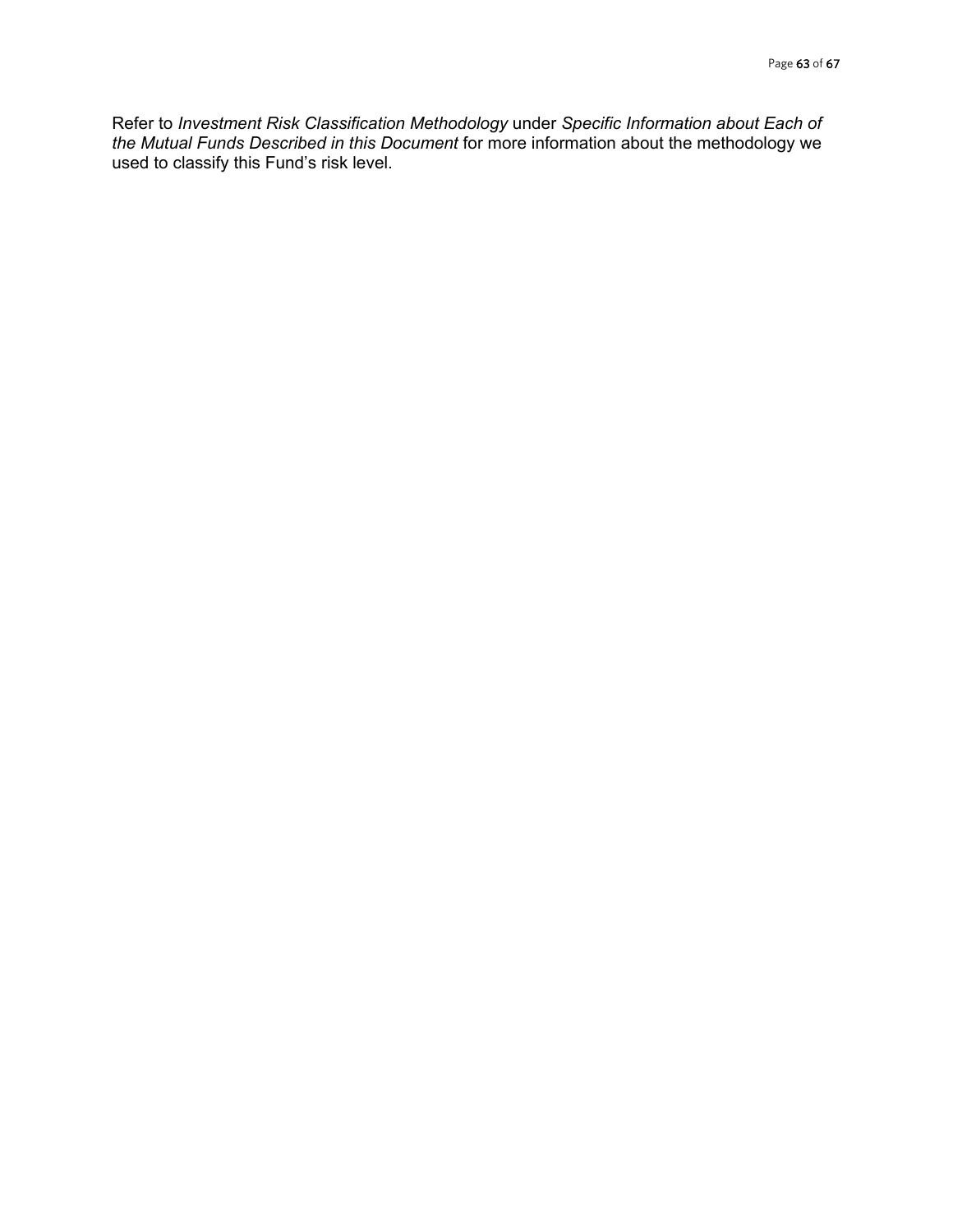# <span id="page-63-0"></span>**CIBC Emerging Markets Local Currency Bond Fund**

# **Fund Details**

| <b>Fund type</b>              |                                                                                                                                      | Qualified investment for registered plans |                                            |
|-------------------------------|--------------------------------------------------------------------------------------------------------------------------------------|-------------------------------------------|--------------------------------------------|
| Emerging Markets Fixed Income |                                                                                                                                      | Expected to qualify                       |                                            |
| Series of units<br>offered    | <b>Annual management fee</b>                                                                                                         |                                           | Fixed<br>administration fee                |
| Series A units                | 1.25%                                                                                                                                |                                           | 0.10%                                      |
| Series F units                | 0.75%                                                                                                                                |                                           | 0.05%                                      |
| Series O units                | Negotiated with and paid by, or as<br>directed by, unitholders or dealers and<br>discretionary managers on behalf of<br>unitholders. |                                           | No fixed administration<br>fee is charged. |
| Series S units                | 0.75%                                                                                                                                |                                           | $0.05\%$                                   |

# **What Does the Fund Invest In?**

#### **Investment Objectives**

To generate income and modest long-term capital appreciation by investing primarily in fixed income securities of emerging market countries denominated in local currencies.

We will not change the Fund's fundamental investment objectives without the consent of unitholders by a majority of votes cast at a meeting of unitholders.

## **Investment Strategies**

To achieve its investment objectives, the Fund:

- invests primarily in sovereign fixed income securities of emerging market countries denominated in local currencies;
- may also invest in non-sovereign fixed income securities of emerging markets and developed markets to an extent that will vary from time to time but is not generally expected to exceed 30% of the net asset value of the Fund;
- uses a combination of a proprietary factor based ranking model and internal fundamental analysis in the construction of the portfolio;
- takes a risk measured approach to active country, curve and currency investing, and consistently adjusts for optimal portfolio positioning;
- uses a currency overlay strategy to add value by investing in currencies with attractive value, yield, momentum, and cyclical factors;
- may also invest in index participation units or units of exchange-traded funds;
- may use derivatives such as options, futures, forward contracts, swaps, and other similar instruments, in a manner considered appropriate to achieving the Fund's investment objectives. Derivatives may be used for hedging and non-hedging purposes. Derivatives may be used to, among other things, provide exposure to securities, indices, or currencies without investing in them directly, or to manage risk. Refer to *Use of Derivatives* under *Specific Information About Each of the Mutual Funds Described in this Document*;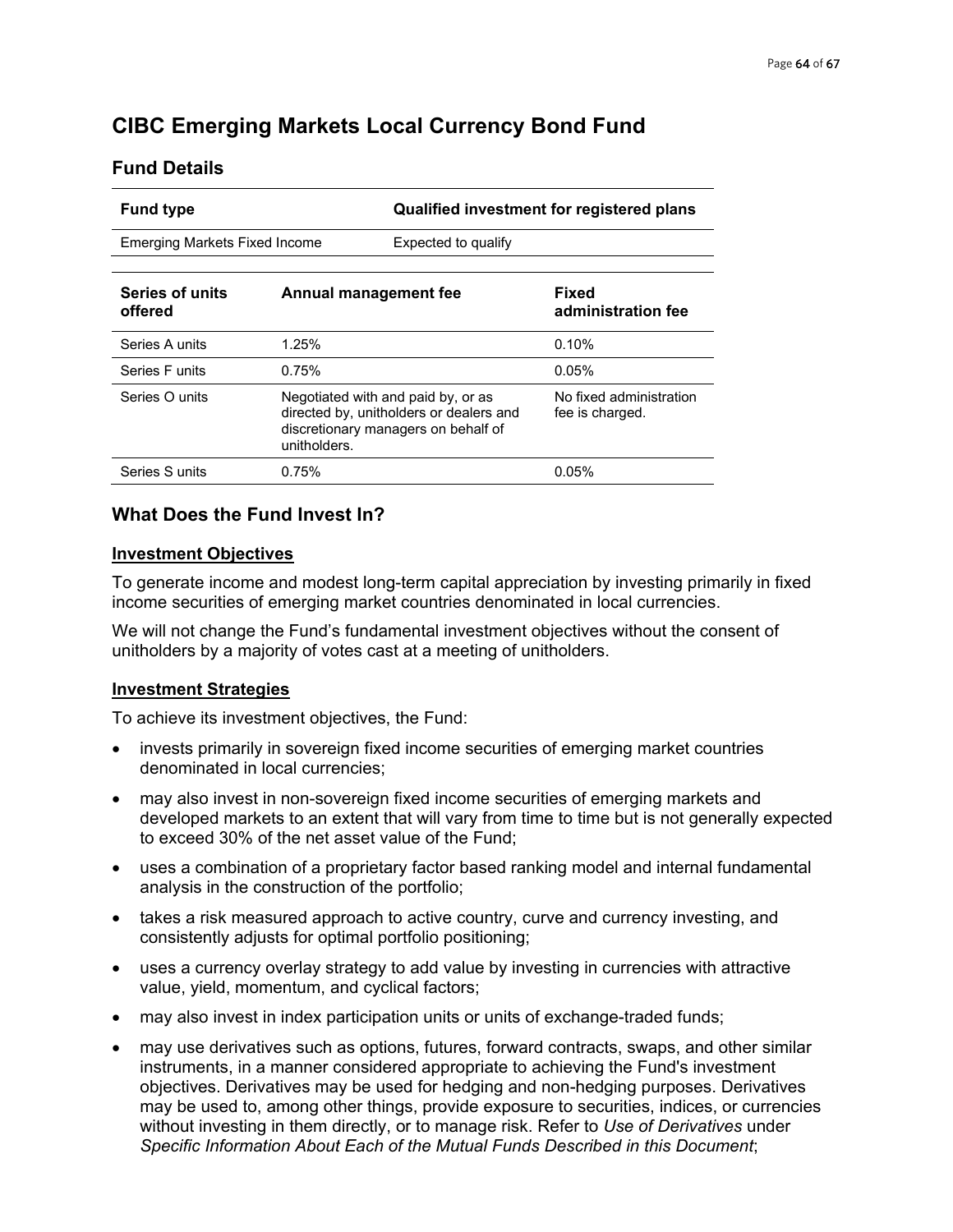- may also enter into securities lending, repurchase and reverse repurchase transactions to earn additional income. These transactions will be used in conjunction with the other investment strategies in a manner considered appropriate to achieving the Fund's investment objectives. Refer to *Securities Lending, Repurchase, and Reverse Repurchase Transactions* under *Specific Information About Each of the Mutual Funds Described in this Document*; and
- may depart temporarily from its fundamental investment objectives by investing its assets in cash or cash equivalents or fixed income securities issued or guaranteed by the Canadian or U.S. governments, a government agency, or a company to try to protect and preserve its assets during a market downturn or for other reasons.

The Fund intends to engage in active trading and may have a portfolio turnover rate greater than 70%. The higher the Fund's portfolio turnover rate:

- the greater the chance you may receive a distribution from the Fund that must be included in determining your income for tax purposes if you hold units of the Fund in a non-registered account; and
- the higher the Fund's trading costs; these costs are an expense of the Fund and are paid out of the Fund's assets, which may reduce your returns.

We can change the investment strategies, from time to time, without notice to, or the consent of, unitholders.

# **Description of Securities offered by the Fund**

A description of the series of units offered by the Fund can be found in the table under the subheading *Description of the Series of Units of the Funds* under the heading *Fund Specific Information*.

## **Distribution Policy**

The Fund expects to distribute net income quarterly and net realized capital gains annually in December. However, the Fund may also make distributions of income, capital gains or capital at any other time the Manager considers it appropriate, or may elect to declare distributions more or less frequently, if this is deemed to be in the best interests of the Fund and its unitholders, without notice.

Distributions are automatically reinvested in additional units of the same series of the Fund unless you instruct your dealer otherwise. Any reinvestment of distributions will occur at the applicable Series NAV per Unit thereof without payment of sales charges.

Some distributions made by the Fund may constitute a return of capital. Depending on market conditions, a significant portion of the Fund's distribution may constitute a return of capital for a certain period of time; that is to say, a return of your initial investment to you.

The amount and frequency of distributions is not guaranteed and may change from time to time without notice to unitholders.

Refer to *Income Tax Considerations for Investors* for more information on the tax treatment to unitholders of distributions.

# **What Are the Risks of Investing in the Fund?**

Investing in the Fund may result in the following risks, which are described in more detail under *Types of Investment Risks* under *What is a Mutual Fund and What are the Risks of Investing in a Mutual Fund?* for more information.

- capital depreciation risk **•** concentration risk
	-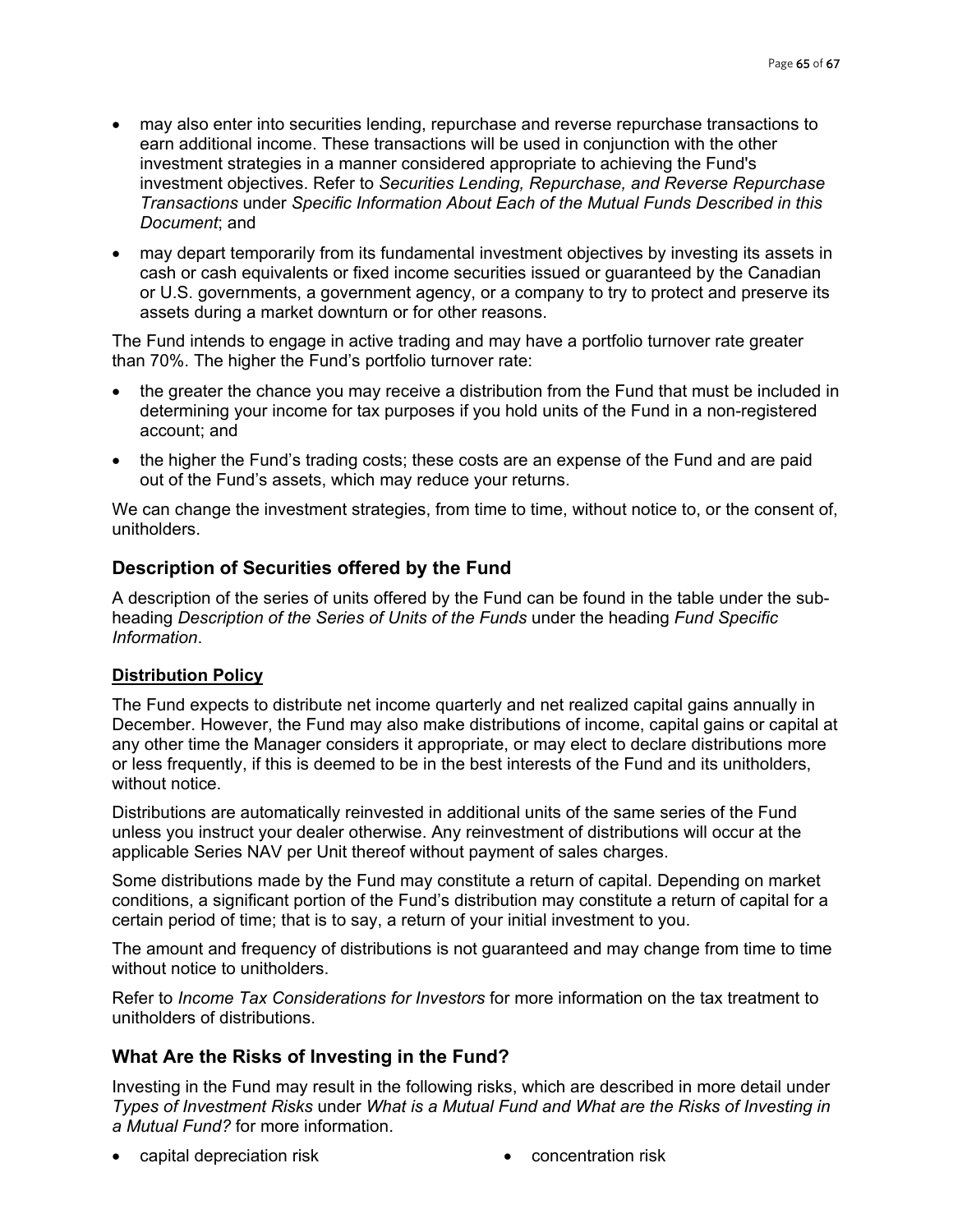- cybersecurity risk
- derivatives risk
- emerging markets risk
- fixed income risk
- foreign currency risk
- foreign market risk
- general market risk
- large investor risk
- liquidity risk
- lower-rated bond risk
- prepayment risk
- regulatory risk
- securities lending, repurchase, and reverse repurchase transactions risk
- series risk
- sovereign debt risk
- taxation risk

# **Investment Risk Classification Methodology**

The investment risk level of this mutual fund is required to be determined in accordance with a standardized risk classification methodology that is based on the mutual fund's historical volatility as measured by the 10-year standard deviation of the returns of the mutual fund.

Since the Fund has no performance history, the investment risk level has been calculated by reference to the returns of J.P. Morgan GBI-Emerging Markets Index Global Diversified (CAD).

The J.P. Morgan GBI-Emerging Markets Index Global Diversified tracks the performance of local currency fixed income securities issued by emerging market sovereign and quasisovereign entities. The diversified index limits the exposure of some of the larger countries.

Refer to *Investment Risk Classification Methodology* under *Specific Information about Each of the Mutual Funds Described in this Document* for more information about the methodology we used to classify this Fund's risk level.